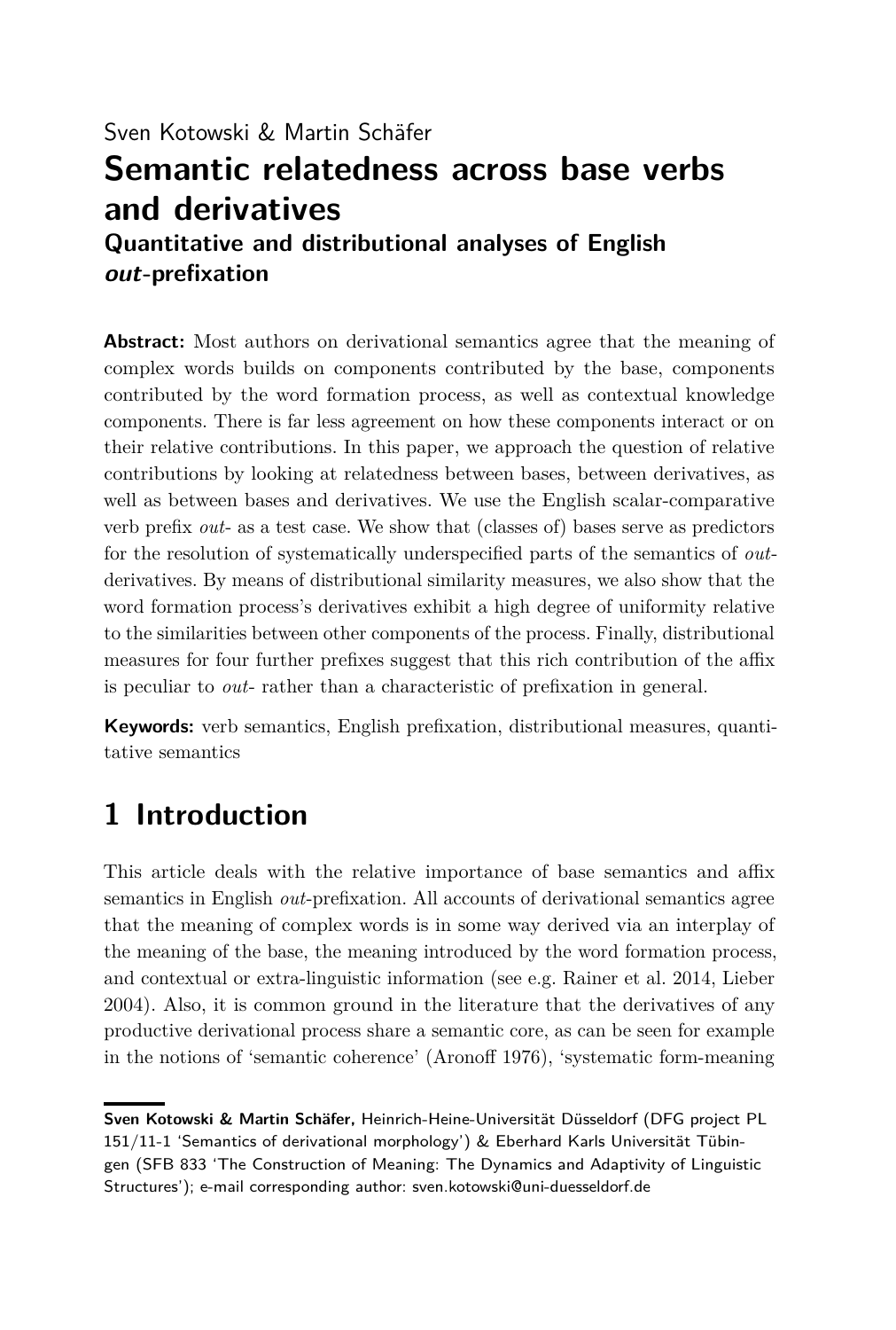correspondences' [\(Haspelmath and Sims 2013\)](#page-40-1), or 'lexical relatedness' [\(Spencer](#page-41-1) [2013\)](#page-41-1). However, lexical relatedness can come in various guises, and so can the prominence of the semantic contribution of different word formation processes relative to the contribution of their bases.

As argued by Spencer [\(2010a;](#page-41-2) [2010b;](#page-41-3) [2013\)](#page-41-1), lexical relatedness is a continuum. It ranges from closely related word forms with minimal morphosyntactic differences ('canonical inflection' such as agreement morphology on verbs; *to*  $draw \rightarrow draws$ ) to more distantly related lexemes with differences in form, syntactic category, and semantic make-up ('canonical derivation', as in *to draw*  $\rightarrow$ *drawable*). In between these poles, we find less clear-cut categories. These include transpositional operations, i.e. syntactic category change with little or no semantic contribution (such as action nominalizations of the kind *to arrive*  $\rightarrow$ *arrival*), as well as semantic shifts without formal marking (such as conversion phenomena of the kind *to dump*  $\rightarrow a$  *dump*). In the following, we will focus on semantic phenomena that are clearly derivational.

The general perspective on lexical relations just sketched is obviously processrelated, i.e. it primarily looks at the relatedness of a given base and its derivative. However, the notion can also be extended to the relatedness between bases of a given morphological process or between its derivatives. The idea that the products of a derivational process are semantically related is a truism. If there was no discernible meaning shared by a set of derivatives, and if this meaning could not be attributed to the derivational process, we would not speak of such a process in the first place. Consider, for example, the commonalities between deverbal -*ible*/-*able*-adjectives in English. The vast majority of these adjectives indicate the capacity of the base verb's PATIENT/THEME argument to undergo the process denoted by that verb (e.g. *downloadable*, *searchable*). Quite evidently, the shared modal meaning component is a fairly specific product of -*ible*/-*able*suffixation, rather than of the bases. At the same time, for this output to show such coherence, -*ible*/-*able* imposes the restriction that its base verbs license patient/theme arguments (see [Plag 2003,](#page-41-4) 94f.; [Bauer et al. 2013,](#page-39-1) 307f.).

However, morphological processes differ with respect to how specific and how uniform their meaning contributions are (see e.g. [Koefoed and van Marle](#page-40-2) [2000;](#page-40-2) [Wauquier 2020,](#page-41-5) ch.8). For example, the English person/participant-deriving suffix -*er* gives rise to various semantic categories, such as AGENT, EXPERIENCER, stimulus, instrument, location, measure etc. As a consequence of this multiplicity of meaning, the semantics of -*er* is difficult to pin down, rather underspecified, and highly dependent on the meaning of the base [\(Bauer et al.](#page-39-1) [2013,](#page-39-1) ch.11; [Plag 2003,](#page-41-4) p.89; [Rappaport Hovav and Levin 1992\)](#page-41-6). A shown in several studies on derivational polysemy, it is oftentimes semantic classes of bases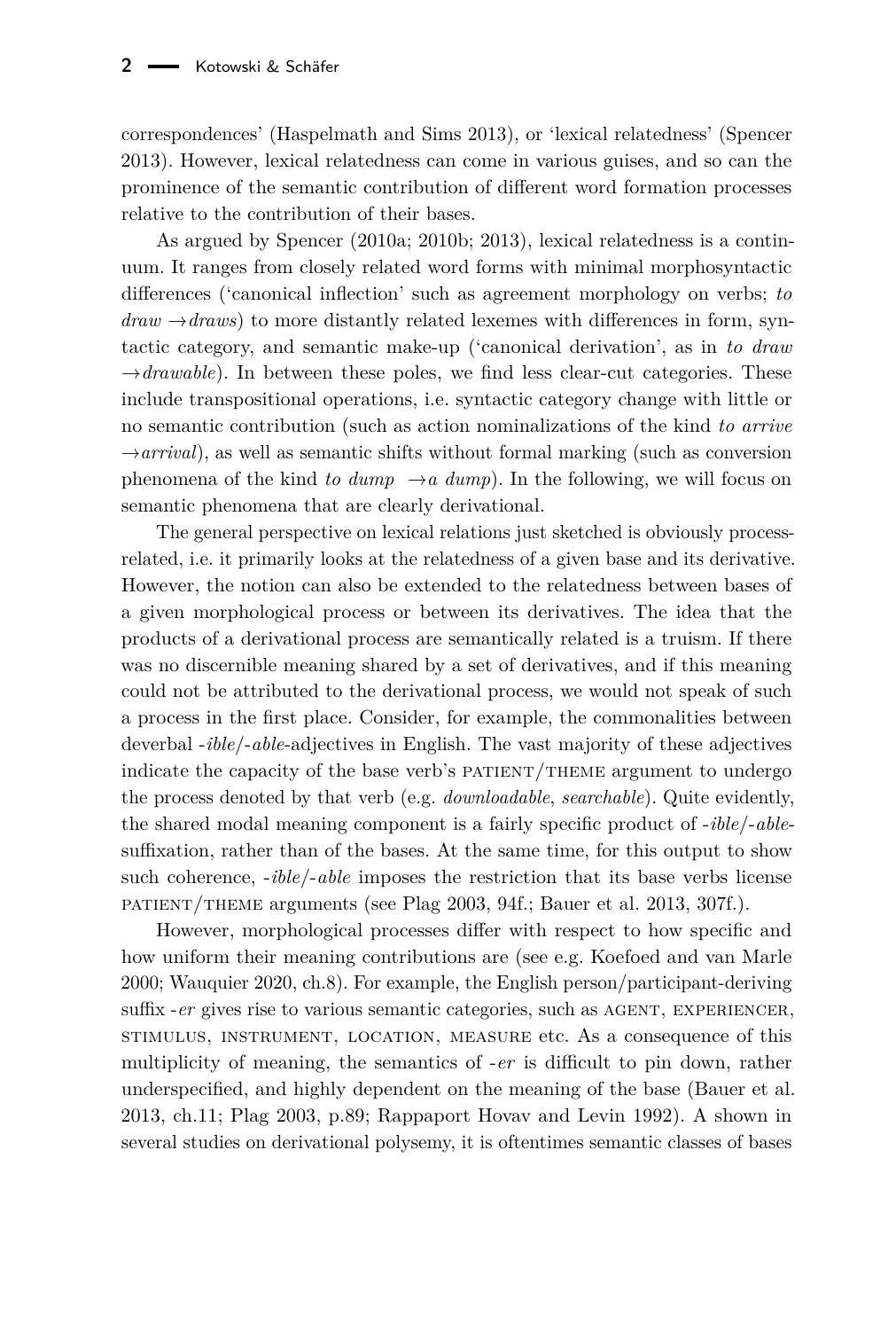that predict or narrow down the possible readings of derivatives (see e.g. [Aronoff](#page-39-2) [and Cho 2001;](#page-39-2) [Kawaletz 2021;](#page-40-3) [Lieber 2016;](#page-40-4) [Plag et al. 2018\)](#page-41-7).

In this article, we build on the notion of relatedness and investigate the semantics of the English verbal comparative prefix *out*-, as in *to outsing s.o.* (i.e., roughly, to defeat s.o. by singing better/louder/more frequently etc.). We present four studies that quantitatively approach semantic relatedness between derivatives, between bases, and between bases and derivatives of this word formation process. First, we make use of traditional corpus studies that tap into the role of the base in the resolution of systematically underspecified elements of meaning in derivatives. Second, we employ distributional semantic measures and operationalize relatedness as distributional similarity across bases, between bases and derivatives, and across derivatives. Finally, we contrast the distribution of *out*- to that of several other English prefixes. The picture to emerge from these studies will be that comparative *out*- is fairly rich in semantic content and that derivatives show a relatively high degree of semantic relatedness to each other, both in comparison to the relatedness to their bases and in comparison to other prefixes. At the same time, we also provide quantitative evidence for base–derivative relatedness and show that both base lemmas as well as base verb classes are informative for spelling out underspecified meaning components.

The following section introduces the main characteristics of *out*-prefixation, motivates the studies, and provides an outline of the paper.

### **2 Background and objectives**

#### <span id="page-2-0"></span>**2.1 Characteristics of comparative out-prefixation**

A number of studies deal with comparative *out*-verbs, partly disagreeing on fundamental questions (see in particular [Ahn 2019;](#page-39-3) [Kotowski 2020;](#page-40-5) [Talmy 2000;](#page-41-8) [Tolskaya 2014\)](#page-41-9). This section largely confines itself to uncontroversial properties of the word formation process. It shows why comparative *out*- is a highly interesting testing ground for exploring the questions of semantic relatedness, and thereby motivates the studies to follow.

Synchronically, verbal *out*- is among the most productive locative prefixes in English (see [Schröder 2011\)](#page-41-10). Virtually all claims on base restrictions have been shown to be far too restrictive [\(Kotowski 2020\)](#page-40-5). Although there seems to be a preponderance of activity and semelfactive base verbs (as in *to outrun s.o.* and *to outfart s.o.*, respectively), verbs from all aspectual classes are attested as bases, such as stative verbs (e.g. *to outweigh s.o.*), achievements (e.g. *to outspot s.o.*), or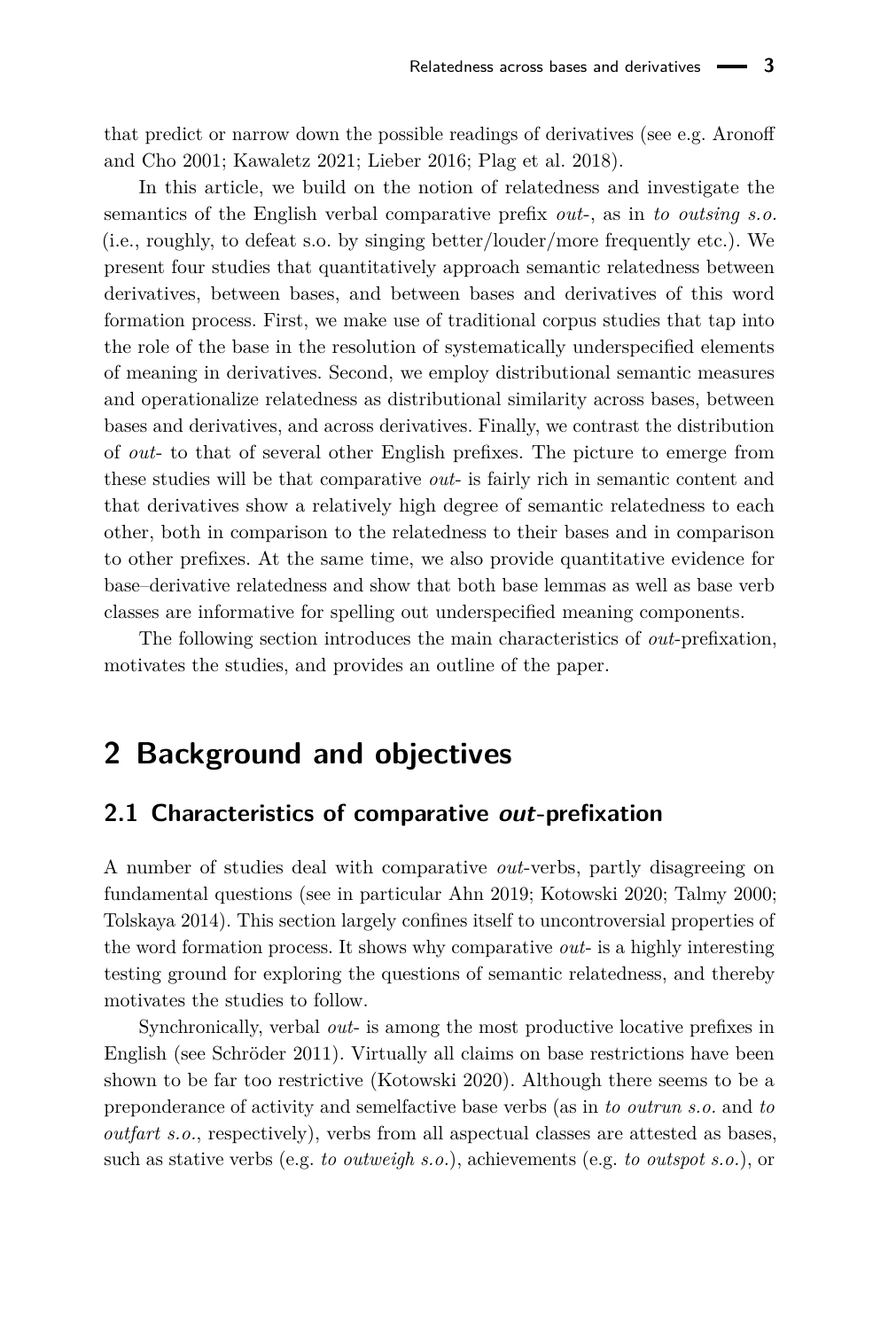change-of-state/accomplishment verbs (e.g. *to outcrush s.o.*). Comparative *out*is also one of the few clearly category-changing prefixes in English and regularly occurs with nominal (e.g. *to outtechnology s.o.*) and adjectival bases (e.g. *to outabsurd s.o.*). At least prima facie, *out*-'s bases thus do not seem to constitute systematic lexical relatedness.

In contrast, all derivatives show a number of strikingly homogeneous features, irrespective of the respective base. First, all *out*-prefixation verbs have a comparative meaning component. For example, (1-a) is a fairly typical attestation, and the context clearly indicates that *outsing* includes the subject argument singing louder than the object argument, i.e. the lead vocalist. Interrelated with their comparative semantics, *out*-verbs are syntactically invariably transitive and, passive sentences aside, occur in frames of the kind  $[NP_{subject}-out-X-NP_{obiect}].$ (1-b) shows the oddness of *out*-forms in intransitive contexts.

<span id="page-3-0"></span>(1) a. Good vocal control is essential, a backing singer must not try to **'outsing' the lead vocalist** [...] it is important for singers who have strong voices to remember to back off the microphone a bit (iWeb) b. ??He outsang.

Second, this syntactic configuration is a clear reflex of argument structural effects (see [Haspelmath and Sims 2013,](#page-40-1) ch.11; [Wunderlich 2012](#page-42-0) on morphology inducing changes of argument structure). For example, the lemma sing occurs either as a one-place verb (e.g. *He sang*), or as a two-place verb with a theme-argument that denotes some form of song or tune (e.g. *He sang a song*). (2-a) is odd, however, as a vocalist cannot easily be construed as the THEME of a singing-event. In contrast, the derived lemma OUTSING does not readily allow *a song* as direct object, in particular not as the theme of a singing event, as indicated by (2-b).

(2) a. ??He sang the lead vocalist. b. ??He outsang a song.

The example in (3-a) shows *out*- to have the same argument structural effect on a causative change-of-state (and thus necessarily transitive) base verb such as *to crush sth.*, as the object argument is not interpreted as the PATIENT of a crushing-event. Further, the denominal example in (3-b) illustrates that argument structure is also created in the case of base forms that do not readily support arguments on their own, such as *technology*.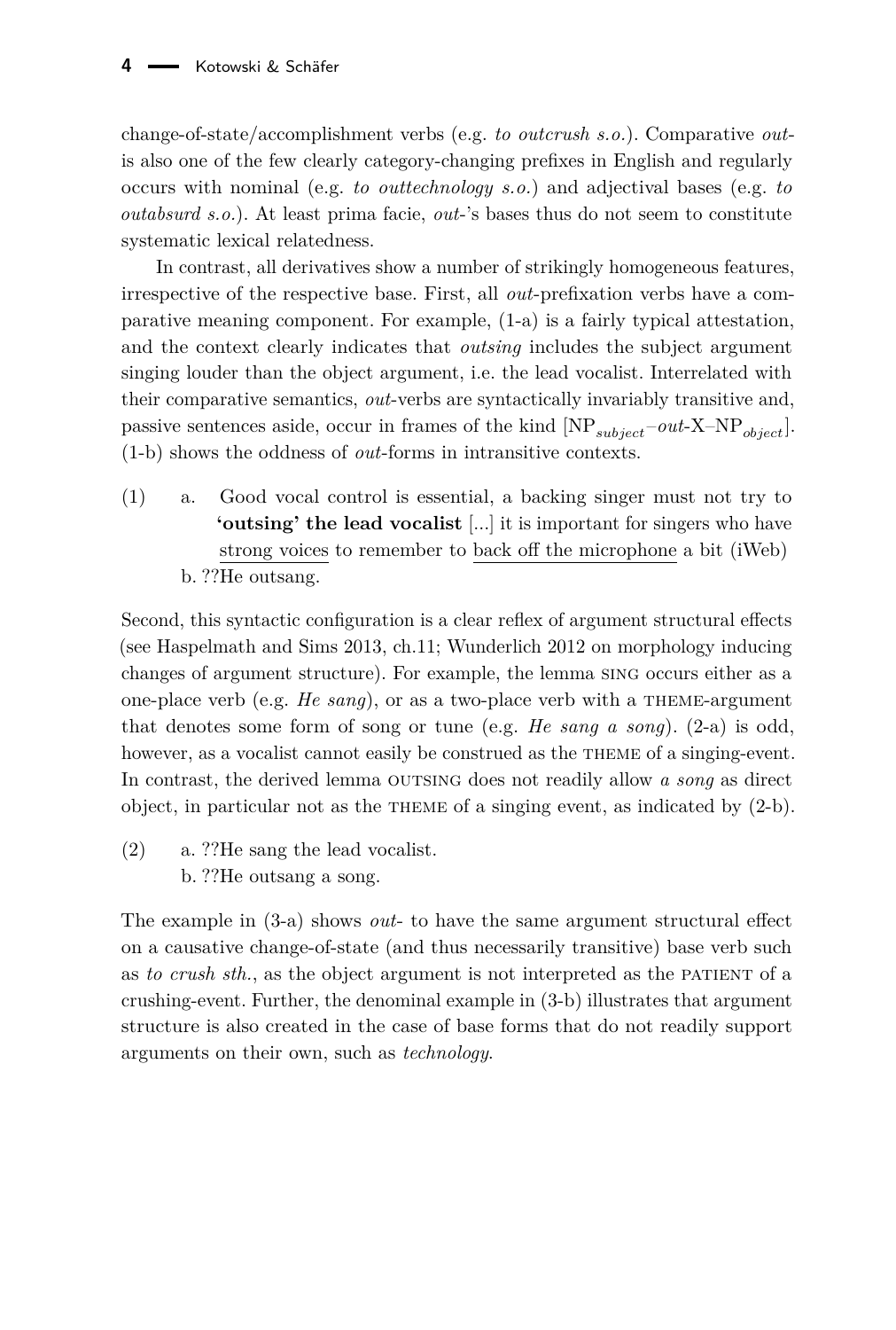(3) a. ...that woman has toes that could **outcrush a boa constrictor**! [1](#page-4-0) b. Global big data competitors can **out-technology you** [...] (iWeb)

Thus, comparative *out*- creates its own argument structure. It is applicative in the sense that it adds an object-argument or induces a change of thematic role of this argument. However, the specific nature of the introduced argument structure is contested. Let us very briefly sketch the two alternative analyses in the literature with the help of example [\(1-a\).](#page-3-0) The first analysis would treat *outsing the lead vocalist* as a pure comparison between two distinct singing events (see e.g. [Ahn 2019,](#page-39-3) [Tolskaya 2014\)](#page-41-9). Thus, *the lead vocalist* functions as the mere threshold surpassed by the subject argument regarding some event property (in this case, the loudness of singing events). The second kind of analysis understands *out*-prefixation as a competition construction that introduces a causative macroevent (see [Kotowski 2020;](#page-40-5) [Marchand 1969;](#page-40-6) [McIntyre 2003\)](#page-41-11). On this treatment, subject arguments are causers, i.e. *out*- introduces a further change in argument structure, while object arguments such as the *the lead vocalist* are licensed by a resultative sub-event. Conceptually, these object-arguments 'lose out' or are surpassed in a contest described by the morphological base (in the case of  $(1-a)$ , by singing less loudly).

Either way, *out*-derivatives will have an event structure that differs from the structure of the event denoted by the base. Simplified semantic templates are roughed out for the purely comparative approach in (4) and for the causative approach in [\(5\),](#page-4-1) respectively.

- (4) SCALAR PROPERTY(EVENT<sub>1</sub>(PARTICIPANT<sub>1</sub>)) exceed SCALAR PROPERTY(EVENT<sub>2</sub>(PARTICIPANT<sub>2</sub>))
- <span id="page-4-1"></span>(5)  $[\text{SCALAR PROPERTY}(\text{EVENT}_1(\text{PARTICIPANT}_1)) \xrightarrow{\text{exceed}}]$ SCALAR PROPERTY(EVENT<sub>2</sub>(PARTICIPANT<sub>2</sub>))]  $\xrightarrow{\text{cause}}$  $\rm{DEFEATED/SURPASSED(PARTICIPANT}_{2})$

On either of these decompositional analyses, comparative *out*- can be regarded as a semantically rich word formation process, whose derivatives denote events of ontologically different types than the events denoted by their respective bases. This can be illustrated via a comparison to the far less productive spatial sense of *out*-. [2](#page-4-2) As shown in (6), *outhaul* is attested with both senses. In the comparative

<span id="page-4-0"></span>**<sup>1</sup>** Bishop, David. 2006. Honour be Damned. Black Flame Publishing. Retrieved from http.//books.google.com, n.p.

<span id="page-4-2"></span>**<sup>2</sup>** Terminologically, we will always refer to the comparative sense unless indicated otherwise, i.e. we will always use 'spatial *out*-' when referring to the spatial sense. We will not deal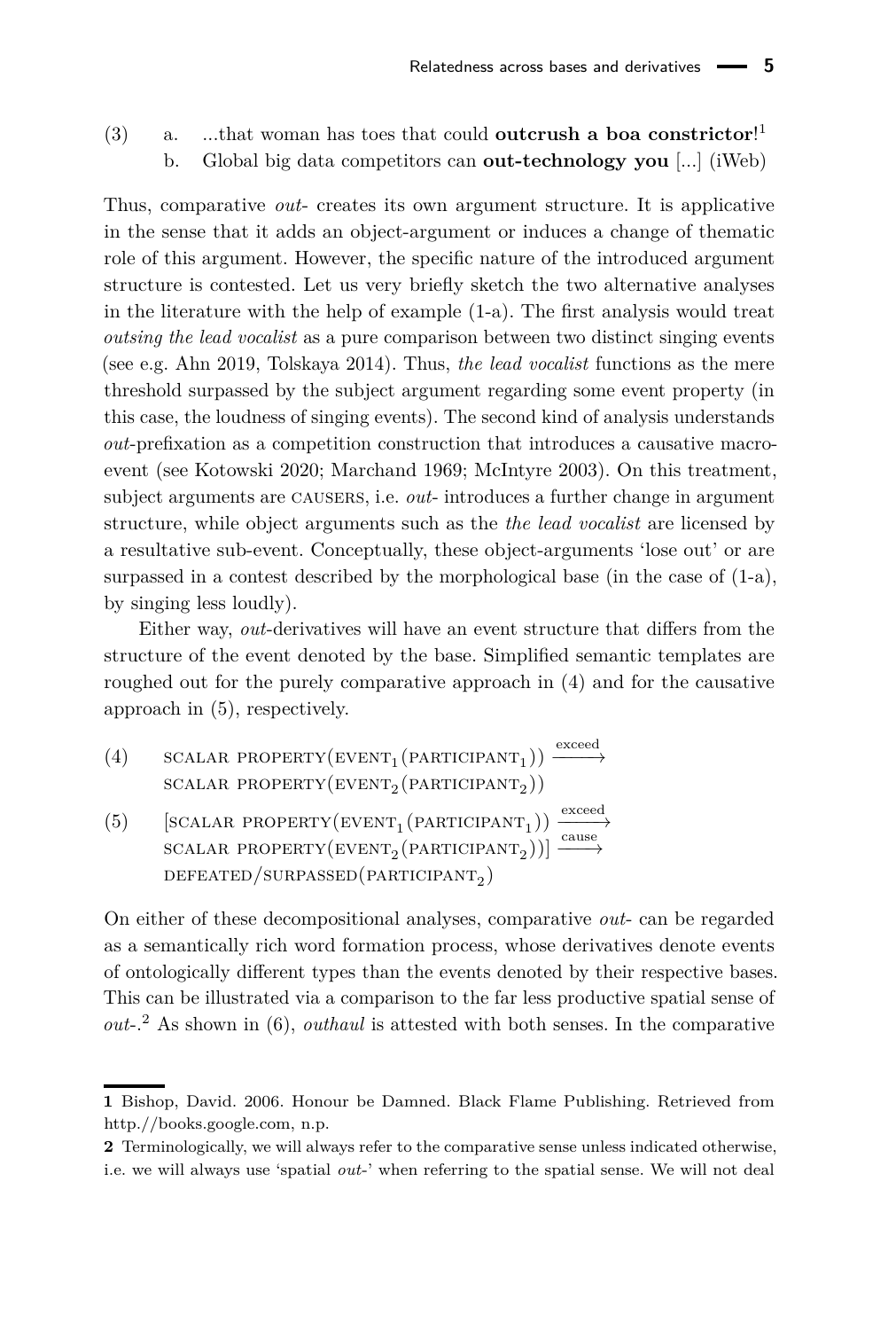version in (6-a), two eventualities or properties are compared (roughly, ships regarding their load capacities), and the object argument (*industrial ships*) is not interpreted as the THEME of a hauling-event. Rather, either of the two interpretations just sketched applies, i.e. analyses as an exceeding event or as a causation event. In contrast, the spatial prefix version in (6-b) modifies the motion event encoded by the base by bounding its path, and the derivative still denotes a hauling-event (see e.g. [Rappaport Hovav and Levin 2001,](#page-41-12) 780ff.; [Zwarts](#page-42-1) [2008](#page-42-1) on directed motion and event complexity). Unsurprisingly then, as in  $(6-c)$ , the verbal base allows for the same argument structure as the form prefixed with spatial *out*-.

- (6) a. With a great base cargohold and four low slots, it easily **outhauls all other racial Tech I industrial ships** at Industrial IV... (iWeb)
	- b. "haulback" means the cable used to **outhaul the rigging** or grapple when yarding... (iWeb)
	- c. I can vividly recall helping him on Sunday mornings to **haul the rope** that rang the church bell (iWeb)

In total, comparative *out*-prefixation thus seems semantically both rich and uniform: it introduces fairly predictable argument and event structures, and contributes comparative semantics. This latter component, however, remains systematically underspecified, as the scalar dimensions required for any form of comparison are not fixed on the lexical level (see [Kennedy and McNally 2005;](#page-40-7) [Solt 2015](#page-41-13) for overviews on scalarity). Unlike in [\(1-a\),](#page-3-0) for example, singing-events in (7) are compared along the dimension of QUALITY rather than LOUDNESS, as can again be gathered from the underlined explication.

(7) ...you can't deny [LBT's] vocal abilities [...] nobody out there can **outsing them** from a technical standpoint. (iWeb)

The ambiguity of *out*-derivatives is not accidental, as the majority of verbs do not encode a single dimension (arguably, degree achievements such as *to heat* or *to widen* do; see [Kennedy and Levin 2008\)](#page-40-8). This does not mean that derivatives are systematically polysemous in the narrow sense. Rather, the morphological process introduces comparison but typically leaves underspecified the domain

with the historical relationship between spatial and comparative *out*- in this article and will remain agnostic regarding the question of whether they are analyzed best as two senses of one prefix or as two divergent word-formation processes; see [Bauer et al. \(2013,](#page-39-1) p.347) for some discussion.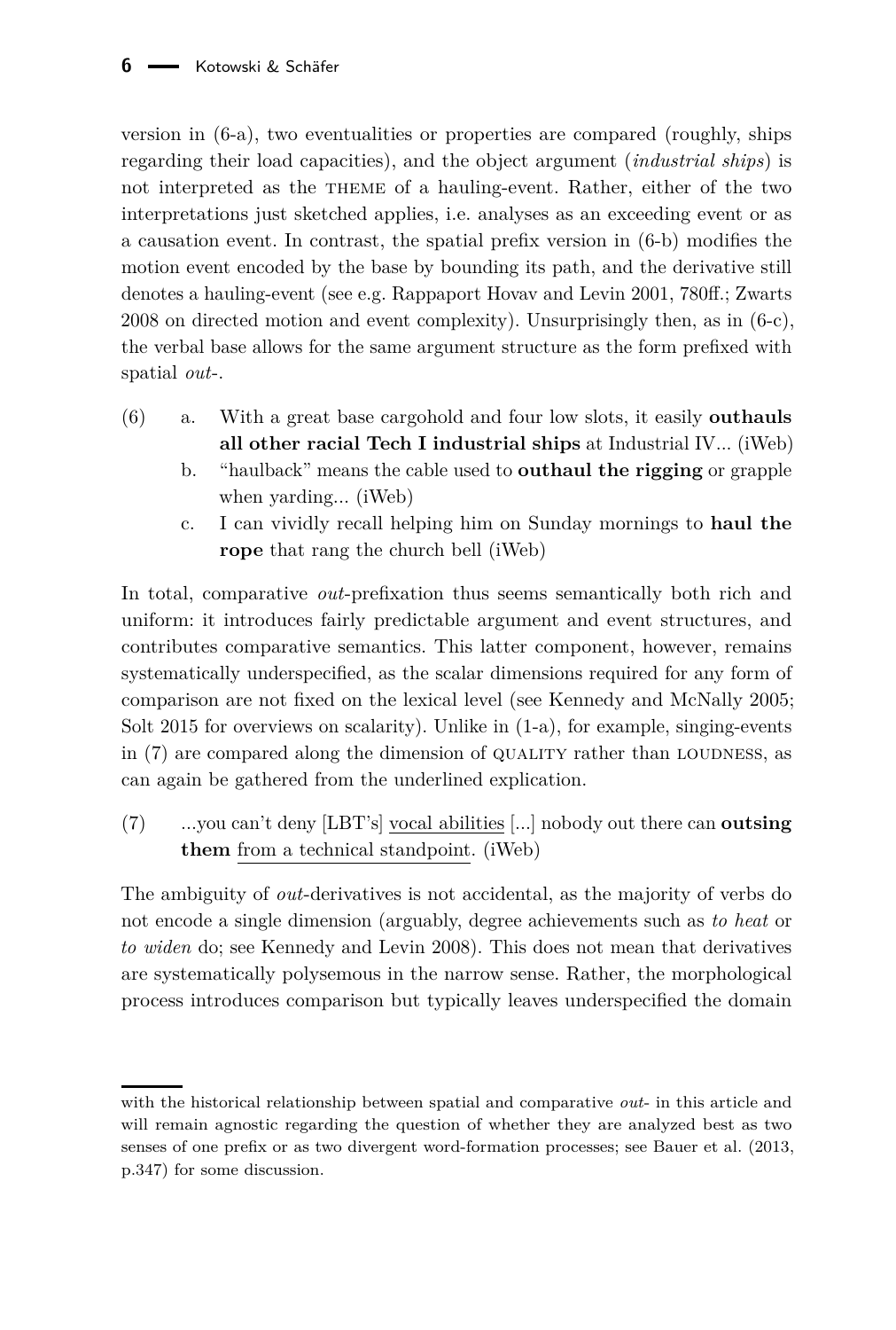to which said comparison is applied. The ambiguity at hand is thus a matter of indeterminacy or vagueness (on indeterminacy, see [Maienborn 2019\)](#page-40-9).

At the same time, there is a strong intuition that an anything-goes approach to comparison in *out*-attestations is misguided. An immediate question that arises concerns the extent to which bases nevertheless determine, constrain, or help to identify possible scalar dimensions (see in particular Ahn 2019). The idea that the semantics of the base is crucial for dimension resolution is backed up by asymmetric comparisons. Consider the item in (8), which clearly suggests a contest between an eagle that is flying and Mr. Paxton who is running. The example thus nicely illustrates that there are always at least two distinct sub-events in *out*-prefixation contexts. In (8), however, and unlike in the examples above, we deal with events of different kinds, which nonetheless allow for comparison (while the scalar dimension, possibly SPEED or DISTANCE, remains undetermined).

(8) "I wasn't going to run," Mr. Paxton said later after the game. "I figured I'm not going to **outrun an eagle**, so we might as well just see what happens." (forbes.com)

As suggested in [Kotowski \(2020\)](#page-40-5), it is the common conceptual nature of, or similarity between, items from the same lexical or ontological class that allows for asymmetric comparisons in the first place. Building on the example in (8), the reasoning can be summarized as follows: events of motion in space can be measured out along several parameters, some of which are salient, such as speed or distance (see e.g. [Herweg 2020\)](#page-40-10). Both running- and flying-events are subkinds of motion events and, given this shared property, can be compared in general as well as suggest salient dimensions for comparison (such as SPEED or DISTANCE). In contrast, we would not expect *out*-attestations to give rise to comparisons between, say, running- and singing-events.

#### **2.2 Outline and objectives of studies**

The general objective of this paper is to empirically test several of the predictions derived from the characteristics of comparative *out*-prefixation just sketched. The four studies we present below aim at quantifying the contributions of the morphological base as well as of the word-formation process to the semantics of *out*-derivatives. Our approach across all of these studies is grounded in measures of semantic relatedness.

In our first study, we are interested in a specific aspect of semantic relatedness of base and derivative. We quantify the role of different semantic classes of base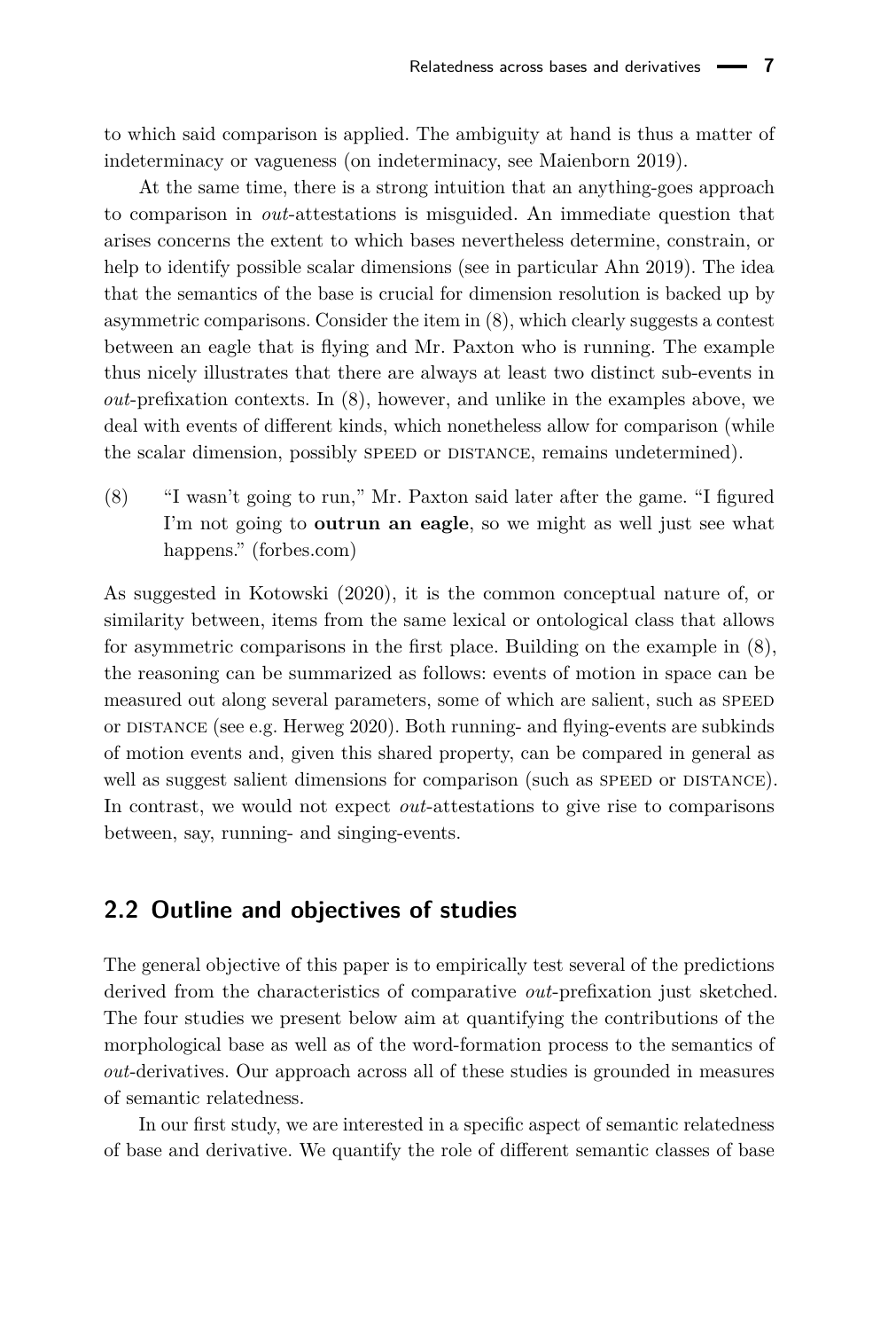verbs for resolving the underspecification of scalar dimensions in *out*-derivatives. To this end, we cull data from iWeb [\(Davies 2018\)](#page-39-4) for all base lemmas from seven different VerbNet classes [\(Kipper et al. 2008\)](#page-40-11), i.e. from classes whose respective members share semantic and conceptual structure. We annotate data for contextual cues in order to find out whether base classes predict dominant scalar dimensions or distinct dimension profiles in derivatives, a constellation argued to underlie the possibility of asymmetric comparisons.

The second study is very similar in nature to the first one, but focuses on individual base lemmas rather than classes of lemmas. We investigate the role of the individual lemma for resolving dimensional ambiguity in *out*-derivatives. Again using iWeb, a total of roughly 1,000 tokens from 12 base verb lemmas are annotated in their sentential contexts in order to investigate whether the classbased behavior established in Study 1 is reflected on the level of individual base verbs. In Study 2, we also take into consideration dimensionally unspecified tokens and thus quantify non-resolved underspecification of derivatives. By doing so, we address the question of how prominent specific interpretations of comparison are in the first place.

Our third study takes a more holistic approach to relatedness and analyzes the semantic coherence of *out*-derivatives relative to the semantic coherence of bases as well as relative to the relatedness of bases and derivatives. We make use of the ukWaC web corpus [\(Baroni et al. 2009\)](#page-39-5), expanded by using derivations from iWeb, and employ distributional semantic measures (see [Boleda 2020\)](#page-39-6) for the same verbs that we used in Study 2. We operationalize coherence as cosine similarities between the vectors of different components of the morphological process. Building on the hypothesis that *out*- is a semantically rich word-formation process with a fairly uniform output, we assume that creating argument/event structure and adding comparative semantics are reflected in distributional measures. We therefore expect relatively high degrees of similarity between *out*-derivatives when compared to the similarities between bases or between bases and derivatives.

Finally, our fourth study establishes whether the patterns of similarity found for *out*- are peculiar in the grander scheme of English prefixation, or whether these are a common feature of verb-to-verb derivation in English. To this end, we compare the distributional behavior of *out*- established in Study 3 with similarity measures for four further prefixes (spatial senses of *over*- and *out*-, reversative *un*-, and iterative *re*-). All of these additional processes presumably differ from *out*-prefixation regarding how rich their respective semantic contributions are: derivatives (mostly) encode the same event types as their bases and show no or weaker argument structural effects than *out*-. We therefore hypothesize that *out*-derivatives show more pronounced semantic coherence than the derivatives of the other prefixes investigated.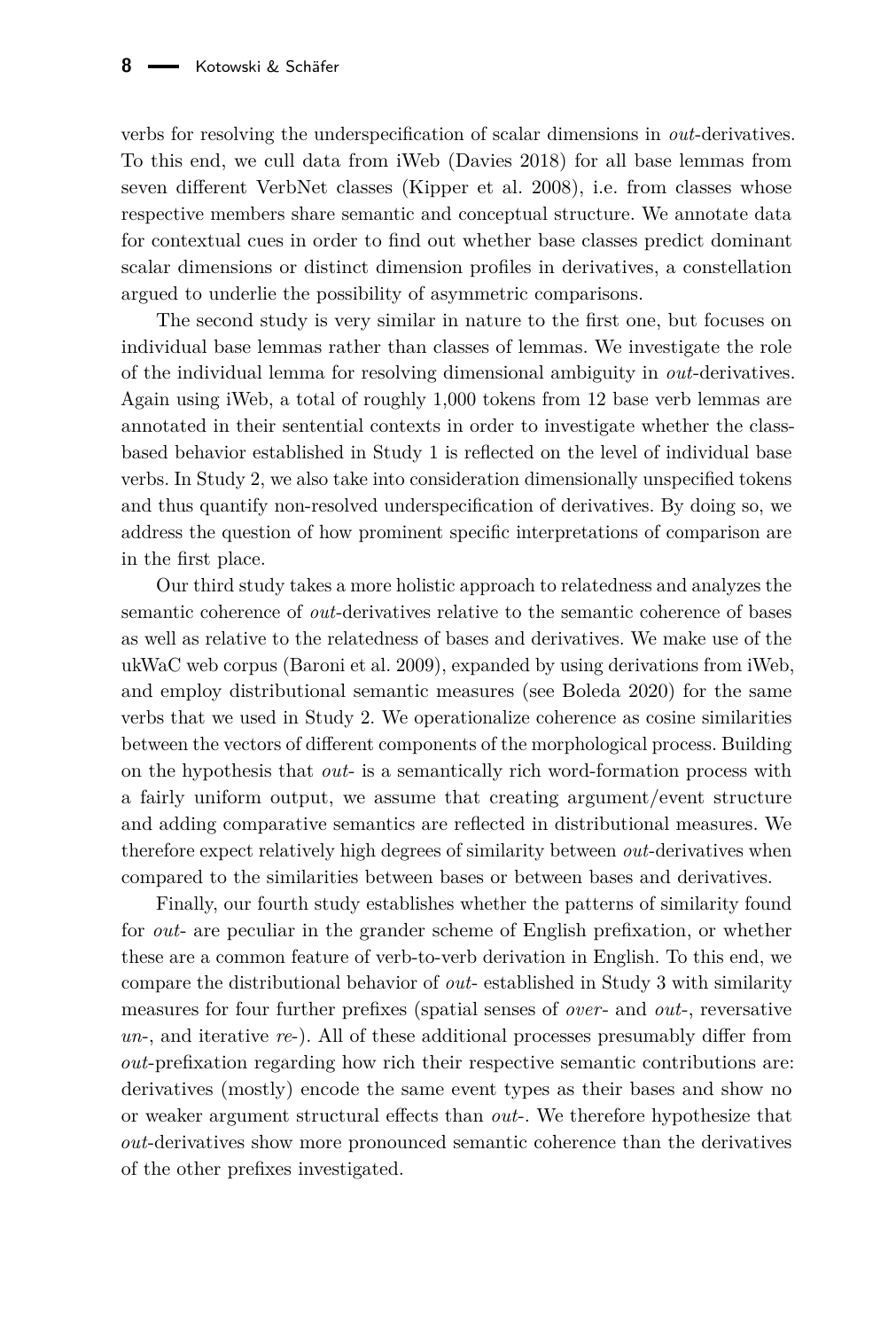| <b>VerbNet-class</b>  | <b>Description</b>                                     | No. of members (examples)         |
|-----------------------|--------------------------------------------------------|-----------------------------------|
| <b>RUN</b>            | manner of movement                                     | 159 (crawl, creep, run etc.)      |
| <b>PERFORMANCE</b>    | performance as effected object                         | 29 (chant, play, dance etc.)      |
| <b>EXIST</b>          | existence at some location                             | 26 (dwell, exist, live etc.)      |
| <b>CARRY</b>          | caused accompanied motion                              | 20 (carry, drag, draw etc.)       |
| <b>HIT</b>            | bringing an entity into contact<br>with another entity | 40 (bang, hit, jab etc.)          |
| <b>SPRAY</b>          | covering of surfaces                                   | 48 (baste, sprinkle, splash etc.) |
| <b>SOUND EMISSION</b> | emission of sound                                      | 129 (babble, cry, rap etc.)       |

<span id="page-8-0"></span>Tab. 1: Properties of the seven VerbNet classes used in Study 1 (see [Kipper et al. 2008\)](#page-40-11).

# **3 Study 1: Predicting scalar dimensions via base verb classes**

#### <span id="page-8-1"></span>**3.1 Rationale**

In this study, we are interested in quantifying the role of the base verb class for the resolution of underspecification in derivatives. We probe the connection between base verb classes and the specific scalar dimensions encoded in *out*-derivatives:

**RQ1a:** Do semantic classes of base verbs show preferences for specific (sets of) scalar dimensions in the *out*-derivatives based on members of this class? Can we predict unique distributions or profiles via class membership?

In order to answer RQ1a, we culled a large sample of *out*-formations from iWeb with bases from members of seven VerbNet classes. VerbNet is a lexical data base that categorizes verbs into semantic classes based on their compatibility with syntactic frames and semantic argument specifications. VerbNet classes have recently been successfully employed as partial predictors for polysemy patterns in English nominalizations (see [Plag et al. 2018;](#page-41-7) [Kawaletz 2021\)](#page-40-3). In this study, we use the classes introduced in Table [1.](#page-8-0)

The classes in Table [1](#page-8-0) were chosen for three reasons. First, all the classes needed to be large enough (at least 20 and up to 159 members). Second, previous corpus searches had shown that several of their members are attested as bases to *out*-derivatives. Third, we wanted the classes to be conceptually fairly different and therefore made sure that no two classes are from the same superordinate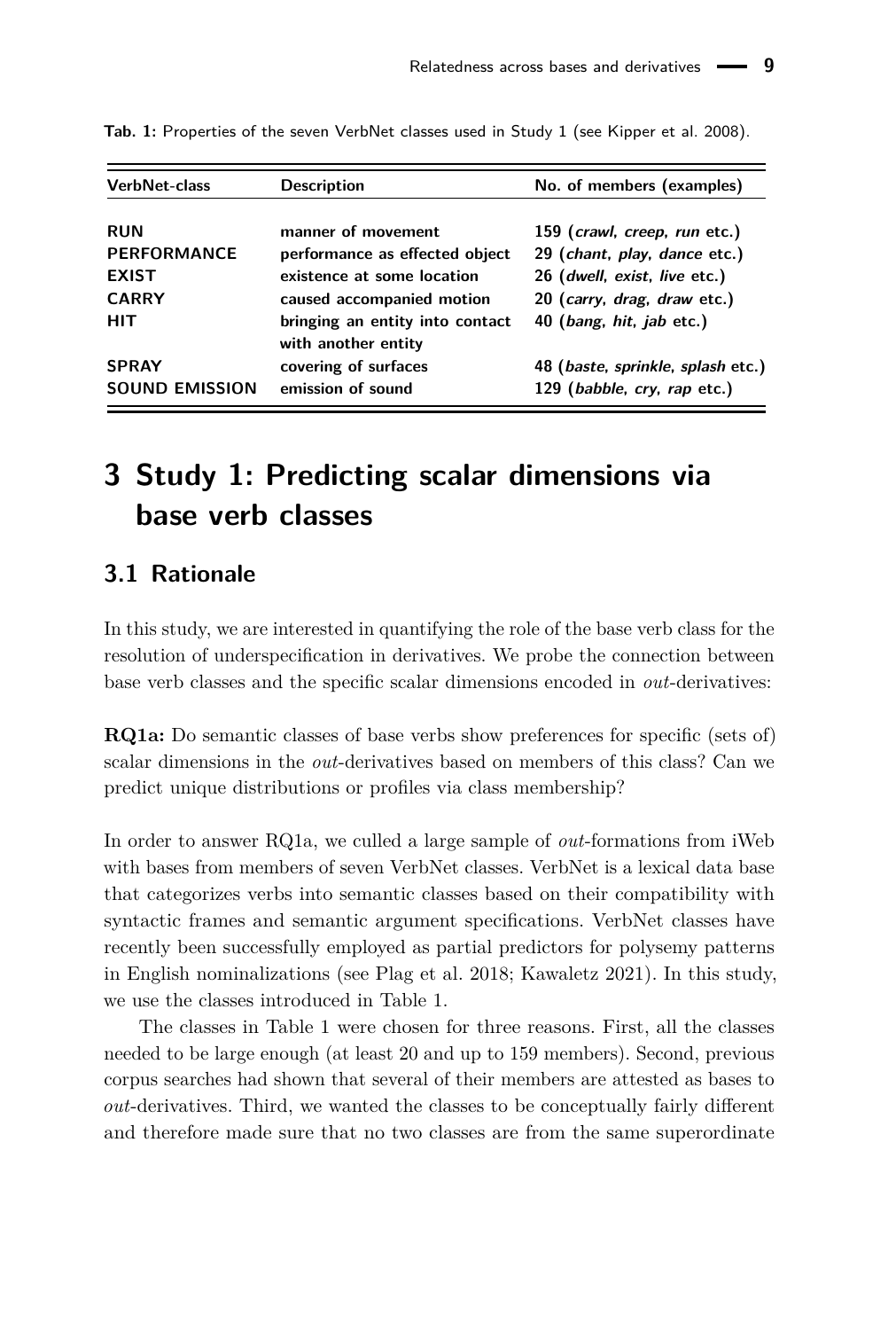class. This ensured that the events the respective members of our classes encode differ in salient properties.

Ambiguity of verbs in VerbNet, including both homonymy and polysemy, is largely characterized in the form of multiple class membership. For example, sing is cross-listed in three classes, as shown in Table [2.](#page-9-0) As different verbs show different degrees of ambiguity, VerbNet classes also encode different levels of ambiguity once we generalize over their respective sets of members. In order to keep tabs on the influence of ambiguity on the dimensions encoded in *out*-contexts, we therefore also investigate multiple class membership of base forms along the lines of RQ1b.

<span id="page-9-0"></span>**Tab. 2:** The different VerbNet classes in which to sing is listed.

| <b>Example</b>              | <b>VerbNet-class</b>   | Syntax/argument structure                 |
|-----------------------------|------------------------|-------------------------------------------|
| Susan sang to the children. | <b>MANNER-SPEAKING</b> | AGENT V $\{+_{\text{DIRECT}}\}$ RECIPIENT |
| Sandy sang a song.          | <b>PERFORMANCE</b>     | <b>AGENT V THEME</b>                      |
| The street sang with horns. | <b>SOUND EMISSION</b>  | LOCATION V {with} THEME                   |

**RQ1b:** Does the degree of ambiguity of the members of a base class predict how informative this class is regarding the scalar dimensions encoded in *out*derivatives?

### **3.2 Methodology**

All attestations used in Study 1 were culled from iWeb via its web interface (see https://www.english-corpora.org/iweb/). Queries were performed individually for all (potential) base verbs. An example query string for the base lemma run is provided in (9) and returns (among nonpertinent hits) all possible word forms of the lemma outrun, both with and without hyphens, i.e.: *outrun*, *outrun*, *outruns*, *out-runs*, *out-ran*, *outran*, *outrunning*, and *out-running*. Mutatis mutandis, this search was performed for all verbs from the VerbNet classes described in Table [1](#page-8-0) above.

<span id="page-9-1"></span>(9) outrun\*|out-run\*|outran|out-ran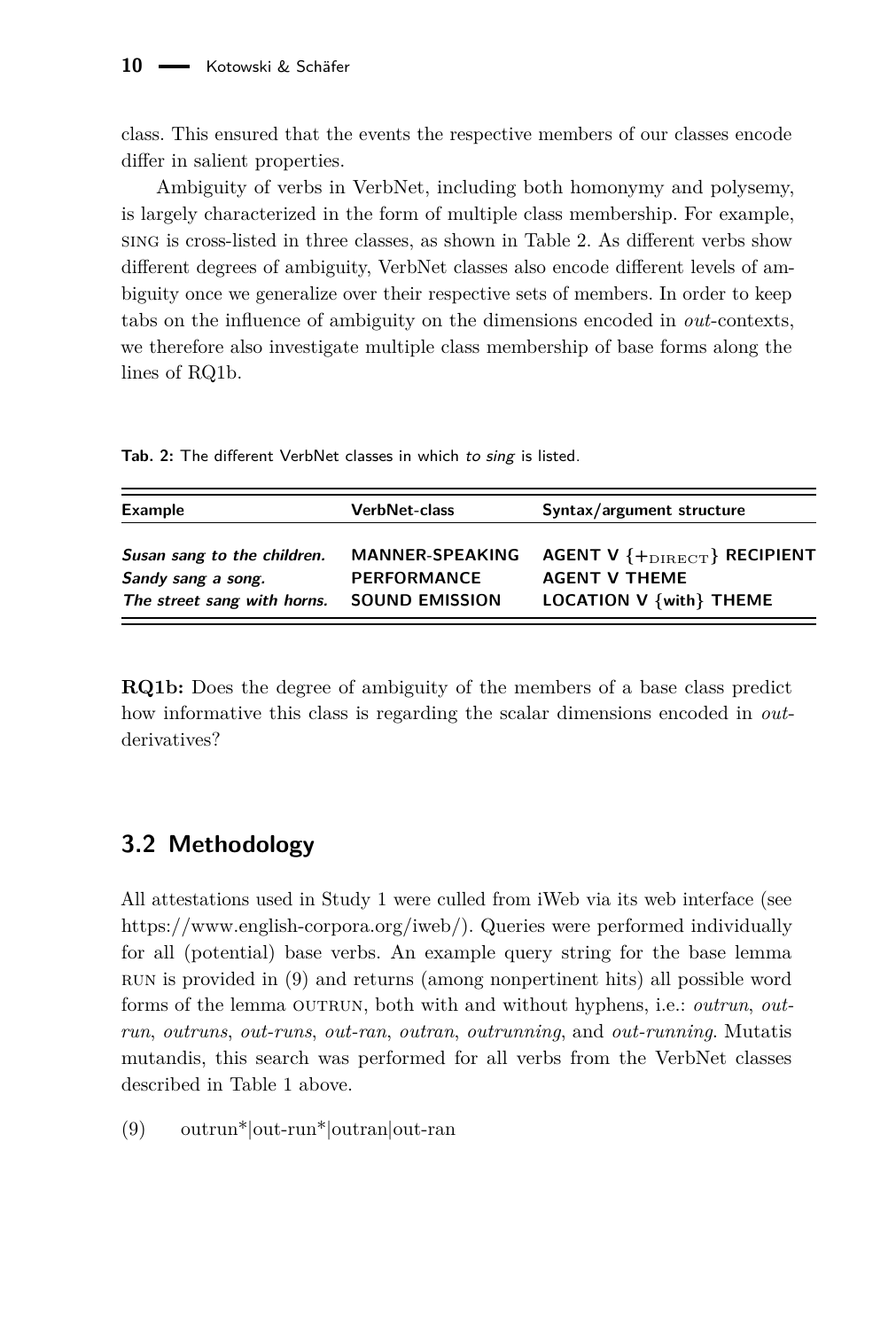A total of 451 searches were performed (corresponding to the total number of verbs in all seven classes), which yielded 104 different *out*-verb types, i.e. 104 different base verbs as input to *out*-. We did not distinguish between hyphenated and non-hyphenated examples. For example *outrunning* and *out-running* were counted as tokens of the same lemma outrun. For lemmas with more than 100 pertinent hits, we selected the first 100 hits and included different word forms for a given lemma relative to their frequencies.[3](#page-10-0) For lemmas with fewer than 100 hits, all tokens with explicit information on dimensions were included in the preliminary data set.

Subsequently, we used iWeb's expanded context menu and coded the data for explicit information on the specific dimensions on which the comparisons were based. The data in (10) illustrate our procedure for the lemma outrun. On the basis of the underlined material, we classified speed as the target dimension for the context in (10-a) and coded the item as the lemma–dimension combination  $\overline{O}$  OUTRUN-SPEED. In contrast, the item in (10-b) was coded as the combination  $\overline{\text{OUTRUN-DISTANCE}}$  given the underlined material. Finally, items such as  $(10-c)$ were discarded from the data, because their contexts do not resolve dimension ambiguity. As this study looks at the predictive power of verb classes rather than lemmas, all lemma–dimension combinations, such as  $\text{OUTRUN–SPEED}$  for  $(10-a)$ , were counted only once. All other combinations of OUTRUN and SPEED were discarded from the data. This method resulted in a total of 148 lemma–dimension combinations.

- (10) a. He immediately ran away before I could get there myself and **outran me** (I didn't pick up the elven swiftness skill, usually if I want speed I just mount a beast so running isn't my characters forte).
	- b. Arsenal have been **outran by all of the Premier League opponents**. [...] Arsenal players have clocked in less kilometres than their rivals...
	- c. Jacquelyn Sertic [...] retired Oklahoma in order in the bottom of the ninth. That included an over-the-shoulder catch from DeCamp, who **outran the ball** into left center to make the catch.

<span id="page-10-1"></span><span id="page-10-0"></span>**<sup>3</sup>** That is, if for the lemma outrun there were 900 tokens of word form *outruns* and 100 tokens of word form *out-ran*, we would have kept the first 90 *outruns* tokens and the first 10 *out-ran* tokens from iWeb's context menu on the web interface. We discarded obviously corrupted corpus attestations and, if possible, topped up the data with further attestations in their stead. To keep our procedure as reproducible as possible, we did not randomize the hits. That is, later iWeb searches will return the same order of hits for a word form. We think this procedure is all the more reasonable as whatever ordering iWeb uses internally, this will be used across all items.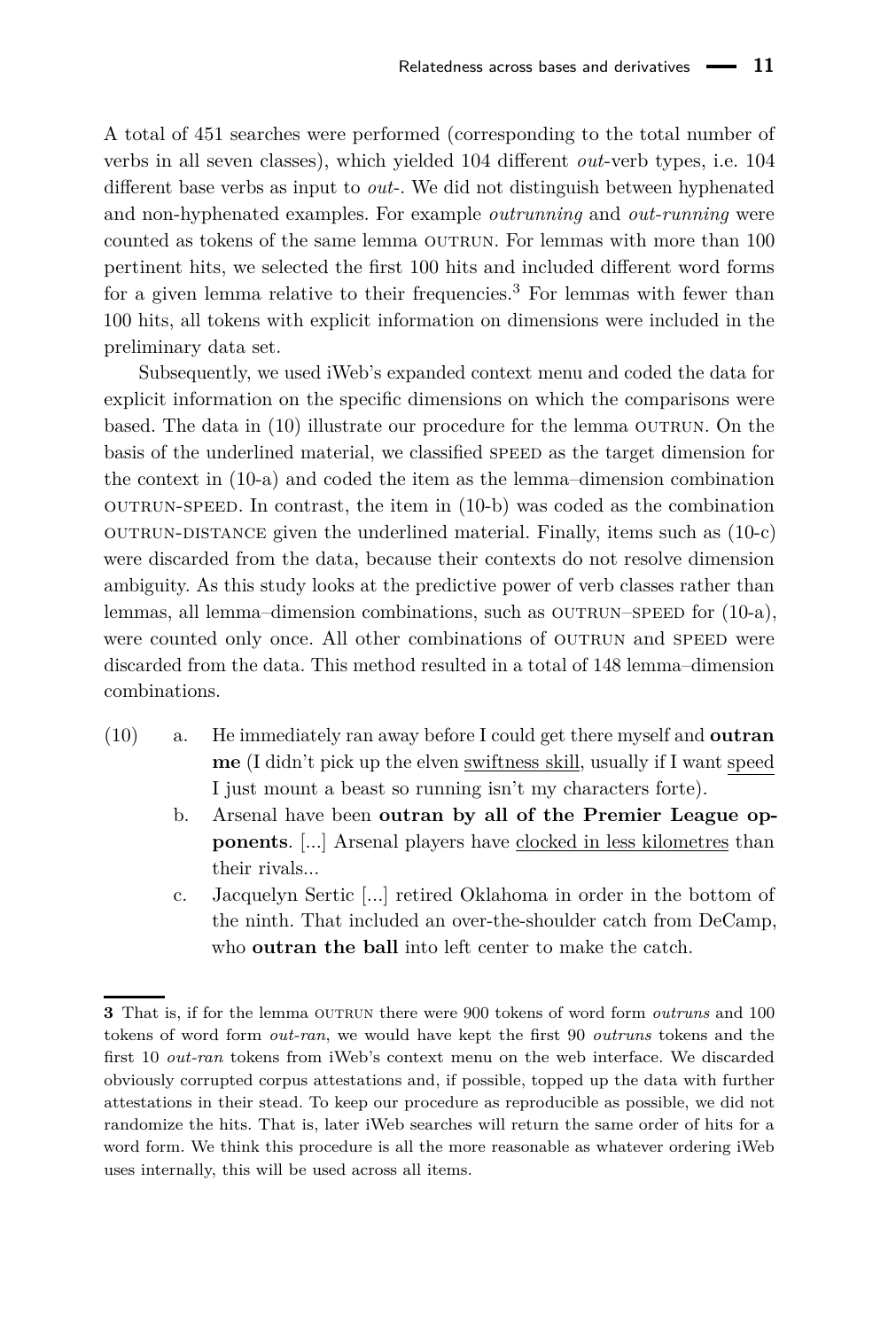Coding for the variable 'dimension' is not always straightforward. This holds in particular as there is no predefined list of possible values, i.e. dimensions, and as it is impossible to a priori define what constitutes specific contextual information on a dimension for any case imaginable. We used the following strategy: The annotations were carried out by the first author. In order to establish both the difficulty and the reliability of the task, a second annotator went through the whole data set used in Study 2 ( $N = 948$ ), which is a subset of the data that we looked at in Study 1. The two annotators agreed in 64% of all cases, using a total of eleven different values (Cohen's Kappa for two raters:  $0.394$ ,  $z = 22.4$ ,  $p =$ 0). Although this amounts to only fair to moderate agreement (see e.g. [McHugh](#page-41-14) [2012\)](#page-41-14), we decided to include all data from the first author's original annotation for the following reasons.

First, the percentage of cases agreed upon is comparable to annotator agreement in similar semantic tasks (see e.g [Maguire et al. 2007](#page-40-12) with 68% for two raters on compound relations). Second, and more importantly, disagreement between the two annotators concerns almost exclusively the question of whether an item is contextually specified for a dimension or not. There are only five cases for which the annotators disagreed regarding a specified dimension (for example, an item which one rater classified as outswim–stamina, and the other rater as outswim–distance). Reporting only those items both annotators agreed on thus primarily leads to higher relative percentages of unspecified cases and the loss of a substantial amount of data. We therefore decided to keep all items in the data set.

In order to address the ambiguity problem (see RQ1b), we operationalized multiple class membership in VerbNet as a measure of uncertainty. We quantified how ambiguous the members of a given class are on average by, first, counting the number of VerbNet classes each base lemma in the data set is listed in. For example, the lemma SING occurs in three classes in total (PERFORMANCE, sound-emission, and manner-speaking; see Table [2\)](#page-9-0). We therefore assigned sing a cross-listing score of 2, i.e. besides being a member of the class under investigation, it is listed as a member of two further classes. Second, we calculated the mean of the individual base verb scores for each class in our study and used this as the cross-listing score for the respective classes. This value can then be understood as a measure of uncertainty: the higher a class's cross-listing score, the less sure we can be that the *out*-formation's base is in fact from this class.

The classes' cross-listing scores were set in relation to values assessing dimensional variability. First, higher percentages for a dominant dimension for a given class are taken as indicators of the class's homogeneity. In contrast, higher absolute numbers of different dimensions and a higher dimension entropy for a class are taken as indicators for heterogeneity. Dimension entropy is a measure of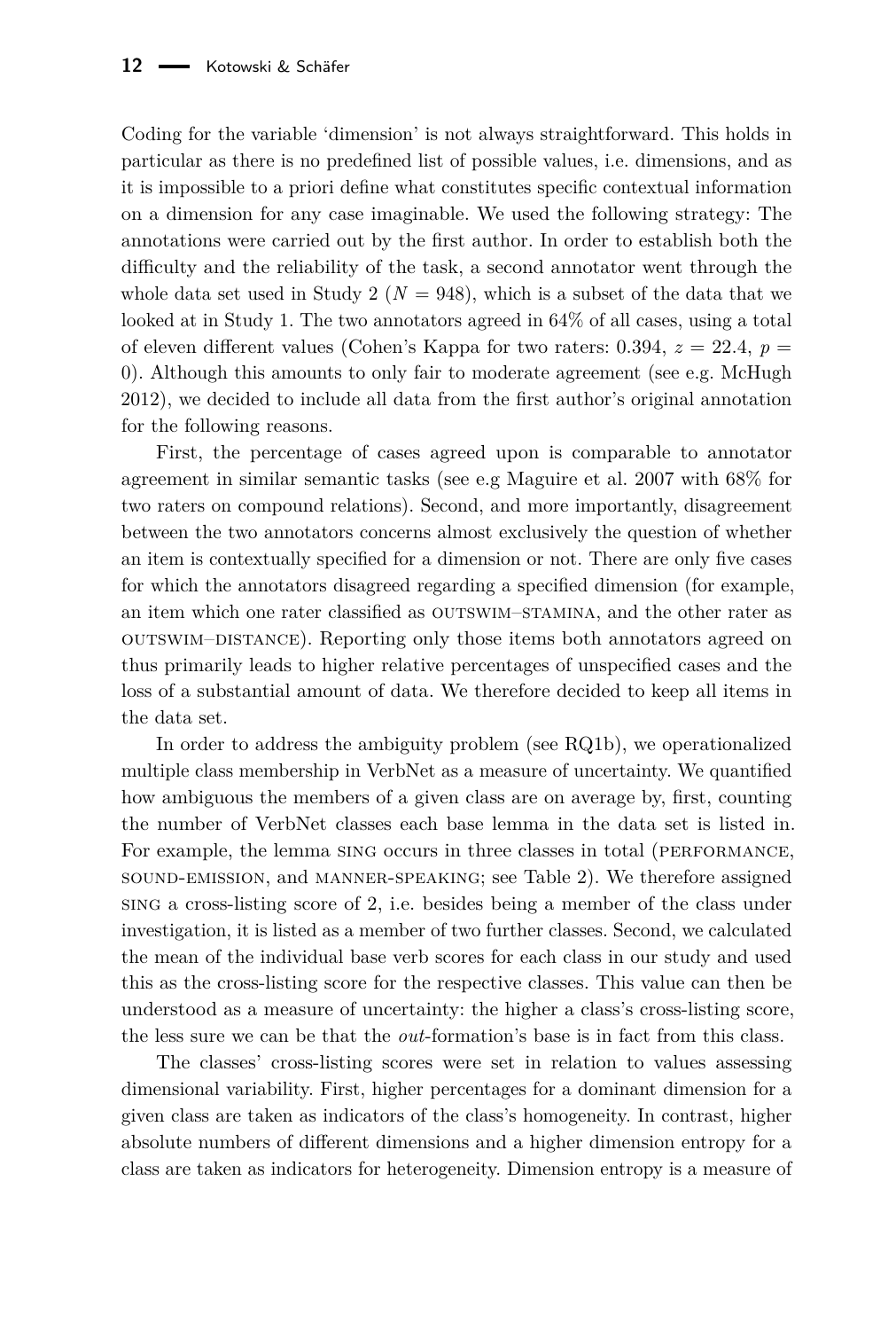|                  | <b>PERFORMANCE</b> | <b>RUN</b> | <b>EXIST</b> | <b>SPRAY</b> | <b>EMISSION</b> | <b>CARRY</b> | <b>HIT</b> |
|------------------|--------------------|------------|--------------|--------------|-----------------|--------------|------------|
| <b>QUALITY</b>   | 48                 | 14         |              | 33           | 15              | 5            | 20         |
| <b>SPEED</b>     | 5                  | 51         |              |              | 4               | 32           | 27         |
| <b>DURATION</b>  | 14                 |            | 67           |              | 8               |              |            |
| QUANTITY         | 5                  |            |              | 60           |                 | 21           |            |
| <b>LOUDNESS</b>  | 14                 |            |              |              | 50              |              | 20         |
| <b>DISTANCE</b>  |                    | 21         |              |              |                 | 16           |            |
| <b>FREQUENCY</b> |                    | 5          |              |              | 12              | 5            | 20         |
| <b>IMPACT</b>    |                    |            | 22           |              |                 | 5            |            |
| other            | 14                 | g          | 11           |              | 8               | 16           | 13         |

<span id="page-12-0"></span>**Tab. 3:** Dimension distribution in % over 7 VerbNet-classes ( $N = 148$ ; percentages are rounded; percentage of majority dimension per class underlined; EMISSION is short for SOUND emission).

the overall level of uncertainty about the dimensions that are associated with a class. We calculated it via probabilities derived from the dimension distribution for each class. The more dimensions with similar frequencies there are for a class, i.e. the more difficult it is to predict which dimensions are linked to a verb type, the higher the entropy. The fewer dimensions we find for a class, and the more frequent one dimension is compared to others, the lower the entropy. The entropy is at zero if there is only one dimension.

#### <span id="page-12-2"></span>**3.3 Results**

The distribution of lemma–dimension combinations over the seven VerbNet classes is shown in Table [3.](#page-12-0) Base verb classes are represented in table columns and dimensions in lines.<sup>[4](#page-12-1)</sup> The respective majority dimension for each class is indicated by underlined percentages. For example, read top-down, the column for the PERFORMANCE base class (leftmost) encodes the following information: 48% of lemma-dimension combinations co-occur with the majority dimension QUALITY,  $5\%$  with speed,  $14\%$  with duration,  $5\%$  with quantity,  $14\%$  with LOUDNESS, and 14% with further dimensions (i.e. category 'other').

All classes include different dimensions and for five out of the seven classes, there is a clearly dominant, class-specific dimension that approaches or exceeds

<span id="page-12-1"></span>**<sup>4</sup>** The category 'other' exists for reasons of readability and includes various low frequency dimensions. Only dimensions that made up more than 10% for at least one base class were included in the table as individual dimensions.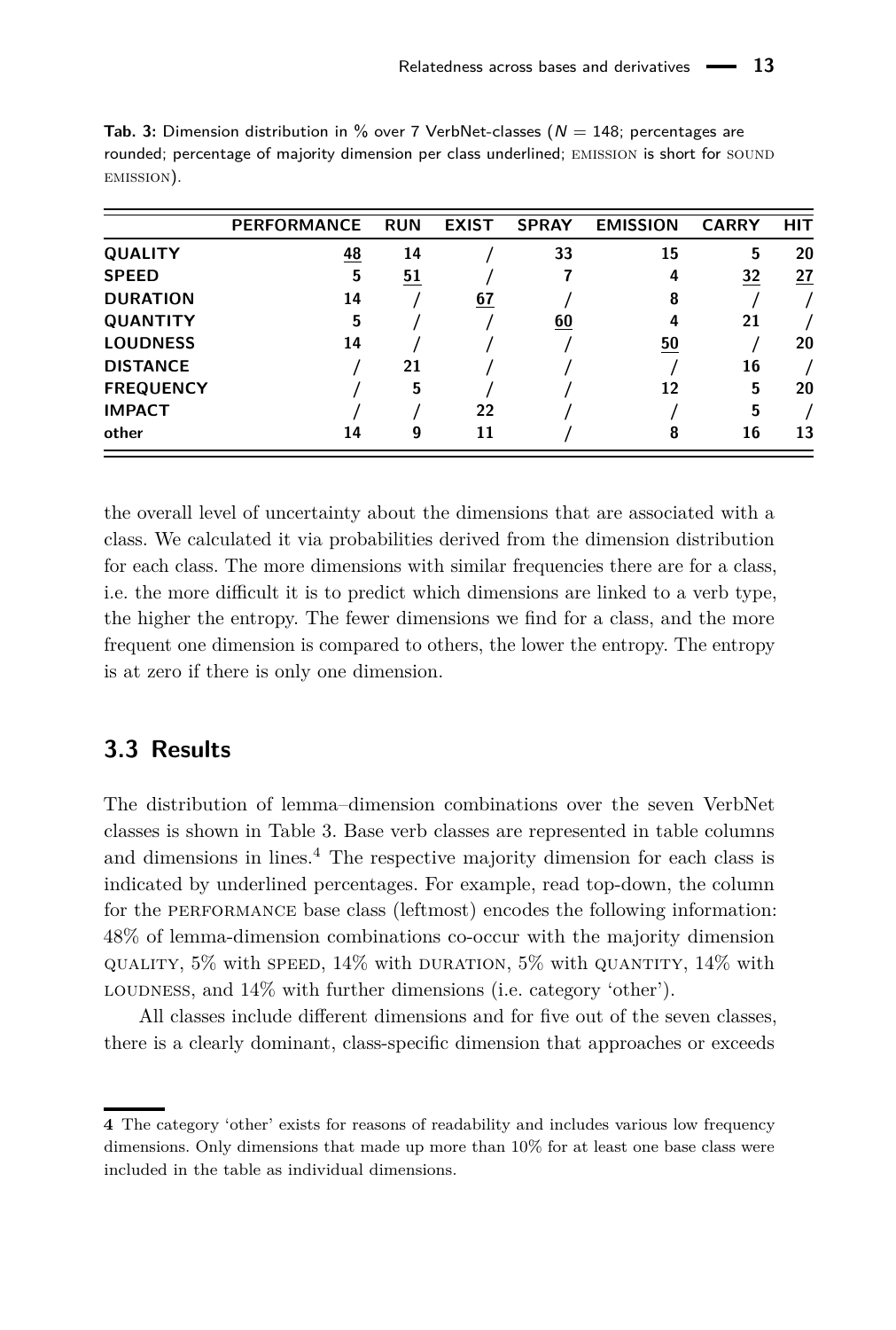|                   | <b>PERFORMANCE</b> | <b>RUN</b> | <b>EXIST</b> | <b>SPRAY</b> | <b>EMISSION</b> | <b>CARRY</b> | <b>HIT</b> |
|-------------------|--------------------|------------|--------------|--------------|-----------------|--------------|------------|
| CL score          | 3.1                | 1.0        | 1.1          | 0.7          | 2.2             | 3.0          | 3.3        |
| Entropy           | 2.13               | 1.89       | 1.22         | 1.24         | 2.23            | 2.49         | 2.29       |
| <b>Dimensions</b> | 8                  |            |              | 3            | 8               |              | b          |

<span id="page-13-0"></span>**Tab. 4:** The cross-listing scores (CL score), the dimension entropies (Entropy), and the number of different dimensions (Dimensions) for the 7 VerbNet-classes (emission is short for sound emission).

50% of all type-dimension combinations of this class. Only the CARRY and HIT classes behave differently in this respect, with speed as the most dominant category in both cases (32% and 27%, respectively). The dimension profiles are unique to all base classes, i.e. no two classes co-occur with the same dimensions.

The following values are necessary for assessing how the ambiguity of a class's members influences the variability and the distribution of dimensions: the cross-listing score, the percentage of the dominant dimension for each class, the dimension entropy of each class, and the number of different dimensions in a class. Information on the dominant dimensions per class can be retrieved from Table [3.](#page-12-0) In Table [4,](#page-13-0) the first row shows the cross-listing scores for the base classes, dimension entropy is displayed in the second row, and the third row shows the number of different dimensions per class.

We tested for correlations between the classes' cross-listing scores and the three variability values. Our data show that the more ambiguous the members of a class are, the more different and the more diverse scalar dimensions we find encoded in *out*-forms based on these members. As depicted in Figure [1,](#page-14-0) the higher its cross-listing score, the weaker a class's potential for predicting a dimension profile. First, the cross-listing score is strongly negatively correlated with dominant dimensions: the lower the cross-listing score, the higher the percentage of the dominant dimension (Pearson's  $r: -0.83$ ,  $p = 0.022$ ). Second, the negative correlation is even stronger, and more significant, for cross-listing score and dimension entropy (Pearson's  $r: 0.85$ ,  $p = 0.016$ ). Last, the absolute number of dimensions per class also correlates negatively with the cross-listing score, but this correlation is not significant(Pearson's r: 0.67,  $p = 0.09$ ).

#### **3.4 Discussion**

Study 1 set out to investigate the extent to which semantic classes of base verbs predict the scalar dimensions of the comparative meaning component of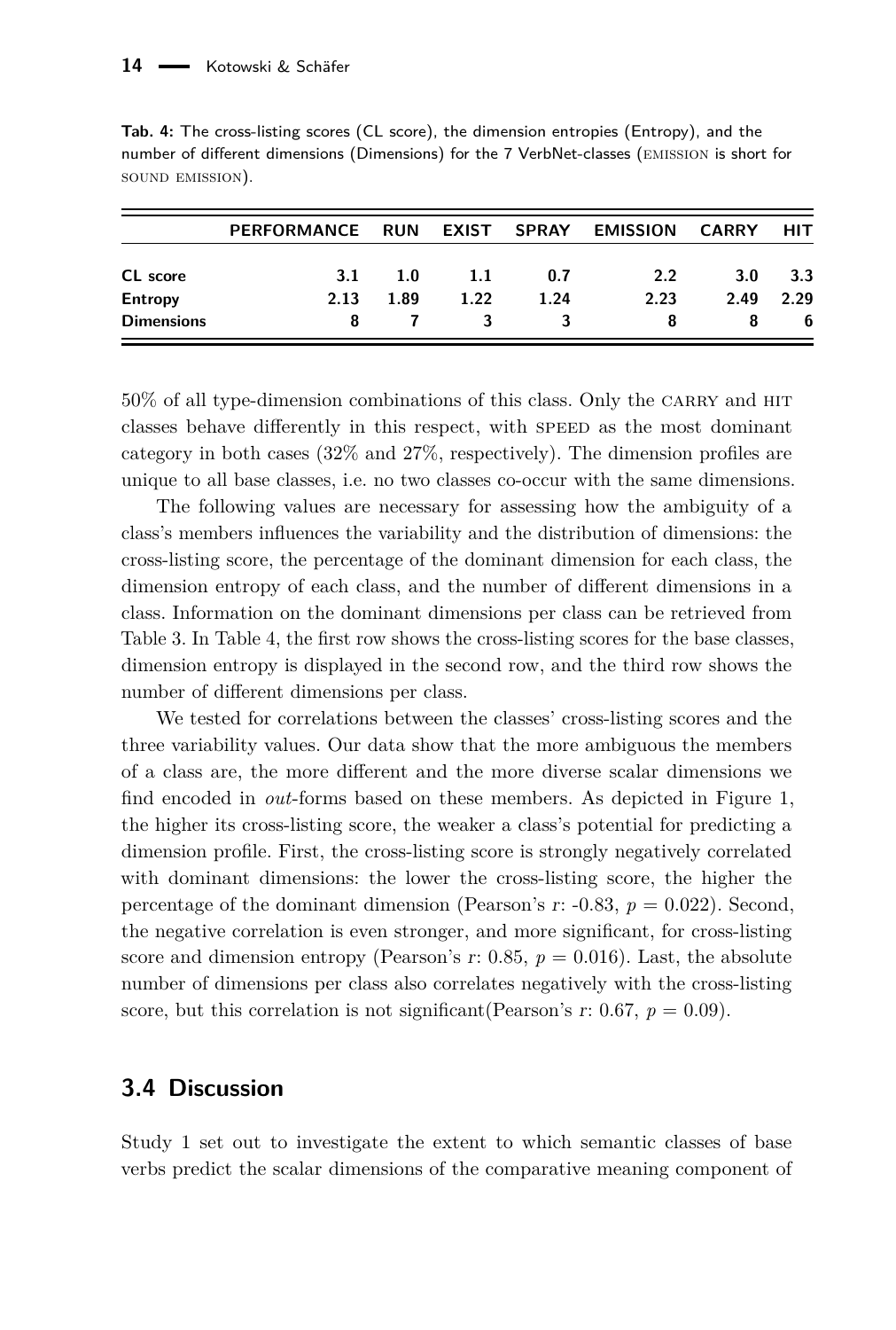<span id="page-14-0"></span>

Fig. 1: From top to bottom: correlation dominant dimension–cross-listing score, Pearson's r: -0.83,  $p = 0.02$ ), correlation dimension entropy–cross-listing score, Pearson's r: 0.85,  $p =$ 0.016, and correlation of number of dimensions—cross-listing score; Pearson's r: 0.67,  $p =$ 0.09. The blue lines show the corresponding linear regression lines.

*out*-derivatives. The results clearly show lexical semantic relatedness between verb classes and derivatives. The base classes we investigated are associated with different dimension profiles in *out*-formations and we find clearly dominant dimensions for five out of the seven classes. With respect to RQ1a, these findings suggest that VerbNet classes serve as suitable vantage points for predicting the intended interpretations of *out*-derivatives.

For example, our results suggest that the preference for the dimension speed for *out*-lemmas based on run-class bases, as opposed to, for example, performance-class bases, is no coincidence. This finding is in line with the assumption in section [2.1](#page-2-0) that the word-formation process remains underspecified for scalar dimensions, and reliant on its bases in this regard (see [Ahn 2019;](#page-39-3) [Kotowski 2020\)](#page-40-5). Therefore, it appears reasonable to assume that the respective dominant dimensions are salient properties of the events denoted by the verbs from classes with unambiguous dimension profiles, such as SPEED for RUN-verbs.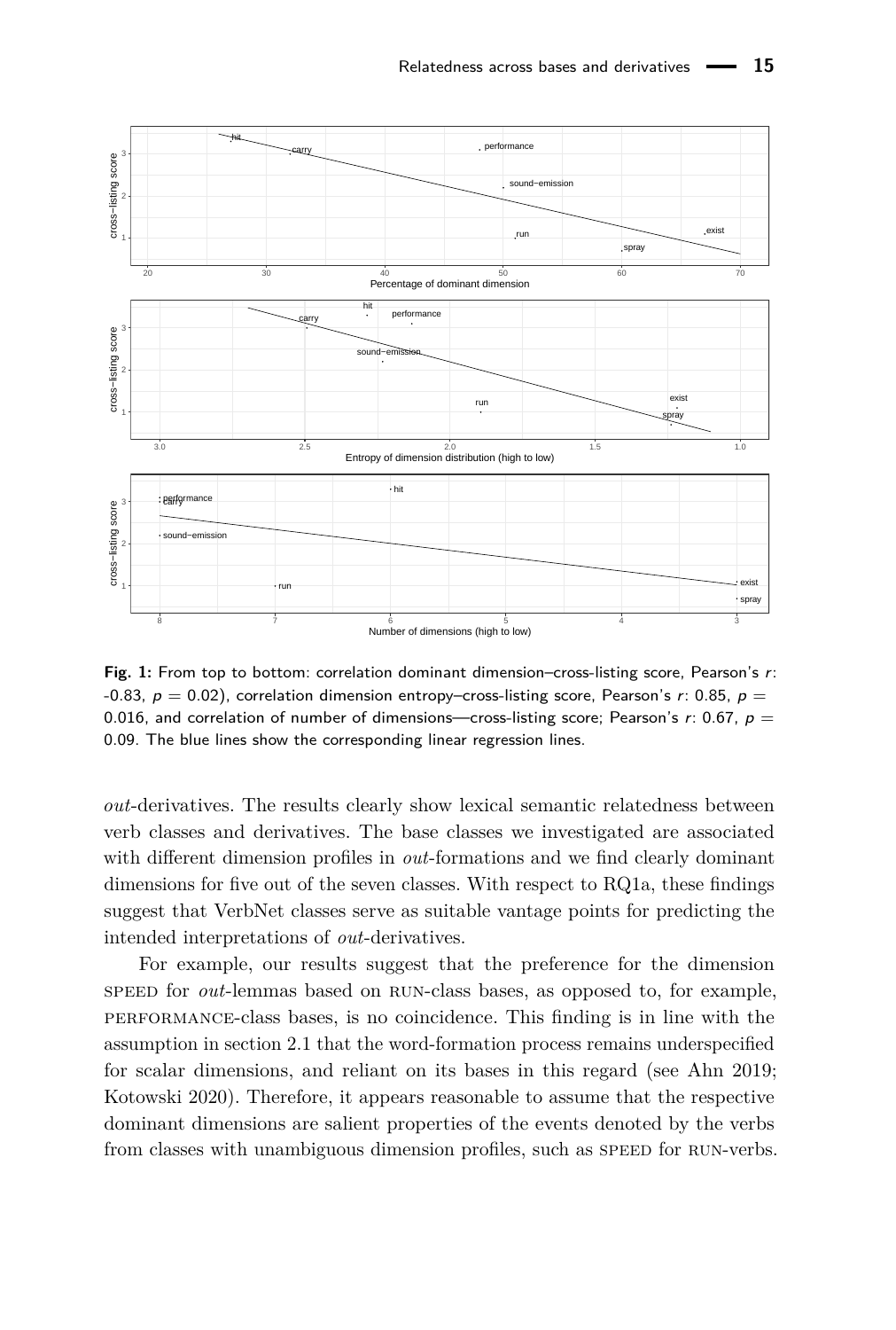However, all classes have the potential to give rise to a number of dimensions (between 3 and 8) and two classes, HIT and CARRY, do not exhibit dominant dimensions. Regarding the question of the influence of ambiguity on a class's predictive potential (see RQ1b), two different correlations are insightful: the degree of ambiguity of a VerbNet class's members, quantified as a class's crosslisting score, is strongly negatively correlated with both the class's dominant dimension and the entropy of the dimension distribution. If we take multiple membership as an indicator of polysemy (or partly homonymy), dimension profiles thus partially depend on how ambiguous a class is: the more polysemous a given VerbNet class's members are overall, the more difficult it is to predict a dominant dimension based on this class.

Building on these class-based findings, let us now move on to the closely related lemma-based investigation in Study 2.

# **4 Study 2: Predicting scalar dimensions via base verb lemmas**

### **4.1 Rationale**

This study investigates the role of different base lemmas as predictors of scalar dimensions in *out*-formations. Unlike Study 1, it does not count types of lemma–dimension combinations, but looks at the frequencies of token–dimension combinations:

**RQ2a:** To what extent do tokens of individual verbs reflect the dimension profiles of their respective verb class?

In this study, we are also interested in how frequently ambiguity is in fact explicitly resolved in context. Recall that neither of the analyses introduced in section [2.1](#page-2-0) doubt that *out*- includes a comparative core. However, large numbers of tokens in which dimensional ambiguity remains unresolved would possibly cast doubt on comparison as the word formation process's sole semantic contribution, and would make causative analyses that do not rely on the prominence of comparison more suitable:

**RQ2b:** How frequently is dimensional underspecification resolved and is such resolution the default case?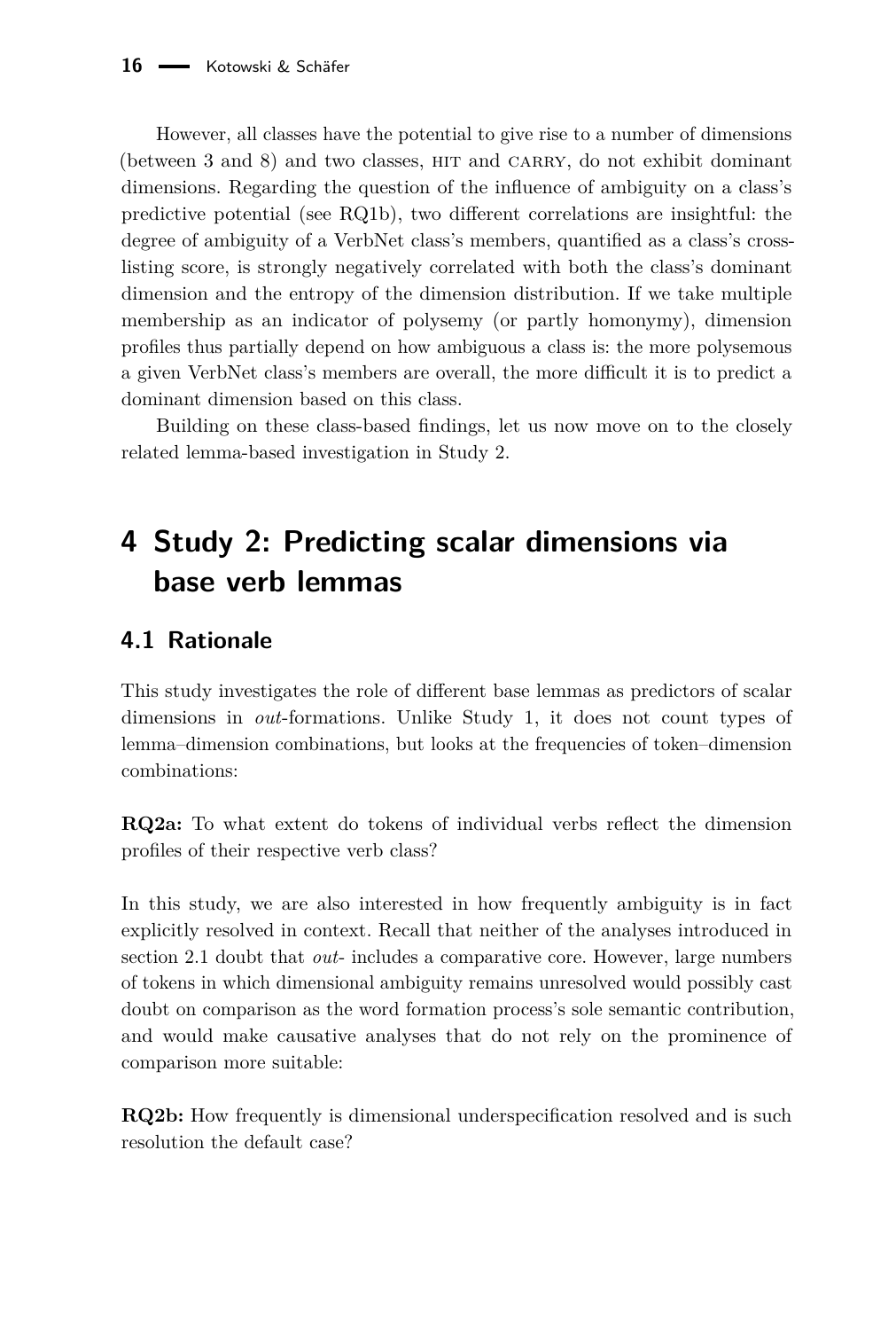In order to answer RQ2a and RQ2b, we used large samples of tokens from twelve *out*-lemmas based on three of the VerbNet classes used in Study 1.

#### **4.2 Methodology**

Methodologically, Study 2 is very similar to Study 1. All attestations were culled from iWeb via its web interface. We used the same search format as above (see the search string in example [\(9\)\)](#page-9-1), but performed searches for twelve base verbs. These verbs and their respective VerbNet classes are shown in (11). If available, 100 attestations were culled from iWeb. For lemmas with less than 100 hits, we included all items. For lemmas with more than 100 hits, we used the first 100 hits and included different word forms of a given lemma relative to their frequencies (see footnote [3](#page-10-0) for the procedure). Upon discarding hits based on obvious corpus corruptions (e.g., *Hardly anything comes outWritten*), we ended up with a data set of 949 tokens; the number of tokens per lemma is given in parentheses in  $(11):$ 

(11) PERFORMANCE: outdance  $(51)$ , outrap  $(21)$ , outwrite  $(32)$ , outsing  $(100)$ RUN: outrun  $(100)$ , outfly  $(100)$ , outswim  $(100)$ , outsprint  $(100)$ EXIST: outlive  $(100)$ , outstay  $(100)$ , outwait  $(100)$ , outsurvive  $(45)$ 

For any individual token, we annotated a specific dimension in case concrete contextual information was available in iWeb's expanded context menu.

Unlike in Study 1, we kept items without explicit dimension information. Examples such as [\(10-c\)](#page-10-1) were coded as "unspecified" regarding their dimension. The data set created for Study 2 further contrasts with the data set used in Study 1, as multiple occurrences of a particular *out*-lemma and a particular dimension were counted, e.g. multiple tokens of OUTRUN specified for the SPEED-dimension.

### **4.3 Results**

The distribution of dimensions across tokens of the twelve *out*-lemmas are shown as horizontally stacked bars grouped by base verb class in Figure [2.](#page-17-0) Each bar represents all tokens of one *out*-lemma. The topmost row in Figure [2-](#page-17-0)a), for example, encodes all 100 attestations of the lemma outsprint. Bar sections indicate the percentages of attestations co-occurring with a scalar dimension as well as with unspecified dimensions (black sections). For OUTSPRINT, the bar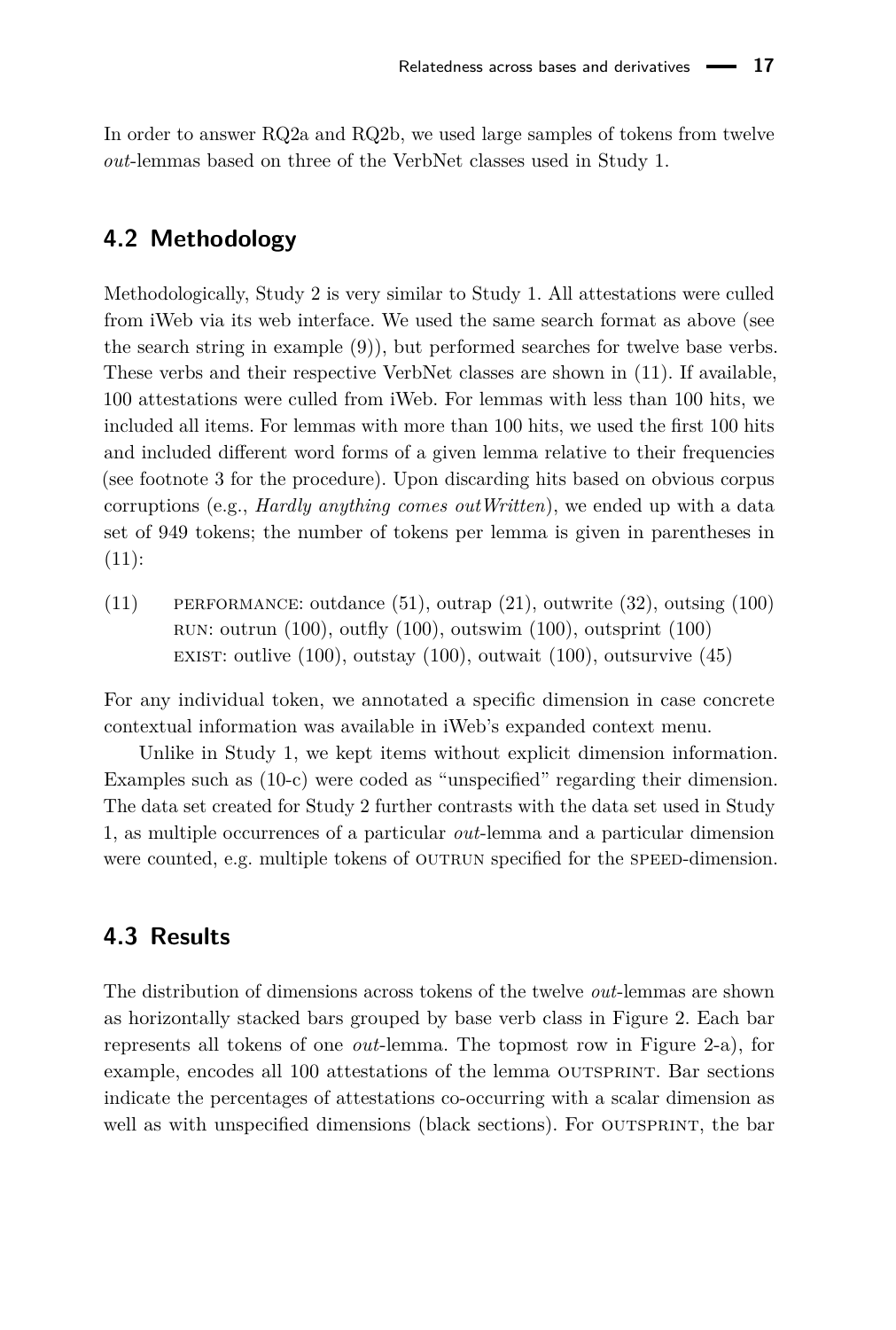<span id="page-17-0"></span>

**Fig. 2:** Distribution in % of scalar dimensions in out-forms for lemmas based on VerbNet's a) RUN-class, b) PERFORMANCE-class, and c) EXIST-class;  $N = 949$ .

shows the following distribution: 32% of the tokens are unspecified regarding a scalar dimension and 68% explicitly refer to SPEED.<sup>[5](#page-17-1)</sup>

For nearly all lemmas, we find a general pattern of a relatively high proportion of unspecified tokens (on average, 52% of a lemma's total) and a clear majority dimension among the specified cases (on average, 42% of a lemma's total). Moreover, we find a clear pattern of intra-class homogeneity, i.e. lemmas from a class behave similarly, and the preferred dimensions are the same ones we find for the class-based investigation (see Table [3\)](#page-12-0). For example, just as the EXIST-class itself, the tokens of all four *out*-lemmas based on EXIST-verbs have a preference for the dimension DURATION.

Only one lemma does not follow this overall pattern. The verb outsing from the performance-class is attested most with loudness (27%). Given the results of Study 1 as well as the behavior of other PERFORMANCE-verbs, one would expect QUALITY to feature as the verb's majority dimension, for which we only find  $12\%$  of attestations. To a lesser degree, OUTFLY stands out as well, as it shows a less clear preference for speed compared to the other run-lemmas.

<span id="page-17-1"></span>**<sup>5</sup>** The category 'other' exists for reasons of readability and includes various low frequency dimensions. Only dimensions that make up more than 5% of dimensions for at least one verb of a base class were included in the table as individual dimensions.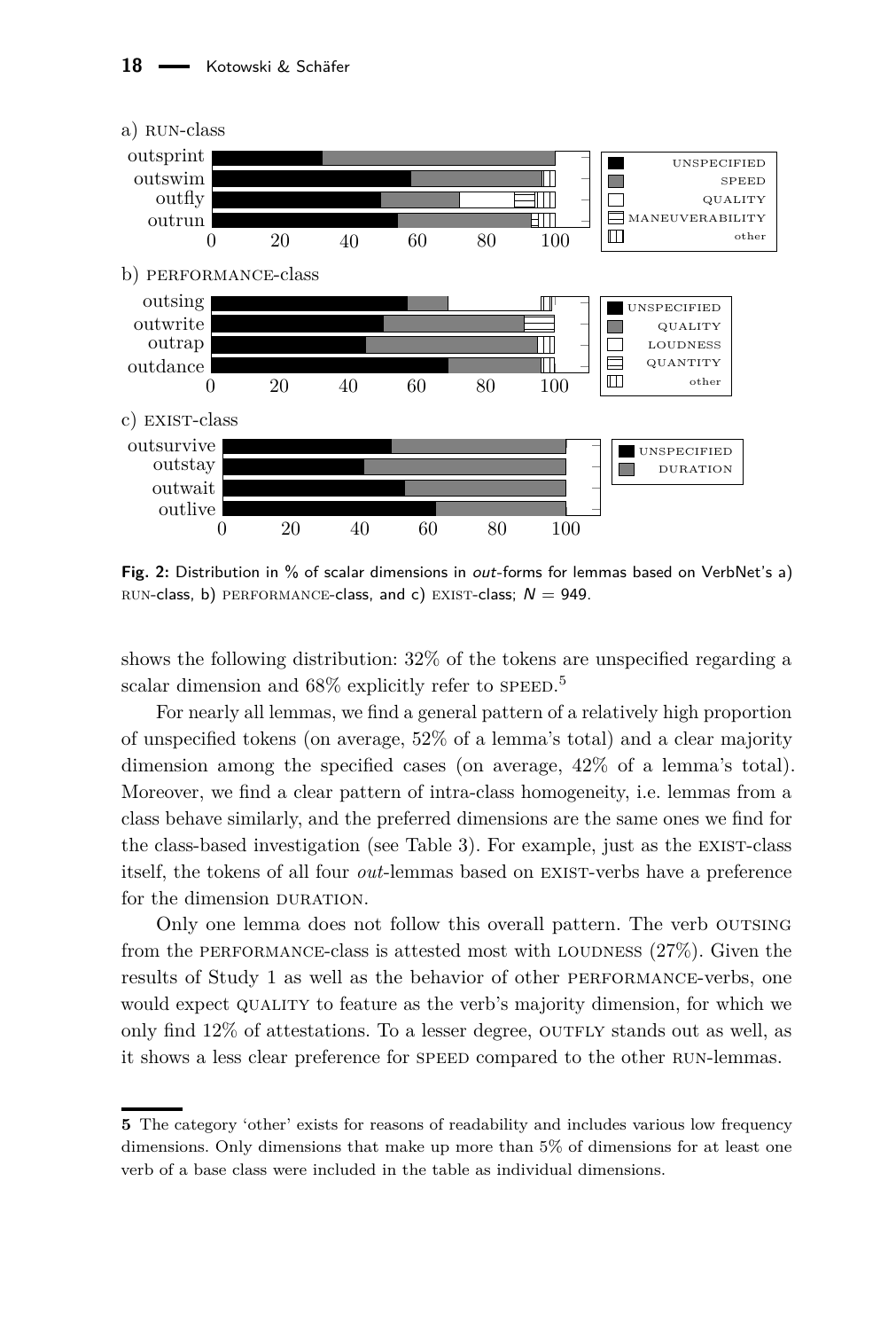#### **4.4 Discussion**

Regarding RQ2a, the class-based findings from Study 1 are clearly reflected in the results of the token-based investigation. In other words, the investigated lemmas cluster by class with respect to their preferred dimensions, and these dimensions are the same ones that are preferred by the respective classes. Leaving aside 'unspecified' cases, all four RUN-lemmas occur most often with SPEED, all four exist-lemmas with duration, and three out of four performance-lemmas with QUALITY. More generally speaking, the results thus indicate base–derivative relatedness regarding salient event properties.

Only the lemmas OUTSING and, to a lesser degree, OUTFLY deviate from the behavior their class membership would suggest. A plausible explanation for these two lemmas' preferences can be found in the ambiguity of their respective base forms. For example, sing is cross-listed in VerbNet as a performance, a manner-of-speaking, and a sound-emission verb (see Table [2\)](#page-9-0). The reason that outsing-contexts are mostly measured out along the scale of loudness  $(27\%)$ , rather than along the scale of the expected dimension QUALITY, appears to be that *out*- preferentially takes the verb's sound-emission sense as base. As shown in section [3.1,](#page-8-1) members of the SOUND-EMISSION class productively serve as base to *out*-prefixation and loudness is this class's preferred dimension for comparisons.<sup>[6](#page-18-0)</sup>

With respect to RQ2b, we find a large proportion of unspecified cases for all lemmas, i.e. attestations without explicit contextual clues on scalar dimensions. For eight of the twelve lemmas, these unspecified cases constitute the majority among the tokens and their nature is in need of comment. Importantly, having been coded as 'unspecified' does not mean that an item does not suggest a dimension. Consider, for example, the attestations in (12) (all from iWeb):

- (12) a. When was the last time we made more noise than the away support (we've been **outsung** by fewer supporters than Wrexham brought)? [coded as LOUDNESS]
	- b. I thought our fans were terrific. They showed the world that when they fill any stadium they will not get **outsung**. [coded as unspecified]

<span id="page-18-0"></span>**<sup>6</sup>** We do not have any numbers available for VerbNet's DRIVE class. However, it seems likely that OUTFLY's behavior finds a similar explanation via FLY's membership in this class. As the DRIVE class's members typically specify the means or vehicle used in motion events, they arguably suggest quality-judgements of the operation of a vehicle.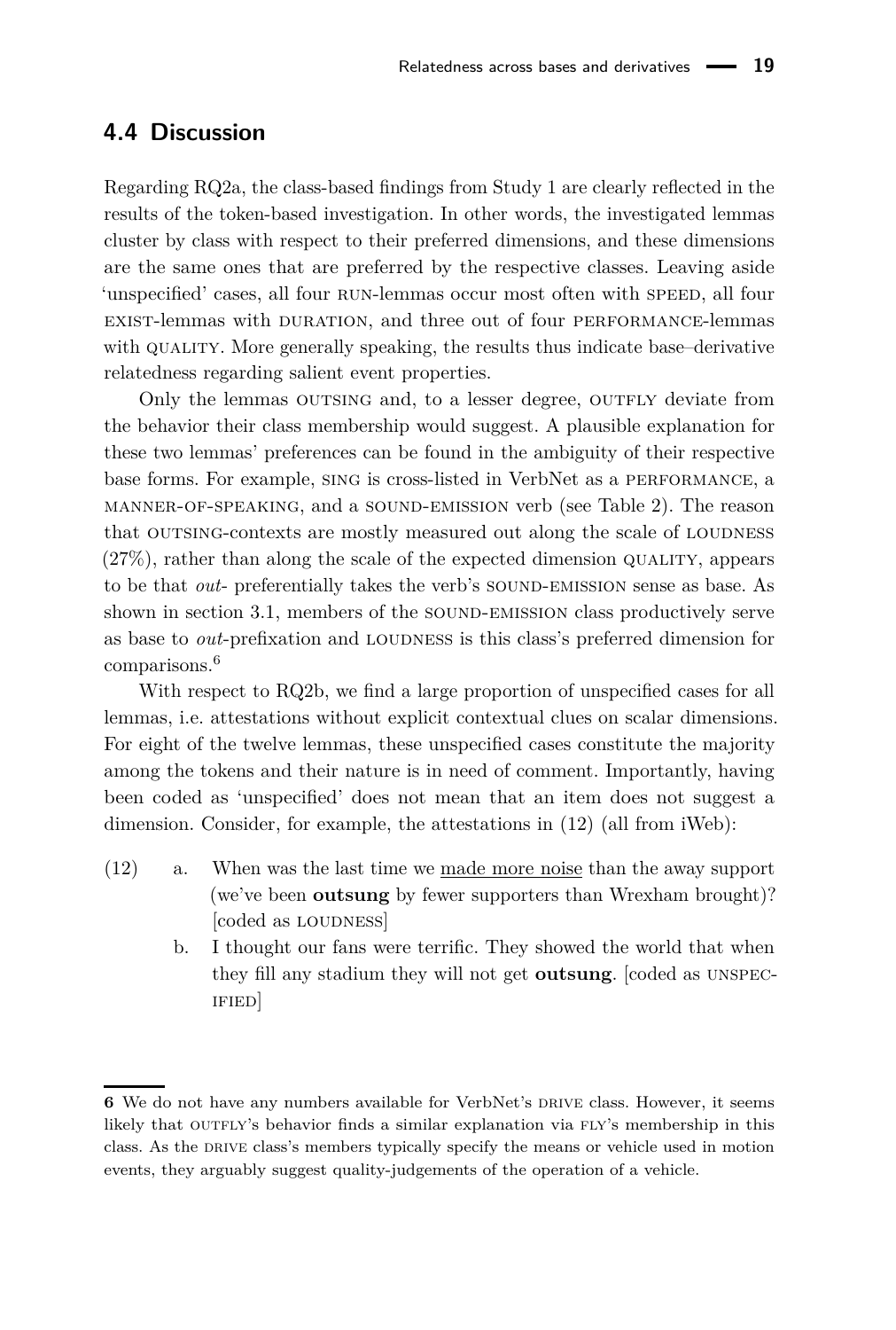c. The most memorable scene of unadulterated Allied jingoism occurs when free-French patrons of Ricks Place (sic) **out-sing** the Nazi patrons in a battle of national anthems. [coded as UNSPECIFIED]

Based on the underlined material (*make more noise*), the dimension for the item in  $(12-a)$  was coded as LOUDNESS, while the item in  $(12-b)$  was coded as 'unspecified'. However, like example (12-a), very many outsing-examples refer to football supporters competing in some form of singing contest whose primary goal is to sing louder than, and thereby defeat, a rival group of supporters at some football ground. Arguably, it is such pieces of world knowledge that lead to the inference that examples such as (12-b) are also based on loudness and thus follow the pattern of the specified majority dimensions of the lemma.

At the same time, for quite a number of examples the available linguistic context does not allow for resolving dimensional ambiguity, as in (12-c). Recall from section [2.1](#page-2-0) that two competing theories on *out*-'s semantics analyze the comparative component as either the macro-event itself [\(Ahn 2019;](#page-39-3) [Tolskaya](#page-41-9) [2014\)](#page-41-9) or as embedded as a sub-event in a causative macro-event [\(Kotowski](#page-40-5) [2020;](#page-40-5) [McIntyre 2003\)](#page-41-11). On the fairly uncontroversial assumption that dimensions are indispensable in scalar constructions (see [Solt 2015\)](#page-41-13), the existence of a fair amount of unclear examples at least casts doubt on comparison as the only semantic component of *out*- as a word formation process. Albeit tentatively, we regard this finding as an argument in favor of causative analyses that rely less on the prominence of comparison.

We will now move on to Study 3 and the investigation of distributional similarity measures.

# **5 Study 3: Distributional similarities – outacross VerbNet classes**

### <span id="page-19-0"></span>**5.1 Rationale**

In Study 3, we operationalize semantic relatedness using distributional similarity measures and apply these to both the *out*-lemmas used in Study 2 as well as to their bases. The objective is to tease apart the relative contributions of the base and of the word formation process to the semantics of *out*-derivatives. To this end, we look at distributional similarities between bases, between derivatives, and between bases and derivatives.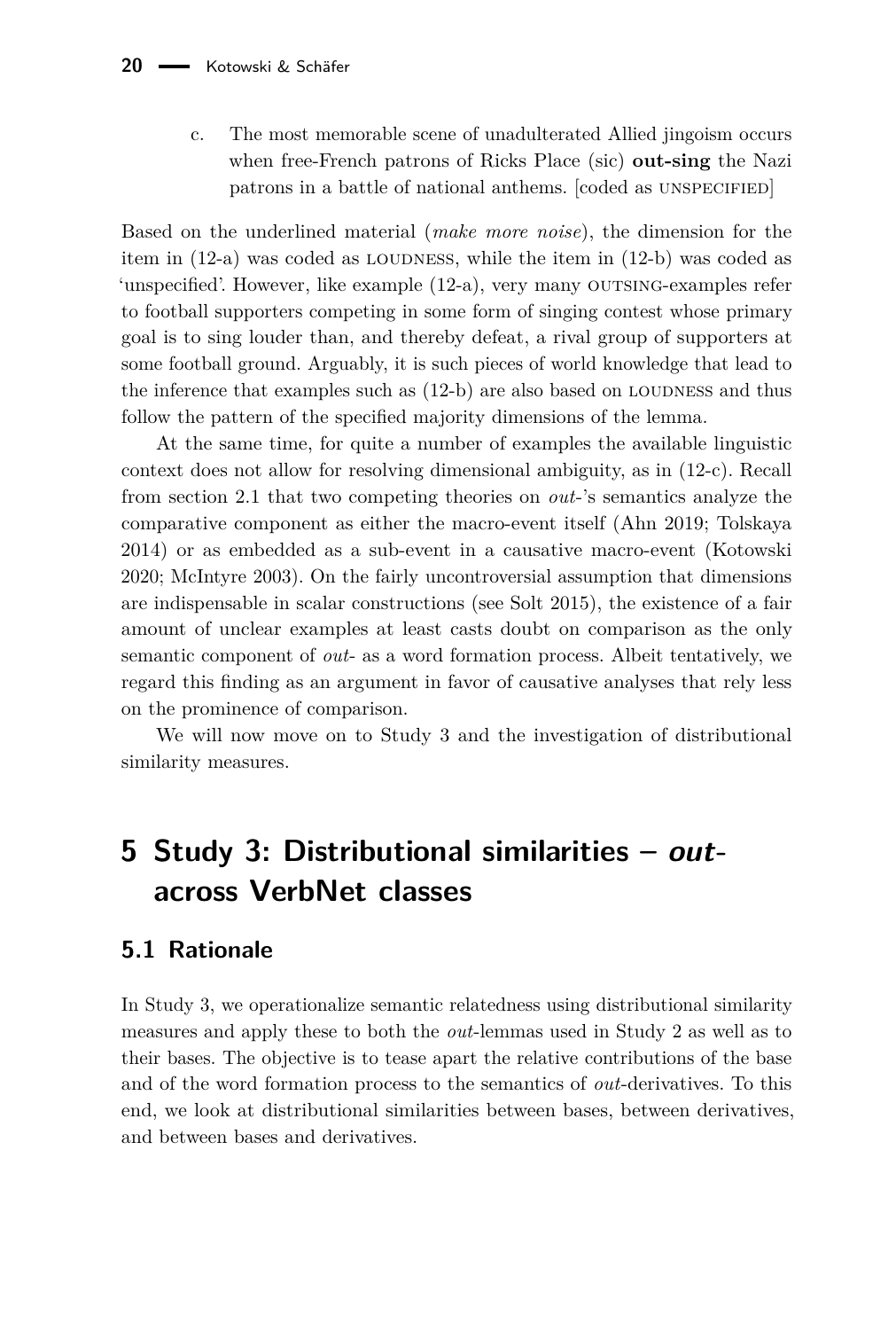Distributional semantic approaches have been used successfully in investigating a variety of morphological phenomena. A number of studies tries to model derivation by isolating a distributional representation of an affix and combining it with the vector representation of the base. For example, [Marelli and Baroni](#page-41-15) [\(2015\)](#page-41-15) model affixes as matrices that are multiplied with base vectors, while [Padó](#page-41-16) [et al. \(2016\)](#page-41-16) and [Kisselew et al. \(2015\)](#page-40-13) test various models on their predictive power depending on the base forms' properties. A similar strain of research explores whether different types of affixation show different distributional reflexes. For example, [Bonami and Paperno \(2018\)](#page-39-7) investigate distributional differences between inflected and derived forms, [Varvara \(2017\)](#page-41-17) looks at German event nominalizations, while Bonami and Guzmán (this volume) explore distributional evidence for paradigmatic processes of derivational categories. Finally, some studies have looked at more fine-grained aspects of derivation. [Lapesa et al. \(2017\)](#page-40-14) show that when using valence as a tertium comparationis, the same German derivational suffixes have different effects depending on lexical properties of the bases. Similarly, [Lapesa et al. \(2018\)](#page-40-15) use distributional semantics to disambiguate the meanings of new English *-ment* derivations, while [Wauquier \(2020\)](#page-41-5), among other things, uses the vectors of different semantic and morphological classes of words to investigate the uniformity of these classes.

Our approach differs from the first strain since we are not interested in modeling derivation as composition or subtraction. It differs from the second strain in that we only consider a single prefix and its base-dependent internal variation. There are conceptual similarities with the last strain, as we are interested in specific aspects of a single word formation process, and in the possible influence of different semantic classes of bases.

The first measure we are interested in concerns similarities between bases and derivatives. We compare pairwise similarities, i.e. similarities between base and derivative (e.g. between the lemmas run and outrun), with similarities across pairs, i.e. similarities between non-pairs of bases and derivatives in the data (e.g. between RUN and OUTSWIM). If properties of the base are preserved in *out*-derivatives, as strongly suggested by Studies 1 and 2 above, we expect base-derivative pairs to be more similar to each other than non-pairs are to each other. This measure can also be taken as a proof of concept for Study 3, as the assumptions reflect that, lexicalized forms aside, we expect the semantics of base words to feature in the corresponding derivative semantics:

**RQ3a** Do distributional measures show a higher degree of similarity between base-derivative pairs than between non-pairs?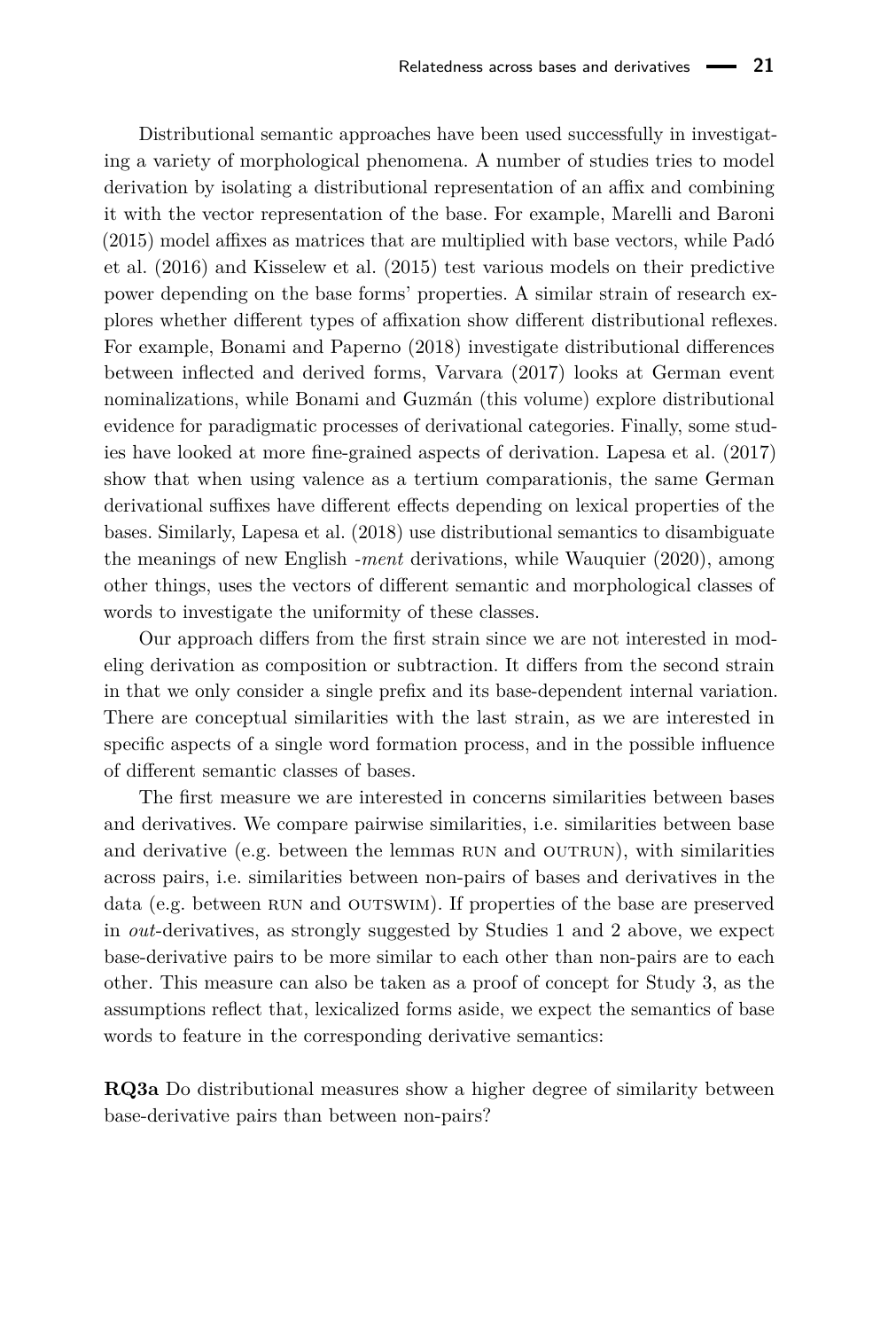The argument structural and event structural properties and the comparisonadding nature of *out*-prefixation clearly suggest a generally rather homogeneous semantic make-up of *out*-derivatives (see Section [2.1\)](#page-2-0). We therefore also investigate similarities that hold between derivatives (e.g. between OUTRUN and outswim) and how these derivative-derivative similarities compare with both base-base similarities (e.g. between run and swim) and with similarities of base-derivative pairs:

**RQ3b** Do derivative-derivative similarities differ from base-base similarities and base-derivative similarities?

### **5.2 Methodology**

Most *out*-derivatives have low token frequencies in corpora and are therefore typically not included in pretrained collections of distributional vectors. For example, the semantic space that produces the best empirical results in Baroni et al. (2014) contains only vectors for three of the *out*-lemmas from Study 2: outlive, outrun, and outstay. We therefore decided to calculate our own vectors, opting for a classic distributional semantics approach strictly based on co-occurrence counts.

#### **5.2.1 Corpus**

We used a combination of two corpora for our measures. To create our vectors, we used the ukWaC corpus, a web-derived 2 billion word corpus of English (see [Baroni et al. 2009\)](#page-39-5). The version we used is part-of-speech-tagged and lemmatized with TreeTagger.<sup>[7](#page-21-0)</sup> As the absolute frequencies of most of our target items are still low in ukWaC, we expanded the corpus by adding all sentences containing the *out*-lemmas from the iWeb corpus (14 billion words).

In order to be able to use the iWeb data as an expansion of the tagged ukWaC corpus, we first extracted all sentences containing any wordform of our target lemmata. We then tagged and lemmatized the sentences using Python's

<span id="page-21-0"></span>**<sup>7</sup>** <https://www.cis.uni-muenchen.de/~schmid/tools/TreeTagger/>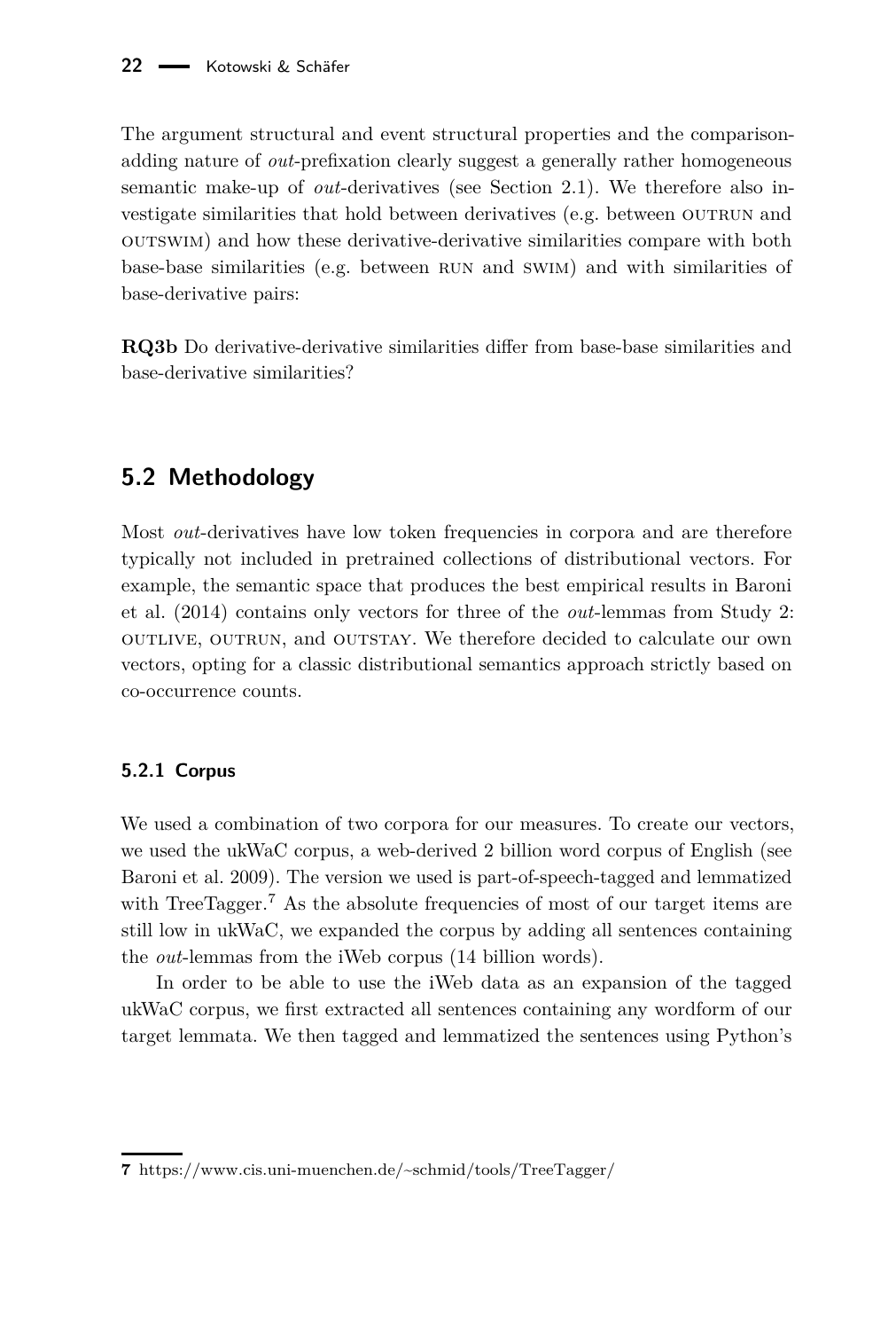NLTK library (see [Bird et al. 2009\)](#page-39-8) and adjusted the tags to the tree tagger conventions used in the tagged ukWaC.[8](#page-22-0)

Table [5](#page-22-1) provides the absolute numbers of occurrences of *out*-formations that we extracted from iWeb.

| verb       | occurrences | verb     | occurrences | verb      | occurrences |
|------------|-------------|----------|-------------|-----------|-------------|
| outlive    | 12389       | outdance | 51          | outfly    | 134         |
| outstay    | 830         | outrap   | 21          | outrun    | 11291       |
| outsurvive | 46          | outsing  | 166         | outsprint | 545         |
| outwait    | 134         | outwrite | 62          | outswim   | 104         |

<span id="page-22-1"></span>**Tab. 5:** out-derivatives in iWeb: absolute number of occurrences

#### **5.2.2 Creation of distributional vectors**

We created vectors strictly based on co-occurrence counts, that is, no machine learning was involved. We proceeded as follows:

- 1. Co-occurrence counts were collected for the top 10,000 content words (nouns, verbs, adjectives, and adverbs) in ukWaC, resulting in raw vectors with 10,000 dimensions for our target lemmata.
- 2. For further parameter setting, we explored different window sizes (sentence, and ranges of 2 to 4 words to the left and right of the target word) and transformations (pointwise mutual information and log-likelihood, both with and without logarithm) by comparing the correlation of the resulting cosine similarity measures between pairs of verbs with the human similarity and association scores in the SimLex-999 dataset described in [Hill et al. \(2014\)](#page-40-16).
- 3. We chose the combination of window size and transformation that correlated best with both the similarity and the association scores: a three-word window, and a transformation of the raw counts to pointwise mutual information (with logarithm). This setting has also been shown to perform best for adjective similarities in the SimLex-999 dataset (see [Schäfer 2020\)](#page-41-18).

<span id="page-22-0"></span>**<sup>8</sup>** One reviewer remarks that ukWac is a corpus of British English, while iWeb is a multivariety corpus. While we acknowledge this difference, we are not aware of any differences in the usage of *out*- depending on the variety of English. We therefore cannot comment on whether this may bear on our results.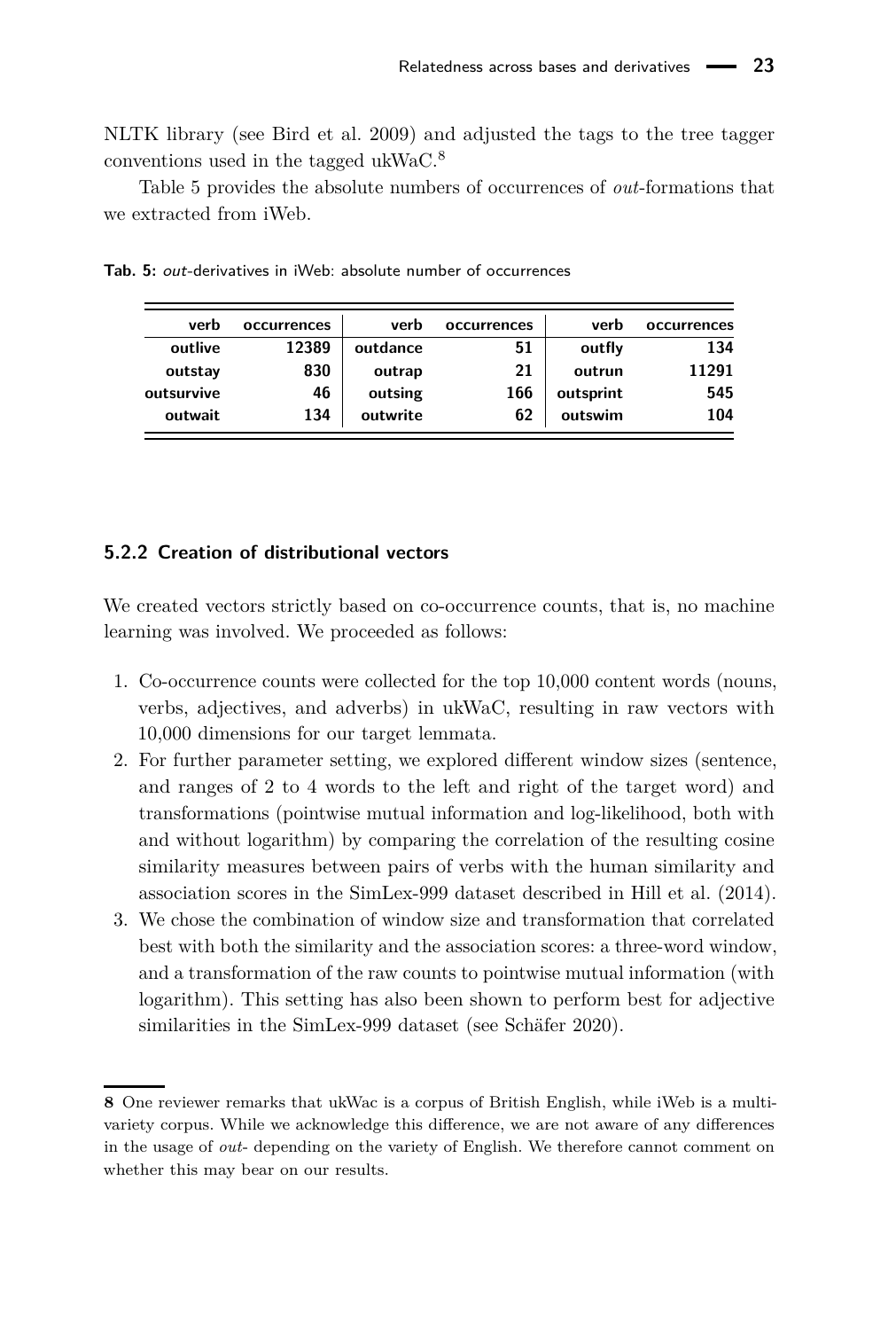Keeping our procedure as simple and transparent as possible, we did not reduce the dimensionality of the resulting vectors (note also that [Baroni et al. 2014a](#page-39-9) found that within the count models they considered those using no compression at all worked best).

#### **5.2.3 Accomodating differences in overall frequencies**

The similarities we are interested in are between vectors that are based on hugely diverging numbers of absolute occurrences. These differences are tied to major differences in the expected range of co-occurring other lexical items. Take our least frequent lemma, OUTRAP, as an example: it occurs 21 times in total. Given that we used a three-word window to the left and right of our target words, the theoretically maximally possible number of different content words that could occur here are only  $6x^21=126$  content words, necessarily resulting in a very sparse vector. Even its base, *rap*, the base with the lowest frequency, occurs only 1589 times, yielding maximally 6\*1589 = 9534 content words, still less than the dimensions of our vectors. This is very different from our most frequent base, *write*, which occurs 837,319 times. In order to address this issue, we used vectors created from smaller samples of co-occurrences.

Specifically, per lemma, we drew 10 random samples of 100 contexts each from the set of all contexts of that lemma. We then created 10 sets of vectors based on these 10 random samples for each of these lemmas. The size of 100 contexts per sample makes the resulting vectors very similar in terms of the expected overall sparsity to the vectors of the rare items. Using 10 random samples each safeguards against the possibility that a single randomly drawn set of 100 contexts might in fact not be very representative of the contexts of the target verbs. Four verb lemmas occur in less than 100 sentences and were therefore not downsampled (i.e. OUTWRITE (62 tokens), OUTRAP (21), OUTSURVIVE (46), OUTDANCE  $(51)$ ).

To calculate cosine similarities, we used average values across all ten samples. That is, the similarity between the rare item OUTWRITE and the most frequent base WRITE is calculated by taking the mean of the ten cosine similarities between the vector for OUTWRITE on the one hand and each of the 10 vectors based on the 10 downsampled contexts randomly drawn from all WRITE sentences on the other hand. Thus, we report the average of 10 similarity values. In contrast, the similarity between run and outrun, both occurring more than 100 times, is based on the average similarity between 10 vectors each, created from 10 random samples of 100 contexts for both of these lemmas. In this case, we report the average of 100 similarity values. Note that one result of our approach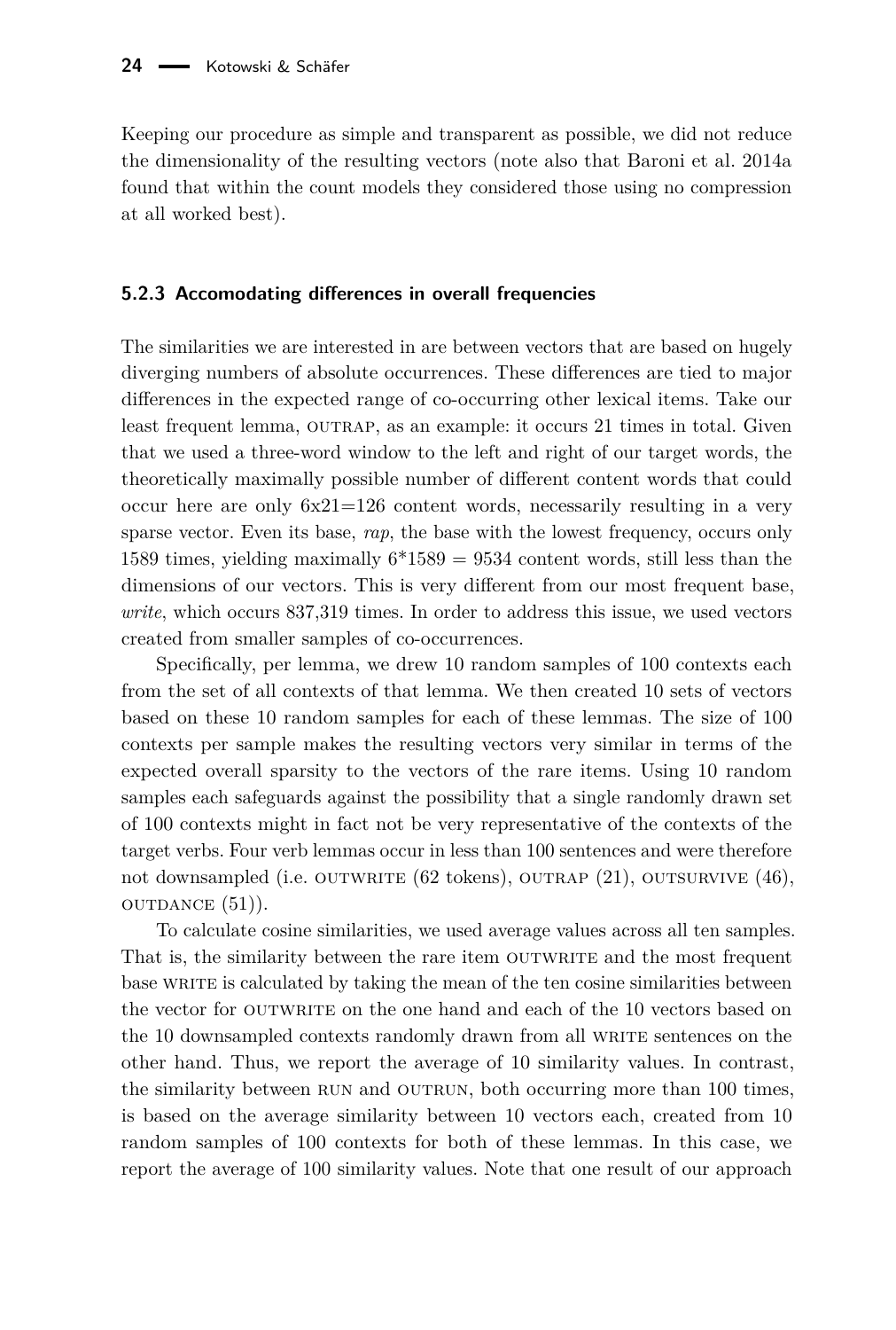is, relatively speaking, low similarity values. For example, the mean similarity across all the base-derivative pairs with *out-* is at just 0.06. For validation of our approach, we compare these values against the values of the full data, i.e. the pre-downsampling, and against values from word embeddings in the next section.

#### <span id="page-24-1"></span>**5.2.4 Comparison to word embeddings**

Most current distributional studies use machine-learned word embeddings, and already [Baroni et al. \(2014a\)](#page-39-9) argue against using count vectors. However, if interpretability is more important than accuracy of prediction, count models are still in use (see [Boleda 2020\)](#page-39-6), and by using count vectors, we keep our approach transparent and lightweight. It is transparent, because neither machine-learning nor dimension reduction is involved, and we know exactly how every single value in the vectors was created. It is lightweight, because our method only requires the sentences with our target verbs and the already available frequency list for all words in the corpus. Furthermore, we believe that our method of accounting for frequency effects by both some transformation (in our case, pointwise mutual information with logarithm) and our downsampling procedure can lead to new insights into how frequency differences are best dealt with.

For comparability to word embedding approaches, we compared our vectors in their full (pre-downsampling) and downsampled versions against the best performing vector space in [Baroni et al. \(2014a\)](#page-39-9), available via [Baroni et al.](#page-39-10)  $(2014b).<sup>9</sup>$  $(2014b).<sup>9</sup>$  $(2014b).<sup>9</sup>$  $(2014b).<sup>9</sup>$ 

The Baroni vectorspace is not lemmatized. For our comparison, we used the base form vectors. Since only three of our *out-*derivatives in their base forms are included, we compared not only against the pairs used in Study 3 but also against the additional pairs used in Study 4.

For the resulting 13 base–derivative pairs, we calculated three sets of cosine similarities, using i) the Baroni vectors, ii) our pre-downsampling vectors, and iii) our downsampled vectors. Table [6](#page-25-0) summarizes the range of the similarities observed in the three vectorspaces.

Mean and median are relatively close to each other in all three datasets, with the mean always slightly higher, reflecting a right skew in all three datasets. Both the pre-downsampling and the Baroni vectors are overall similar to a normal distribution, while the downsampled vectors are clearly different (Shapiro-Wilk

<span id="page-24-0"></span>**<sup>9</sup>** Many thanks to Ingo Plag for not only suggesting this comparison but also already running it on a previous version of our data.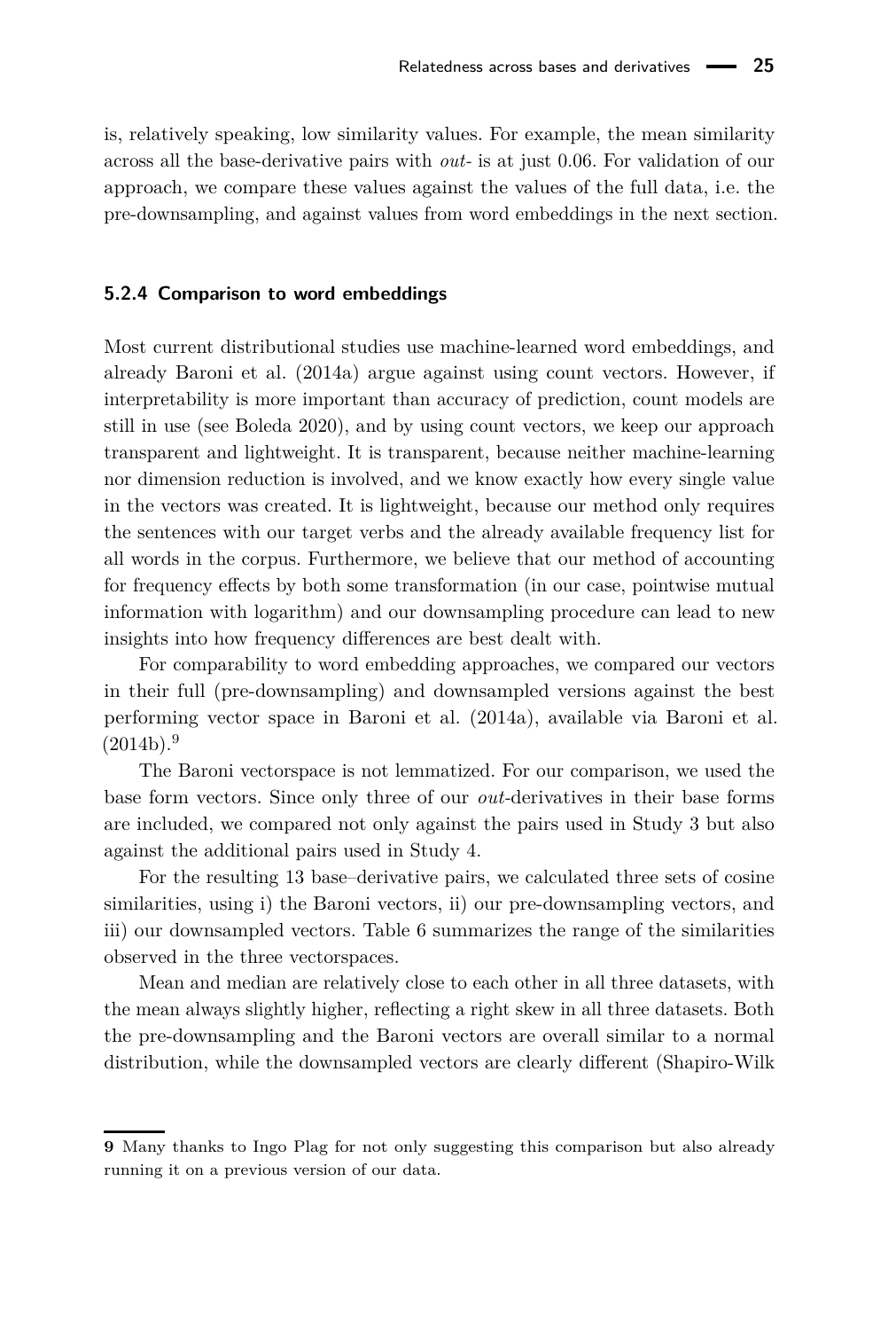| vectors             | min     | max  | mean | median |
|---------------------|---------|------|------|--------|
| a. Baroni           | 0.05    | 0.51 | 0.22 | 0.20   |
| b. Pre-downsampling | $-0.06$ | 0.50 | 0.17 | 0.15   |
| c. Downsampled      | 0.03    | 0.15 | 0.06 | 0.05   |

<span id="page-25-0"></span>**Tab. 6:** Overview of the distribution of cosine similarities based on three different sets of vectors.

normality test,  $W = 0.76$ , p-value  $= 0.003$ ). The cosine similarities based on the downsampled vectors occupy a much smaller range than both the full and the Baroni-based similarities. This should be kept in mind when interpreting the results. Also, the mean and median values based on the Baroni vectors are highest within this set, but still relatively low when compared to e.g. [Lazaridou et al.](#page-40-17) [\(2013,](#page-40-17) 1522), who find mean cosine similarity values of 0.47 for base-derivative pairs in English. In other words, the absolute value of cosine similarities is not meaningfully comparable across methods and corpora. This contrasts with the correlations between the similarities across items, which allow us a direct comparison of the three vectorsets. We calculated the correlations between the cosine similarities from the three different sets, and also between these values and absolute frequencies of the bases and derivatives in our corpus. Only three correlations turn out to be significant. The downsampled vectors are positively correlated with the pre-downsampling vectors (Pearson's  $r=0.66$ ,  $p=.015$ ), and the pre-downsampling vectors are negatively correlated with the absolute number of occurrences of the bases ( $r=-0.67$ ,  $p=.011$ ). Most importantly, there is a very strong and highly significant positive correlation between the similarities based on the downsampled vectors and the similarities based on the Baroni vector space  $(r = 0.88, p = 6.675e-05)$ .

We take this as clear evidence for the success of our downsampling method to eliminate the influence of differences in absolute frequency, and for the overall validity of our approach.

#### **5.2.5 Statistical analysis**

As described in Section [5.1,](#page-19-0) we compare cosine similarities involving four conditions: To answer research question 3a, we compared the cosine similarities between the conditions base-derivative pairwise and base-derivative across pairs. To answer research question 3b, we compared the derivative-derivative similarities to a) the base-base similarities and b) the base-derivative pairwise similarities.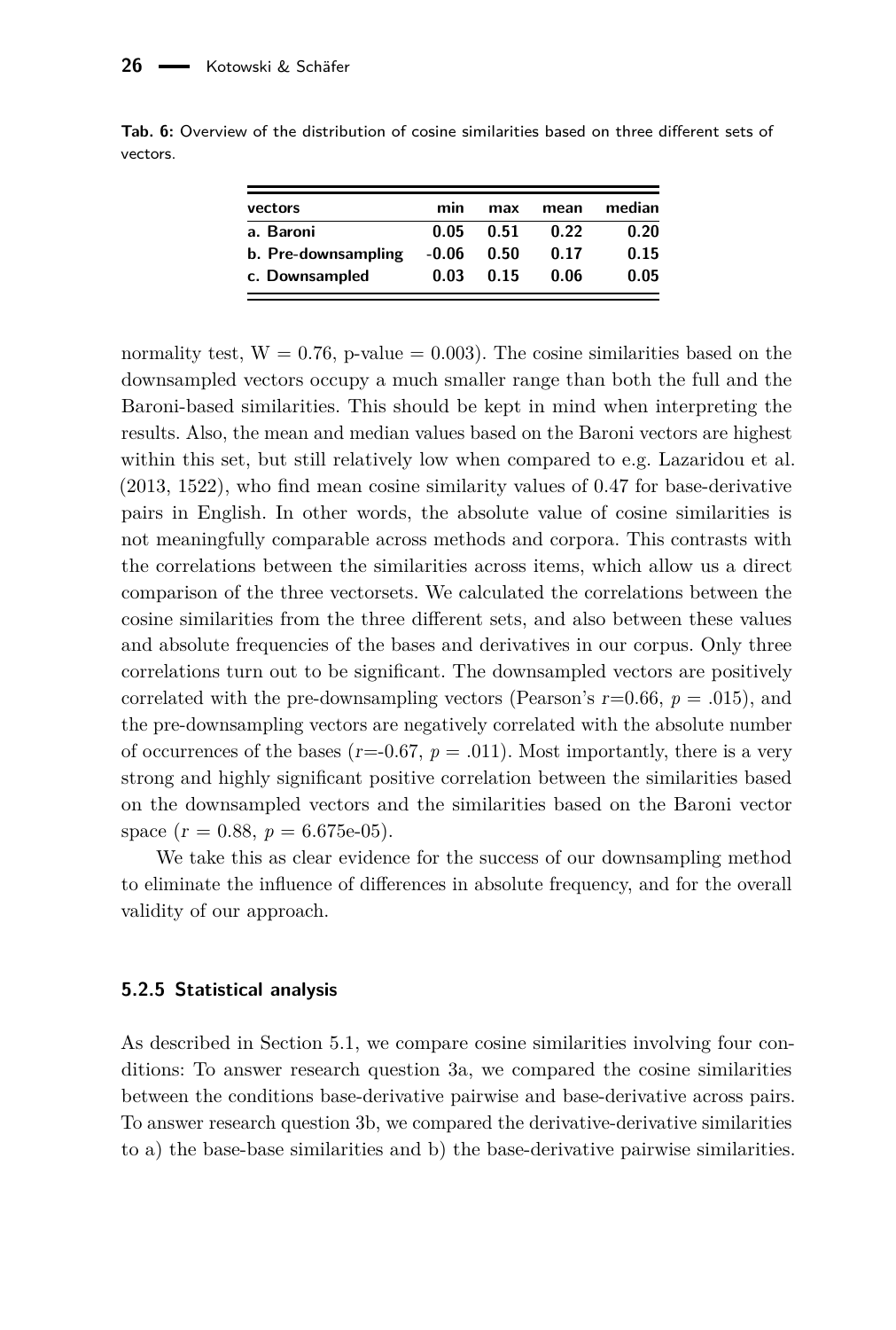We used the Shapiro-Wilk test of normality on all our grouped similarity values. As not all of them are normally distributed, we used the non-parametric twosample Wilcoxon test to compare the similarities across conditions. Note that this does not create a problem of multiple comparisons: For any constellation we are interested in, we consistently only make one comparison, namely comparison of cosine similarities.

For all comparisons, we are primarily interested in generalizing over the measures for all twelve lemmas we investigated, although we are using the same lemmas from the same three VerbNet classes that we used in Study 2. However, these classes are represented by only four lemmas each, which makes generalizations over specific classes difficult. While we will focus on all items, we will also report both the numbers and the significant patterns per verb class.

#### **5.3 Results**

The similarity values of interest are reported in Table [7](#page-26-0) as two columns each for all items and per VerbNet class, the first column showing the mean cosine similarities, the second one the standard deviations within the similarities. The first two rows of pairings show the average similarities between bases and derivatives. The first row, base-derivative pairwise, only considers base-derivative pairs (e.g. sprint-outsprint) and quantifies the extent to which the meaning of the base is related to that of the derived form. The second row, base-derivative across pairs, quantifies the similarities of all bases and derivatives in the data except for base-derivative pairs (e.g. for run-outsprint). The last two rows show the base-base and derivative-derivative similarity measures.

|                              | all items  |           | <b>RUN</b> |           | <b>EXIST</b> |           | <b>PERFORMANCE</b> |           |
|------------------------------|------------|-----------|------------|-----------|--------------|-----------|--------------------|-----------|
| pairings                     | <b>SIM</b> | <b>SD</b> | <b>SIM</b> | <b>SD</b> | <b>SIM</b>   | <b>SD</b> | <b>SIM</b>         | <b>SD</b> |
| base-base                    | 0.03       | 0.01      | 0.04       | 0.01      | 0.04         | 0.01      | 0.05               | 0.03      |
| base-derivative across pairs | 0.04       | 0.01      | 0.05       | 0.01      | 0.04         | 0.01      | 0.03               | 0.02      |
| base-derivative pairwise     | 0.06       | 0.02      | 0.08       | 0.02      | 0.05         | 0.00      | 0.05               | 0.02      |
| derivative-derivative        | 0.07       | 0.03      | 0.10       | 0.02      | 0.06         | 0.01      | 0.06               | 0.02      |

<span id="page-26-0"></span>Tab. 7: Cosine similarity measures across 12 out-lemmas from VerbNet's RUN, EXIST, and performance classes.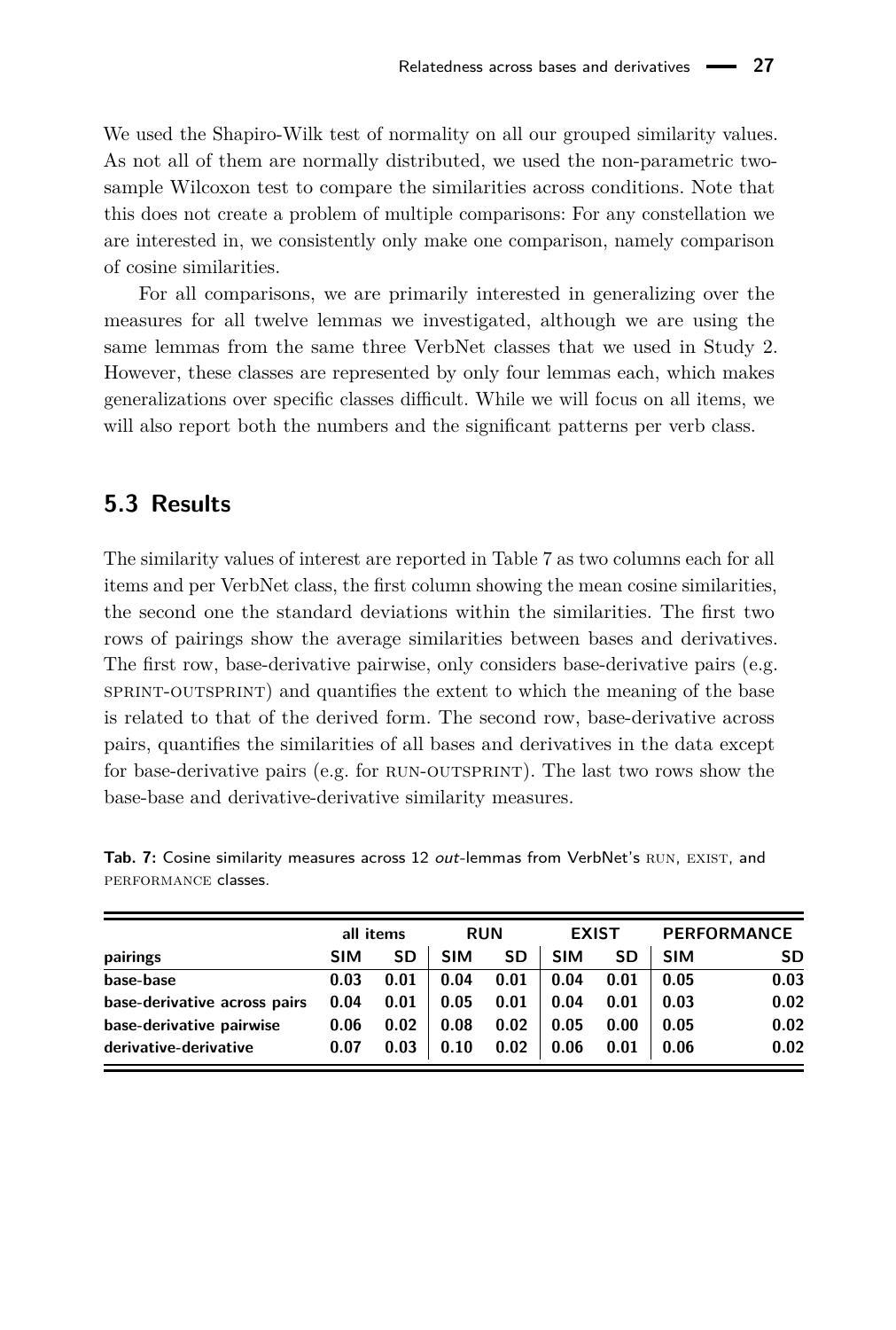<span id="page-27-0"></span>

**Fig. 3:** Cosine similarites across all items and by semantic class in the four different conditions. The p-values for the target comparisons are given across the braces for the respective comparisons.

Figure [3](#page-27-0) represents the results graphically by indicating via brackets the three comparisons between the conditions of interest here. The brackets are labeled with the p-values of the respective comparison.

As shown in the left panel, across all items base-derivative pairwise similarities are significantly higher than base-derivative across pairs ( $w=200$ ,  $p = 1.907e$ -05). Although the measures for the individual VerbNet classes pull in the same direction, the difference is significant only for the RUN class ( $W = 44$ ,  $p = .01319$ ).

Across all items, derivative-derivative similarities are significantly more similar to each other than the bases are to each other ( $w = 536$ ,  $p = 7.976e-14$ ). These differences are also significant for the RUN and EXIST classes ( $W = 0$ ,  $p =$ .002 and  $W = 3$ ,  $p = .015$ , respectively).

Finally, across all items and within each individual class, derivative-derivative similarities are descriptively slightly higher than the similarities of base-derivative pairs, both in their means as well as their medians. However, this does not reach significance neither across classes nor within any class.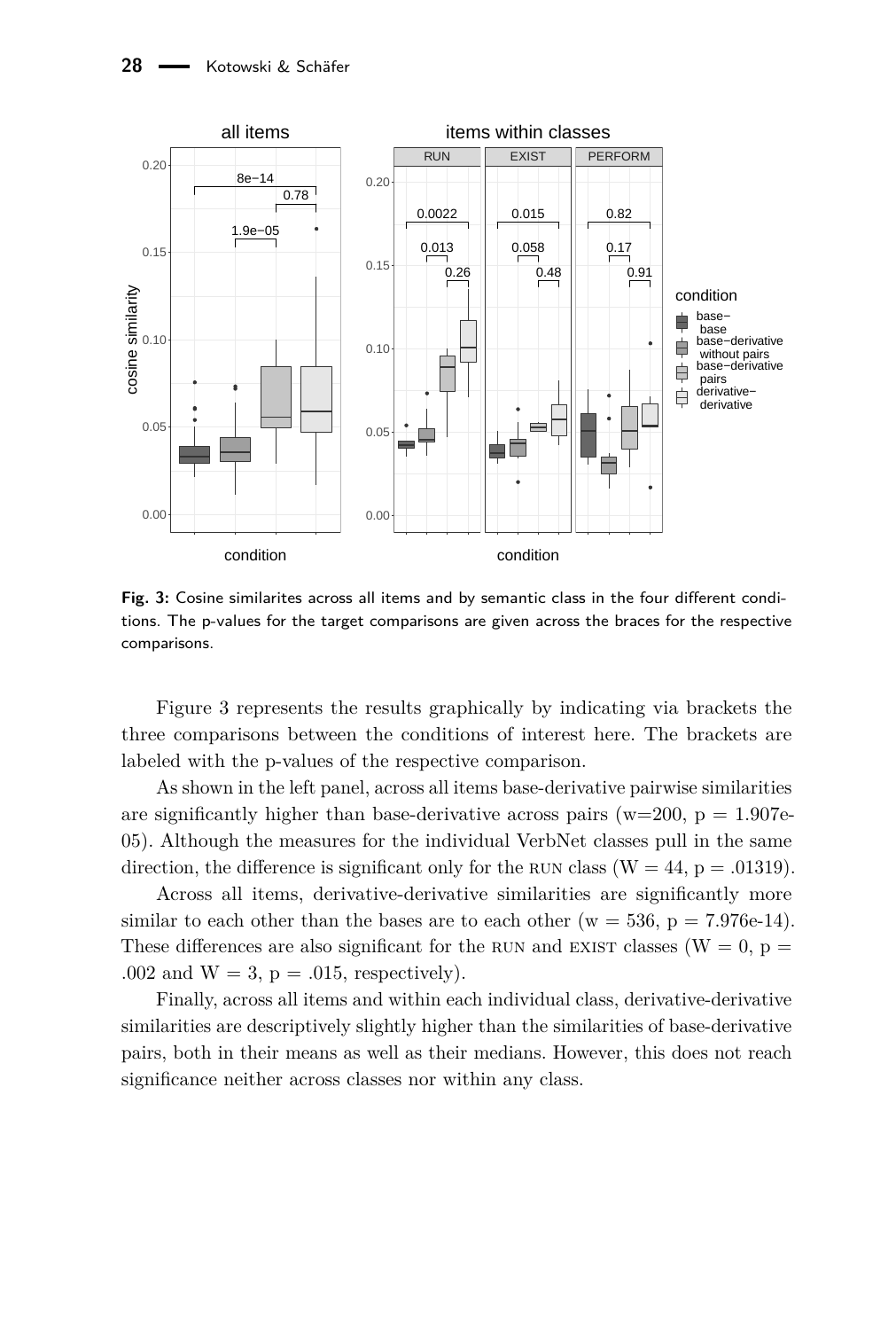#### **5.4 Discussion**

Some of the results of Study 3 are probably as expected, while others are possibly surprising. As for RQ3a, the semantics of bases and their corresponding derivatives are relatively similar to each other. This is reflected in the higher cosine similarities for the base-derivative pairs in comparison to base-derivative pairless similarities.

At the same time, in answer to RQ3b, we find the overall highest similarities between derivatives. The derivatives are more similar to each other than the bases are to each other. Furthermore, descriptively, derivatives are more similar to each other than bases are to (their) derivatives. On the assumption that relatively high derivative-derivative similarities indicate a high degree of semantic coherence of the products of the word-formation process, this is strong support for the view that *out*-prefixation itself imposes a uniform semantics. Importantly, these findings are not evidence that derivatives do not inherit any features from their bases outside (sets of) suggested scalar dimensions (pace [Ahn 2019\)](#page-39-3). The way we set up our investigation does not allow any such conjecture.

One caveat is in place concerning the interpretation of our findings in terms of a relatively high degree of semantic coherence between derivatives: Recall that we did not distinguish between different senses of bases in either study presented here. This also holds for all vector representations of bases in Study 3. Thus, while we used random example sentences for all bases, their vectors represent generalizations over all senses. We cannot exclude the possibility that the word-formation process is selective with respect to the senses of a particular base form. In other words, a given *out*-lemma may inherit only a subset of the senses its base lemma encodes. This possibility is in line with post-hoc comparisons of the standard deviations of the similarity measures in Figure [7](#page-26-0) and the average cross-listing scores for the lemmas of the three classes (see Section [3.3\)](#page-12-2). The performance-class has the highest cross-listing score (3.5), and the pertinent sample shows consistently high standard deviations. One reason for these consistently high deviations, relative to the other two classes, could lie in the a priori higher number of different senses the derivatives are based on.

As we saw in Studies 1 and 2, the members from different VerbNet classes differ in their preferred scalar dimensions when serving as bases to *out*-. The low number of lemmas per VerbNet class in Study 3 makes claims on class-specific distributional characteristics difficult. While the patterns that we find hold, at least descriptively, per individual verb class, they also hold upon comparing derivatives across classes, e.g. OUTRUN-OUTLIVE. In other words, the distributional similarities in this study do not point to a privileged status of the verb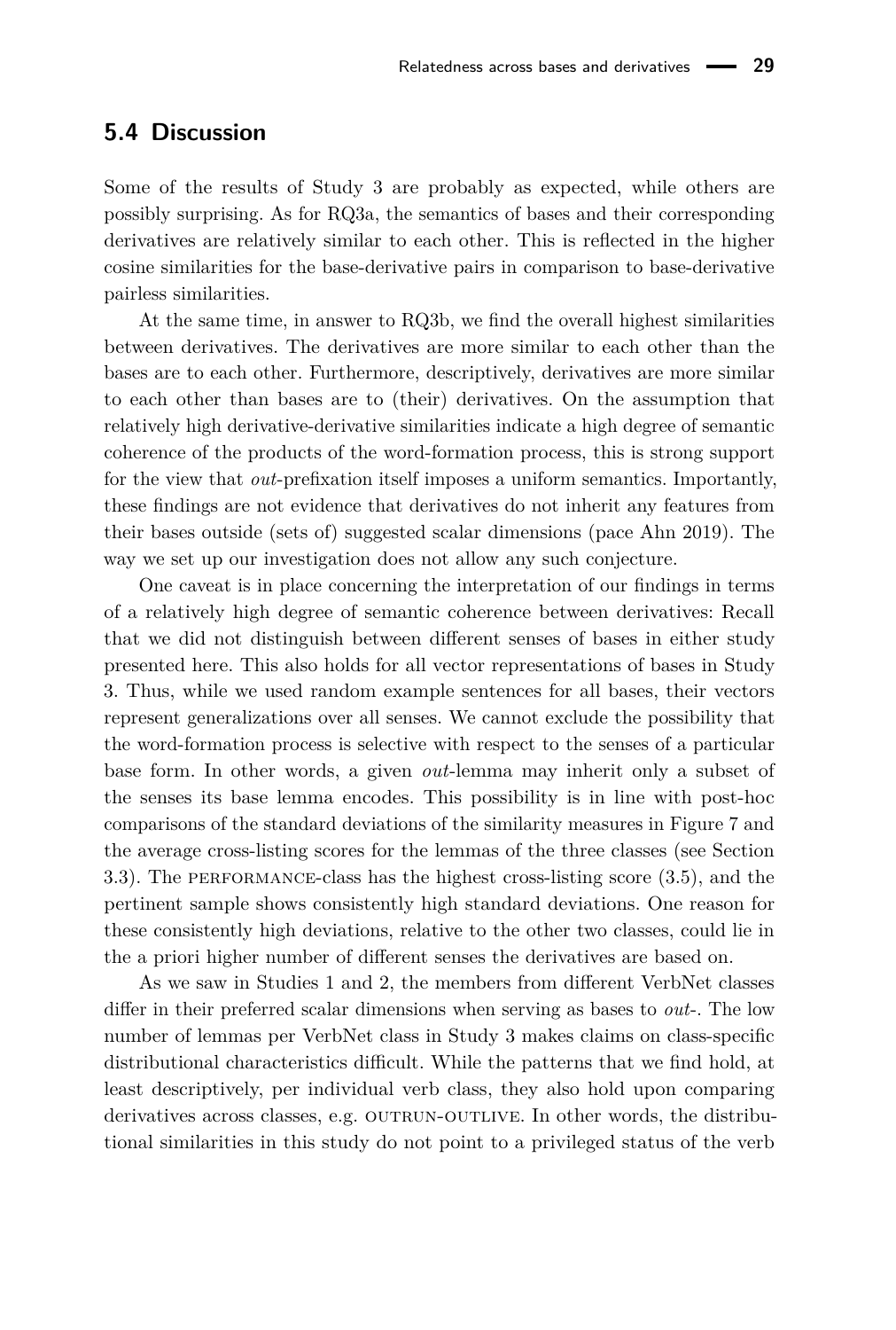classes under consideration, but to a pronounced effect of the word formation process.

In summary, similarity measures show that *out*-prefixation has a relatively large distributional effect, in that *out*-derivatives show a relatively high degree of uniformity. While Studies 1 and 2 have shown that *out*-formations can be distinguished by base verb classes, Study 3 has shown that all three classes show similar distributional characteristics. However, it is unclear from this investigation whether this behavior is peculiar to *out*-verbs. The last study will address this question by gathering distributional data on four further English prefixes, including the spatial prefix *out-*.

# **6 Study 4: Distributional similarities – scalar out- contrasted with other prefixes**

#### **6.1 Rationale**

In order to establish whether the relatively high similarity among derivatives is peculiar to *out*-prefixation, we extended our investigation of distributional similarity measures to four further prefixes. In this last study, we compare the patterns observed for comparative *out-* to i) a second prefix with bases from the same verb class (i.e. spatial *over*- and the run-class), ii) to spatial *out-*, and iii) to two different prefixes with bases from a different VerbNet class (reversative *un-*, iterative *re-*, and the tape-class). We chose these prefixes for comparison as they all show clearly weaker argument structural and event structural effects than comparative *out*- and thus presumably are more similar to their respective bases distributionally. Recall from Section [2.1](#page-2-0) that comparative *out*-derivatives systematically license direct object arguments that are not licensed by their respective base verbs and systematically differ in event structure from their bases (for example ??*Mary sang John* vs. *Mary outsang John*).

As illustrated by means of the (base) verb *to fly* in (13) (both from iWeb), spatial *over*- (see [Lieber 2004,](#page-40-0) ch.4) shows a pattern of preposition incorporation. That is, the realization as a prefixed verb as in (13-b) is semantically identical to a base form with a PP-object as in (13-a), and the internal PP-argument is realized as direct object (see [Wunderlich 2012\)](#page-42-0). This constitutes a weaker form of argument structural effect than the one we observe for comparative *out*-. Overflying-events are still flying-events, and both of these events allow for the same type of locative argument, i.e., roughly, physical objects with some dimensional extension in space.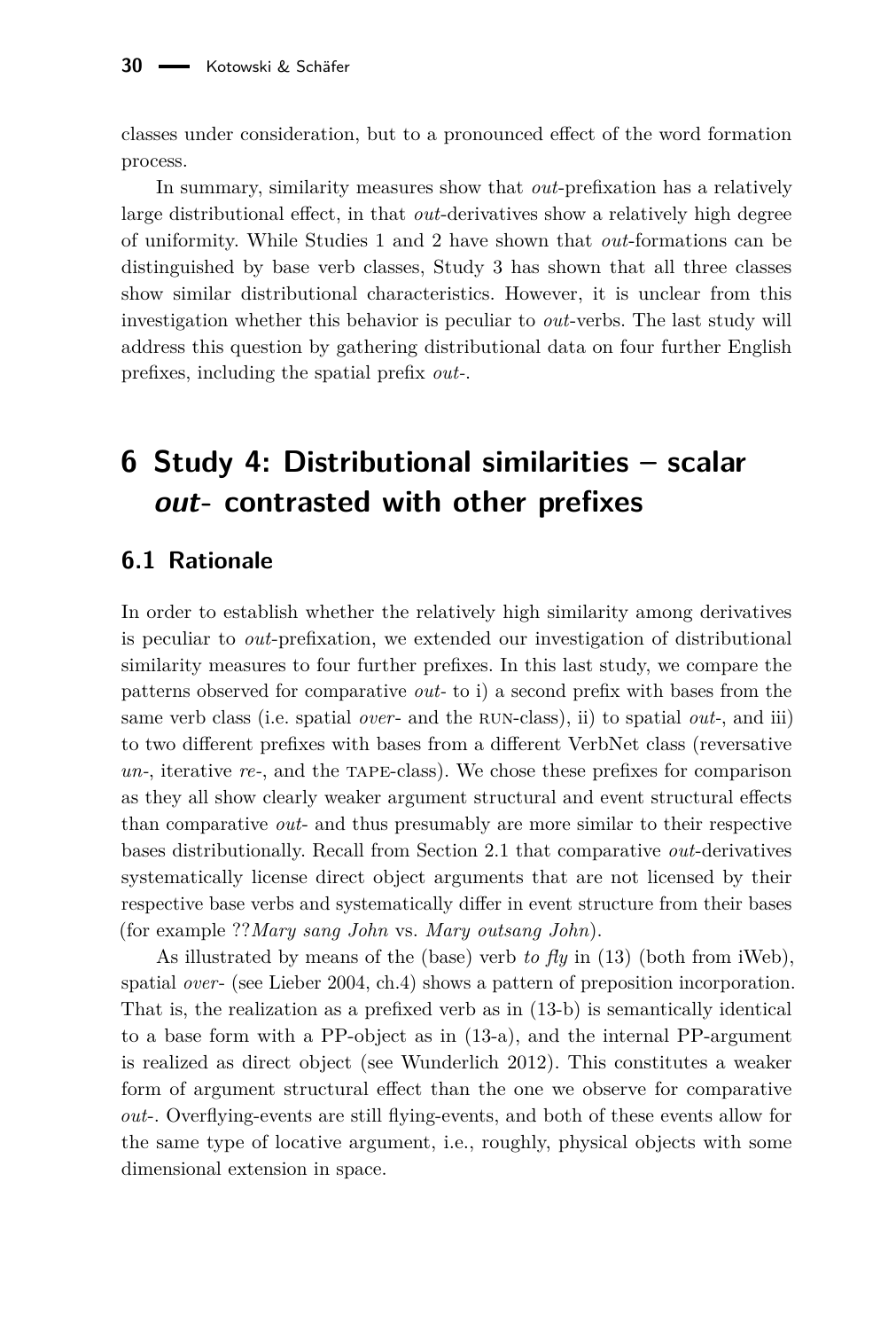- (13) a. Today, cotton growers hire companies with airplanes to **fly over the field**...
	- b. For airports with no AWOS or ASOS, **overfly the field** at or above pattern altitude and check the windsock.

Spatial *out-* behaves in similar ways to spatial *over-* with respect to argument structural effects. The examples in (14-a,b) with the (base) verb *to haul*, partly repeated here from section [2.1,](#page-2-0) illustrate that *out*- as a spatial prefix has a similar distribution as the synonymous spatial particle *out*, and licenses the same kinds of argument. Moreover, as shown in (14-c), *haul* also behaves similarly without any locative argument and all verbs in (14) denote hauling-events (all from iWeb):

- (14) a. "haulback" means the cable used to **outhaul the rigging** or grapple when yarding...
	- b. They used a cable system to **haul out the ore**.
	- c. another driver has a job as a second truck had **to haul the extra freight**.

Reversative *un-* (cf. [Bauer et al. 2013,](#page-39-1) 371ff.) and iterative *re-* (cf. [Bauer et al.](#page-39-1) [2013,](#page-39-1) 419f.; [Lieber 2004\)](#page-40-0) do not display any clear effects on argument structure and license the same argument types as their respective bases. This is shown for both prefixes and the (base) verb *to seal* in (15) (all from iWeb). In terms of semantic type, resealing-events are clearly sealing-events, while the negation semantics of reversative *un*- always changes the base's event type.

- (15) a. I recently did use white teflon tape to **seal a fuel pressure tester joint** [...]
	- b. [...] **unsealing a pressure tube** with very high reliability is necessary each time a fuel bundle is added or taken away.
	- c. Its only an hours work to **reseal a swing cylinder** if everything goes ok [...]

In this study, we thus compare different deverbal prefixed verbs, which differ regarding the strength of argument structural effects as well as the change in semantic type of the respective bases. To our knowledge, this kind of comparison has not been addressed in work on distributional semantics before. Primarily, we are interested in the following question:

**RQ4** Compared to comparative *out*-, are the presumably weaker semantic contributions and the relative lack of induced argument structural effects of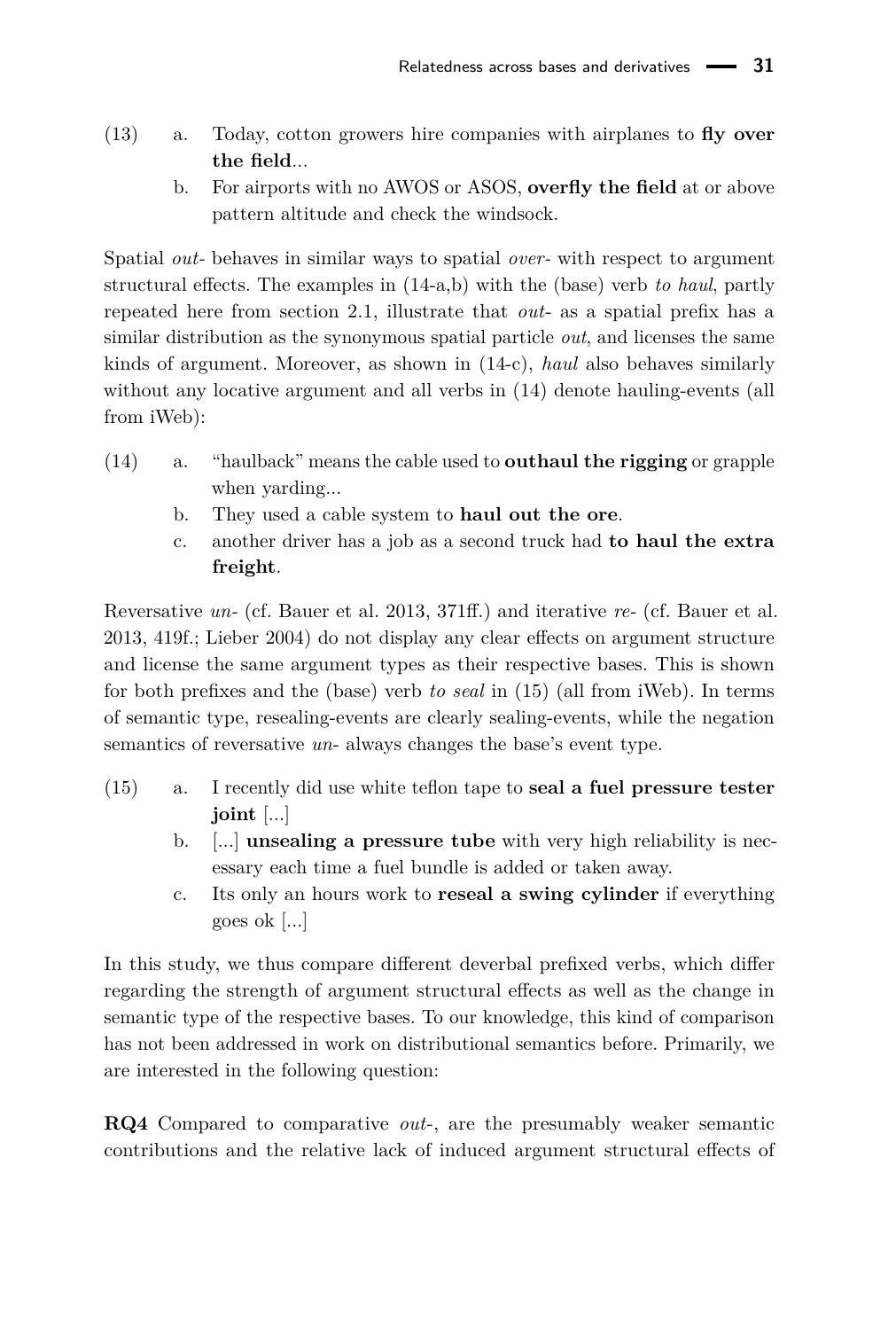the prefixes *over*–, spatial *out-*, *un*-, and *re*– reflected distributionally in lower derivative-derivative similarities?

### **6.2 Methodology**

We used the same methodology as in Study 3. We extracted additional corpus attestations for the four additional prefixes, choosing four base lemmas from the same verb class for each prefix except for spatial *out-*. The base lemmas are listed by prefix and base class in (16).

- $(16)$  a. *over* + RUN class: overdrive, overfly, overrun, overstep b. spatial *out-* (various VerbNet classes):
	- outcross, outgas, outload, outstream
	- c.  $re$ -/un- + TAPE class:
		- (i) refasten, relock, reseal, rewind
		- (ii) unfasten, unlock, unseal, unwind

As in Study 3, all vectors for the base verbs were created from the ukWaC sentences, while all vectors for the derivatives were created from the iWeb sentences. The absolute occurrences of forms with the additional prefixes in iWeb are given in Table [8.](#page-31-0)

<span id="page-31-0"></span>**Tab. 8:** Derivatives with the additional prefixes in iWeb: absolute number of occurrences.

| verb      | occurrences | verb      | occur. | verb     | occur. | verb     | occur. |
|-----------|-------------|-----------|--------|----------|--------|----------|--------|
| overdrive | 37629       | outcross  | 1047   | refasten | 412    | unfasten | 2092   |
| overfly   | 1495        | outgas    | 2586   | relock   | 1517   | unlock   | 302674 |
| overrun   | 35212       | outload   | 64     | reseal   | 7732   | unseal   | 8591   |
| overstep  | 6740        | outstream | 759    | rewind   | 25894  | unwind   | 54349  |

The number of overall occurrences varies considerably, with *outload* occurring just 64 times. For all other derivatives, the same downsampling to 100 items as in Study 3 was applied. Recall that comparing our approach to the word embeddings from Baroni et al. (2014) already included these pairs (see Section [5.2.4\)](#page-24-1), and showed that downsampling successfully eliminates effects of absolute frequencies.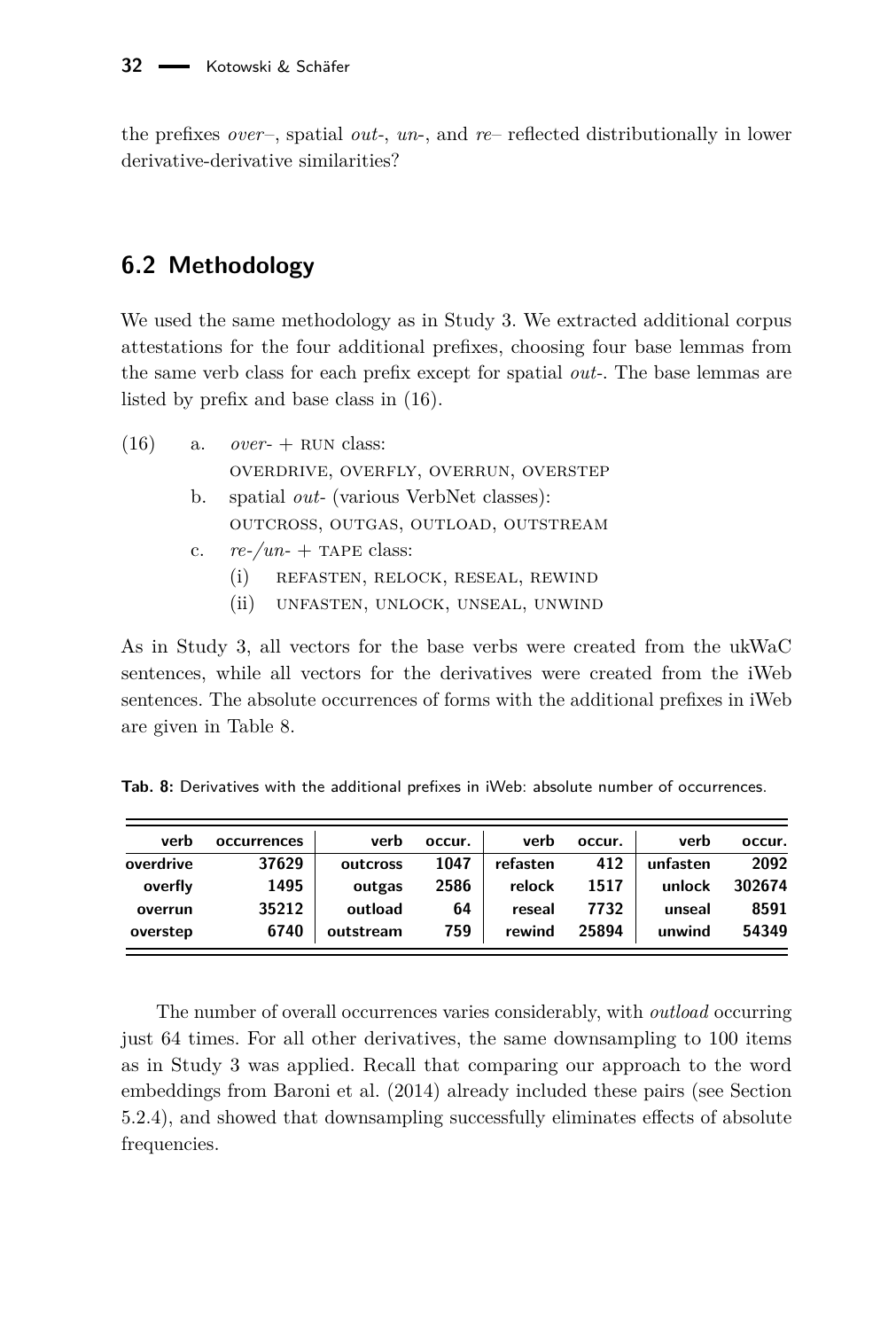#### **6.3 Results**

Table [9](#page-32-0) contrasts the results for spatial *over*- (left two columns) with those for comparative *out-* from Study 3 (right two columns), both with bases from the run-class.

|                              |            | $RUN (+ over)$ | $RUN (+ out)$ |      |  |
|------------------------------|------------|----------------|---------------|------|--|
|                              | <b>SIM</b> | SD             | <b>SIM</b>    | SD   |  |
| base-base                    | 0.04       | .004           | 0.04          | 0.01 |  |
| base-derivative across pairs | 0.04       | .005           | 0.05          | 0.01 |  |
| base-derivative pairwise     | 0.06       | 0.03           | 0.08          | 0.02 |  |
| derivative-derivative        | 0.05       | 0.01           | 0.10          | 0.02 |  |

<span id="page-32-0"></span>Tab. 9: Average cosine similarites for the verbs from the RUN class, contrasting spatial overand comparative out-.

Figure [4](#page-33-0) shows the corresponding box plots, again with the p-values for the three target comparisons as bracket labels (with the graph for comparative *out*again corresponding to the one presented in Study 3).

Spatial *over*- shows the same pattern as comparative *out*- with respect to base-derivative pairs being more similar than base-derivative non-pairs  $(W=42, p$ = .02967). The two prefixes are also similar in that for *over*-, derivative-derivative similarities are also higher than base-base similarities  $(W=1, p-value = 0.004)$ . Noticeably, in both cases the difference between the conditions for comparative *out* is more pronounced, with the similarities for the two *out-* conditions clearly higher than those of the corresponding *over-* conditions. In addition, while mean (and median) similarities for comparative *out*- are highest between derivatives (higher than for base-derivative pairs), for spatial *over*- the mean of base-derivative pairs are most similar, followed by the derivative-derivative ones, with the medians showing the same pattern as out-. Neither difference is significant.

Table [10](#page-35-0) contrasts the results for spatial *out-* with the across-classes results for comparative *out-* from Study 3 (see the 'all items' columns in Table [7\)](#page-26-0). Figure [5](#page-34-0) shows the corresponding figures with the p-values of the target comparisons.

Similar to all results thus far, similarities of base-derivative pairs of spatial *out-* are higher than similarities of base-derivative non-pairs. This difference is significant ( $W = 45$ , p-value = 0.007692). Again, the base-base similarities are lower than the derivative-derivative similarities. This difference is not significant  $(W = 6, p-value = 0.06494)$ . Importantly, just as for spatial *over*-, mean (and, in contrast to spatial *over-*, also median) pairwise base-derivative similarities are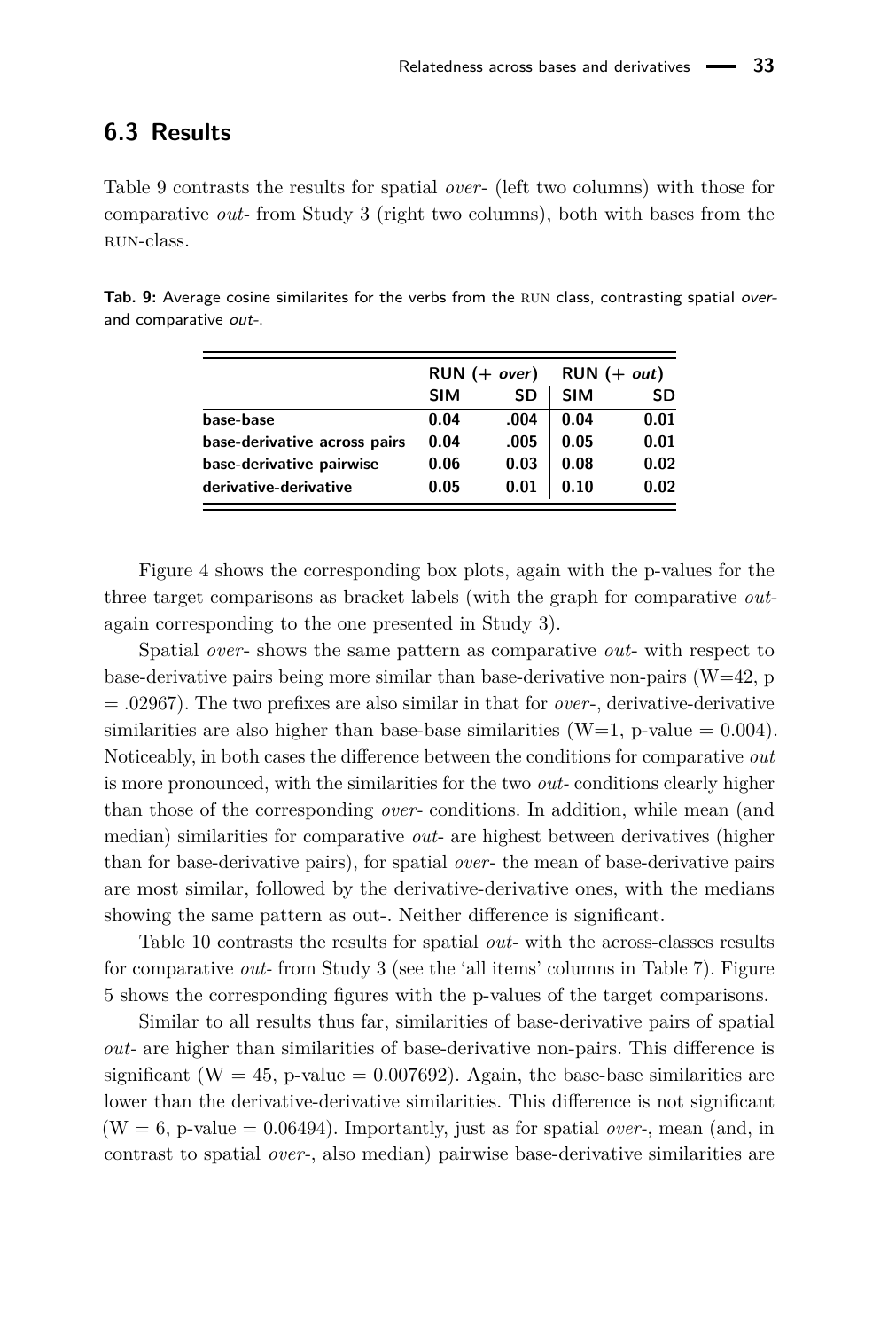<span id="page-33-0"></span>

Fig. 4: Cosine similarites across the four different conditions for both over- and out and the run class. The p-values for the target comparisons are given across the braces for the respective comparisons.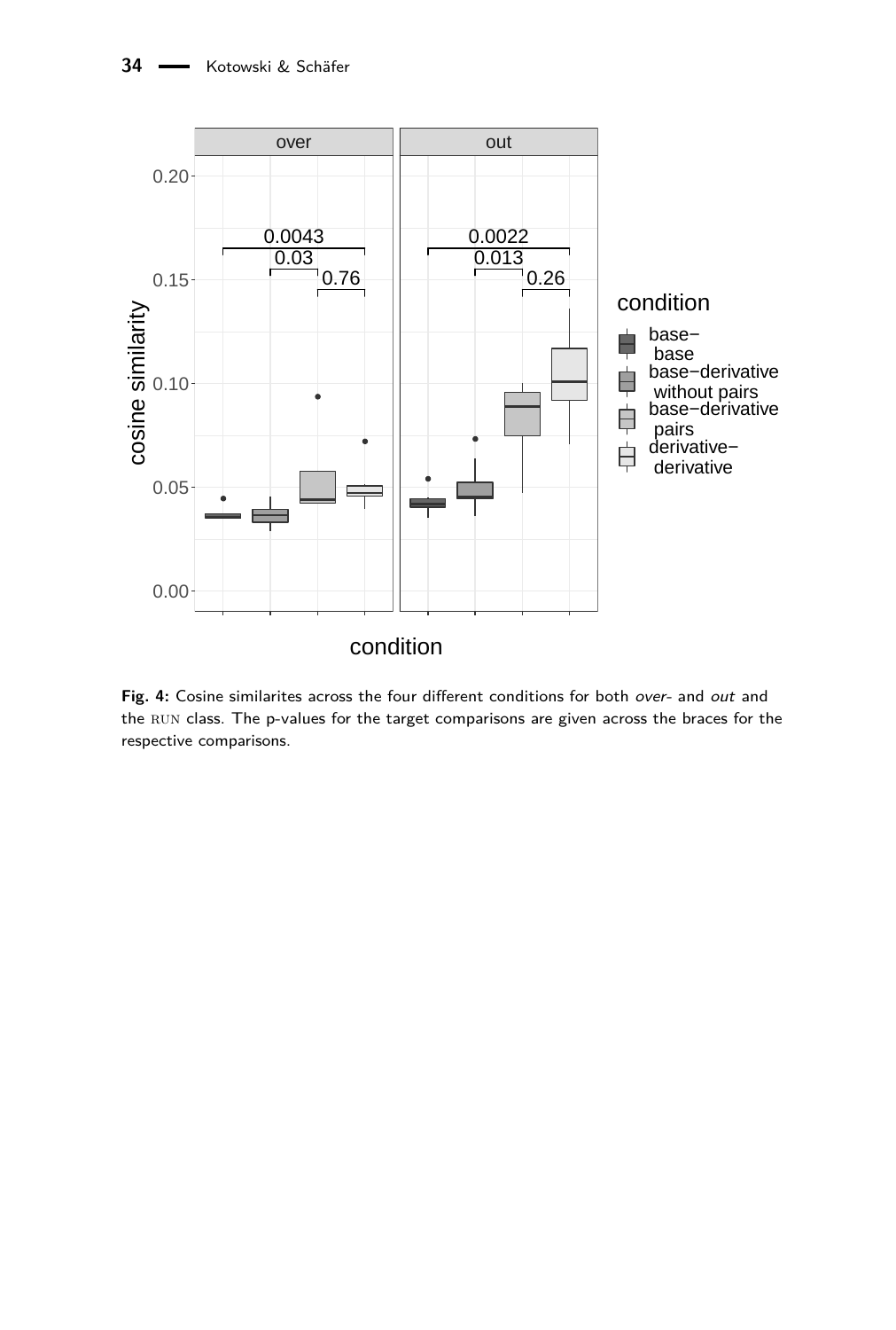<span id="page-34-0"></span>

**Fig. 5:** Cosine similarites across the four different conditions for both spatial and comparative out-. The p-values for the target comparisons are given across the braces for the respective comparisons.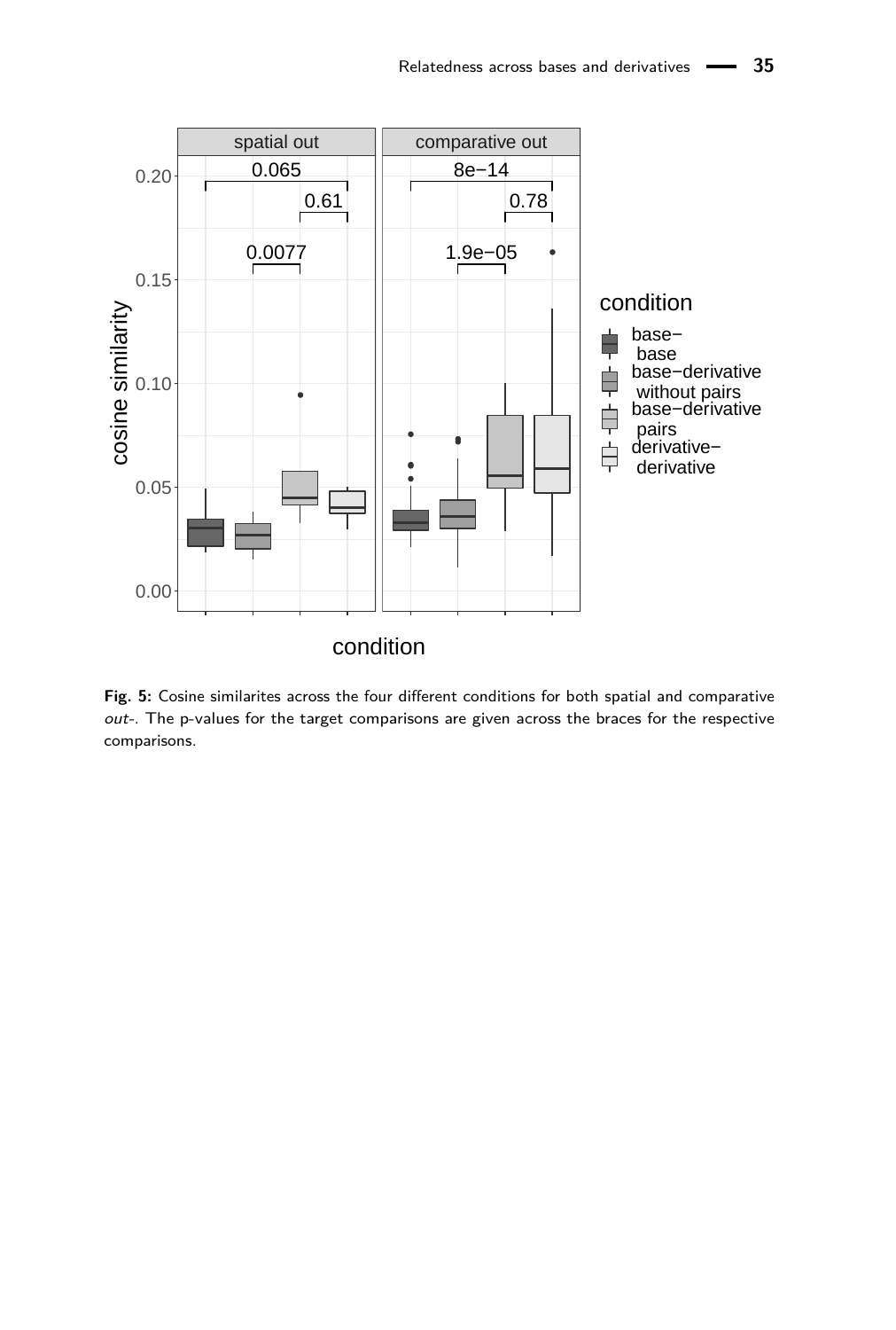|                              |            | spatial out- | comparative out- |      |
|------------------------------|------------|--------------|------------------|------|
| pairings                     | <b>SIM</b> | SD           | <b>SIM</b>       | SD   |
| base-base                    | 0.03       | 0.01         | 0.04             | 0.01 |
| base-derivative across pairs | 0.03       | 0.01         | 0.04             | 0.01 |
| base-derivative pairwise     | 0.05       | 0.03         | 0.06             | 0.02 |
| derivative-derivative        | 0.04       | 0.01         | 0.07             | 0.03 |

<span id="page-35-0"></span>Tab. 10: Average cosine similarites for spatial out- contrasted with comparative out-.

higher than derivative-derivative similarities for spatial *out*-. The difference is not significant ( $W = 15$ , p-value = 0.6095). As shown before, for comparative *out-*, this difference, while also not significant, goes in the opposite direction both across all classes and for each class individually.

The similarites for *un-* and *re-* with the same bases from the tape-class are shown in Table [11](#page-35-1) and Figure [6.](#page-36-0)

<span id="page-35-1"></span>Tab. 11: Average cosine similarites for the bases from the TAPE class and their un- and rederivatives.

|                              | TAPE $(+ un)$ |      | TAPE $(+ re)$ |      |
|------------------------------|---------------|------|---------------|------|
|                              | <b>SIM</b>    | SD   | <b>SIM</b>    | SD   |
| base-base                    | 0.05          | 0.01 | 0.05          | 0.01 |
| base-derivative across pairs | 0.05          | 0.01 | 0.05          | 0.01 |
| base-derivative pairwise     | 0.08          | 0.05 | 0.10          | 0.04 |
| derivative-derivative        | 0.06          | 0.01 | 0.09          | 0.02 |

The prefixes *un*- and *re*- show the by now familiar patterns. Pairwise basederivative measures are on average higher than pairless ones. However, the difference is not significant, neither for  $un$ - nor for  $re$ -, (both  $W = 40$ , p-value = .05824). The derivative-derivative similarities are higher than the base-base similarities. This is significant only for  $re$ -  $(W = 1, p-value = .004)$ . Importantly, the patterns again diverge from comparative *out-* in that base-derivative pairs show the highest similarities (both on means and medians), followed by derivativederivative similarities. Just as before, this difference is not significant for either prefix.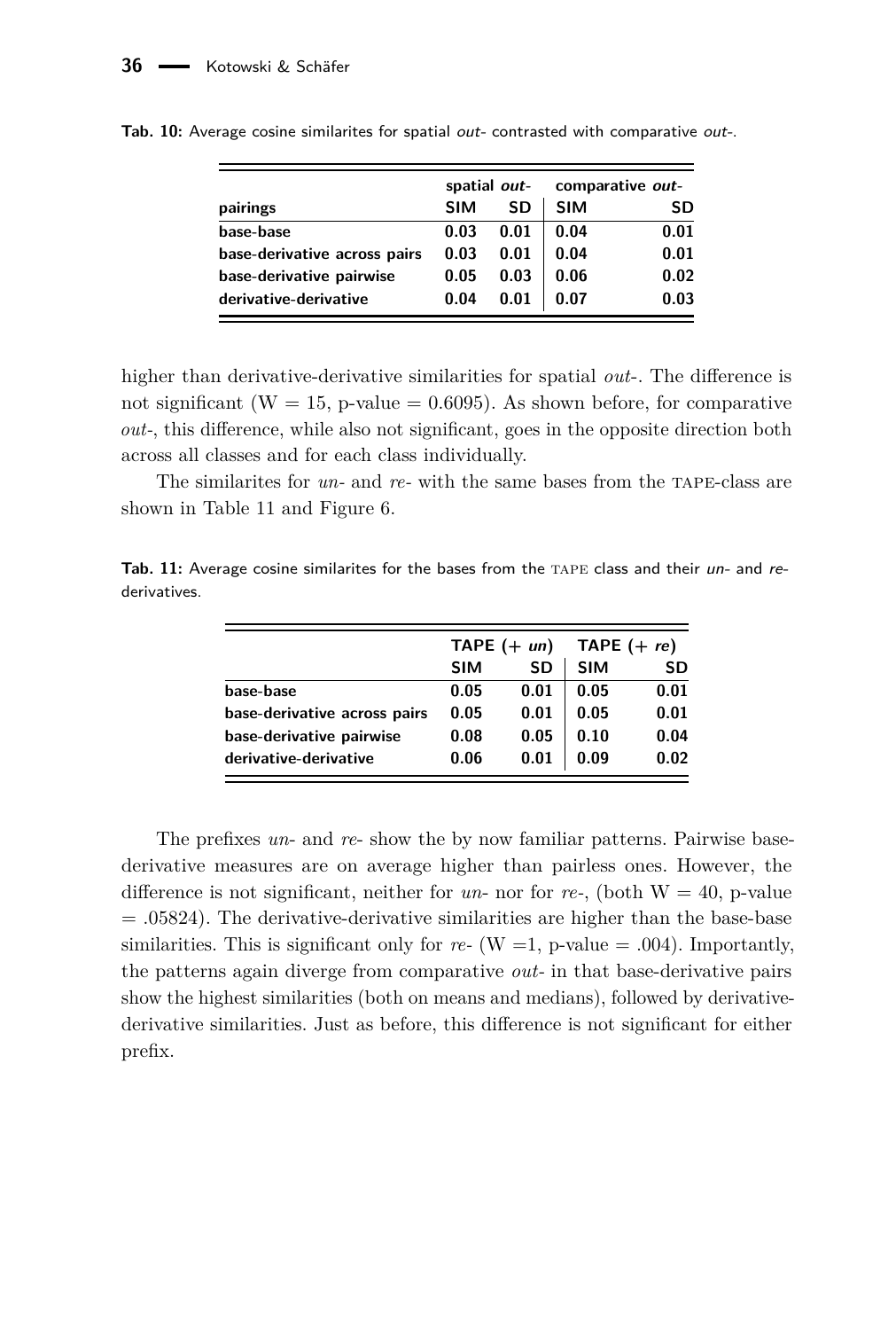<span id="page-36-0"></span>

Fig. 6: Cosine similarites across the four different conditions for both un- and re- and the same TAPE class bases. The p-values for the target comparisons are given across the braces for the respective comparisons.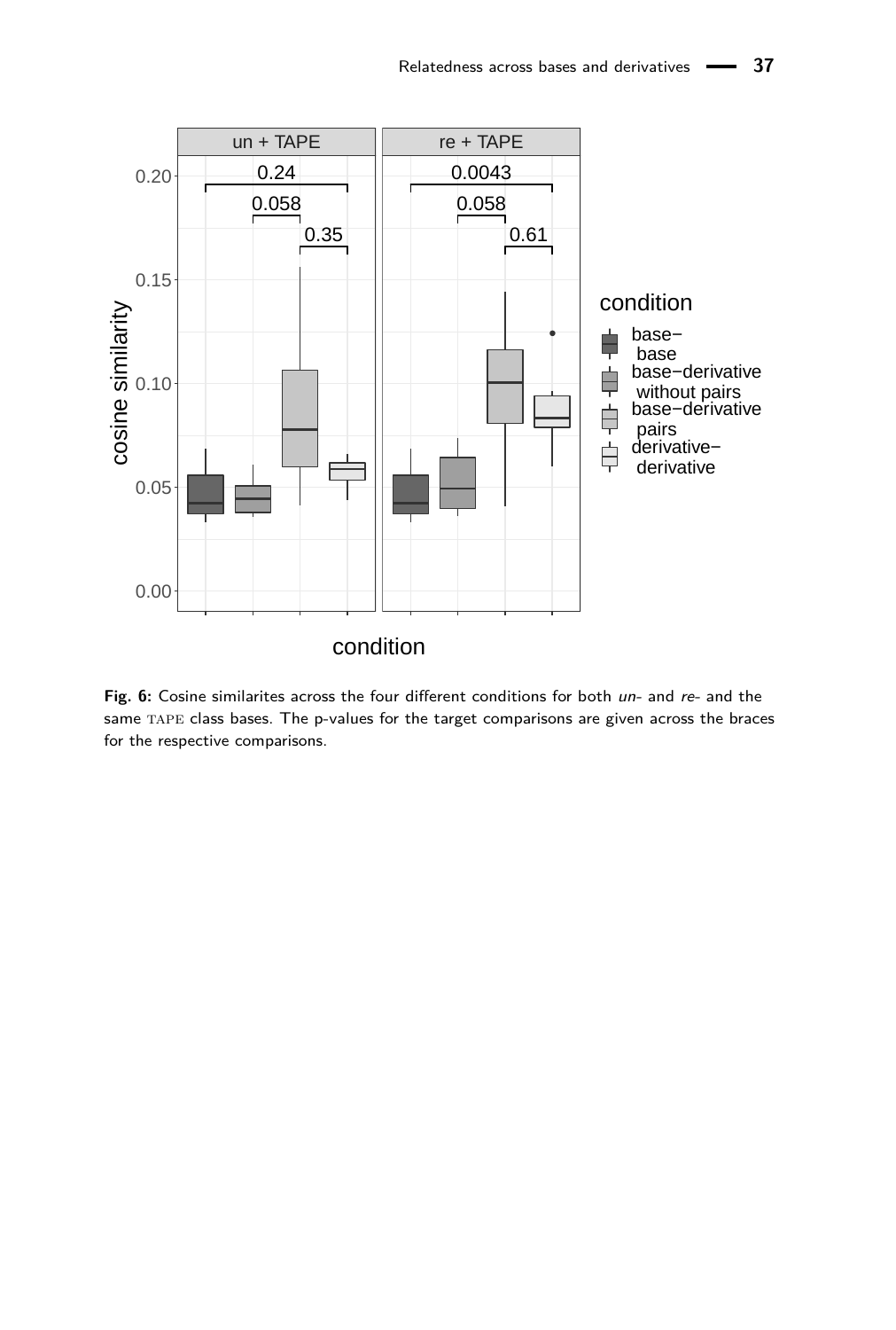#### **6.4 Discussion**

Based on our results, it is a general property of English deverbal verbs with a given prefix that they are more similar to each other than their respective bases are to each other. Likewise, base-derivative pairs are more similar than base-derivative non-pairs for all morphological processes. These properties are expected given the idea that any derivational process is characterized by a semantic core, and while they show up only partly significantly, they hold descriptively across the board. Regarding RQ4, an interesting difference between the prefixes emerges elsewhere: for comparative *out*-, derivatives are more similar to each other than base-derivative pairs. In this respect, the distributional behavior of *out*- clearly stands out among the prefixes we investigated.

This finding reinforces our interpretation that the word-formation process is by itself a highly pronounced semantic contributor to *out*-derivatives, and arguably a more influential one than their respective bases. The most plausible reasons for the differences between prefixes are the change of semantic type and concurring argument structure alternation induced by comparative *out*prefixation. In case this interpretation of the results of Study 4 is on the right track, it offers support for how we interpreted the findings of Study 3: the similarity differences we find between base-derivative pairs and across derivatives in *out*-prefixation follow from the prefix's applicative force, in particular with respect to licensed object arguments. At least relative to prefixes with different properties, this can be regarded as a peculiarity of *out*-.

More generally, our results are of interest to distributional studies that deal with argument structure alternations. Recall that we are using distributional count models in this study (see section [5.2.4\)](#page-24-1), and therefore cannot directly comment on prediction models. However, our findings that the one category that induces strong argument structural effects stands out is partly in line with [Padó](#page-41-16) [et al. \(2016\)](#page-41-16), who show that it is difficult to predict derivative semantics from the base for German derivational processes with argument structural effects. It is unclear to us, however, if there are other derivational processes in English with properties that are more similar to comparative *out*-'s and that would allow to further isolate argument structure as a core contributor to derivative similarity.

Finally, as remarked by one reviewer, a possibly confounding effect for our comparisons may be found in the differences of relative frequencies (see e.g. [Hay](#page-40-18) [2001\)](#page-40-18) and different degrees of lexicalization of the *out*-derivatives vis-à-vis the frequencies of the twelve additional prefixed lemmas. We chose our data largely on semantic grounds, and they do not allow for any conclusions in this respect. We can thus not exclude the possibility that relative frequency plays a role for the interpretation of Study 4.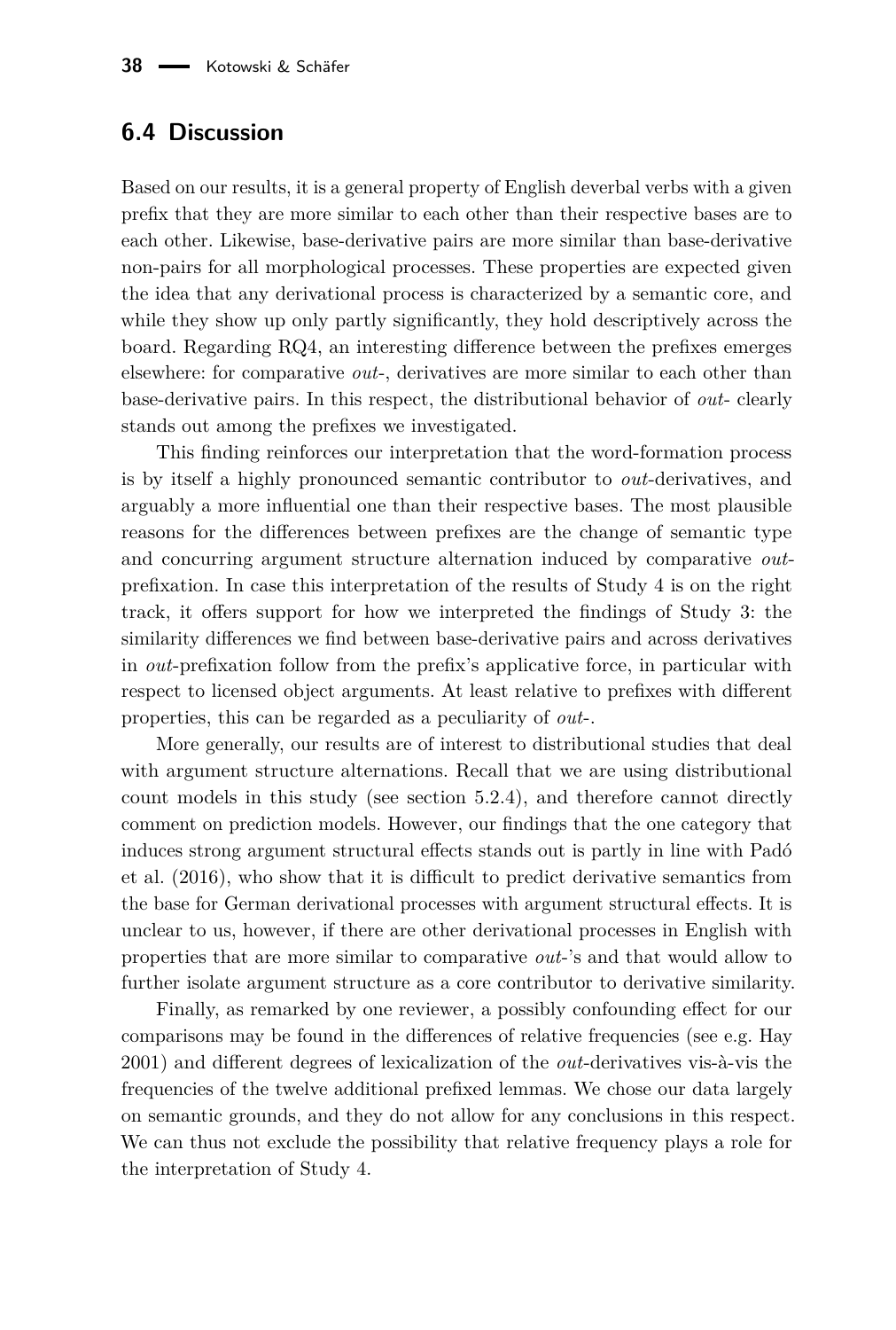### **7 Conclusion**

In this paper, we have taken a decidedly quantitative approach for the investigation of a fundamental problem of derivational semantics, namely the semantic relatedness between different components of a word formation process. We have used English comparative *out*-prefixation as a testing ground and looked at the potential of bases to predict derivative semantics, at the relative uniformity of bases and derivatives, at similarities both across bases and across derivatives, and at comparisons with a number of further prefixes with diverging characteristics. Most generally, our results back up assumptions of comparative *out*-'s relative semantic richness as a word formation process, as well as assumptions of semantic relatedness being gradient in nature (cf. [Spencer 2010a](#page-41-2)[,b,](#page-41-3) [2013\)](#page-41-1).

Studies 1 and 2 have shown that the resolution of systematic underspecification of *out*-'s comparative semantics is, largely, predicted by both base lemmas and by the semantic class of base lemmas, and that predictive power correlates with measures of the ambiguity of the members of these classes. We are not aware of studies that investigate such a form of underspecification for morphological processes. The findings are in line, however, with studies that show that the semantics of bases are crucial for constraining polysemy in derivation (e.g. [Aronoff and Cho 2001;](#page-39-2) [Kawaletz 2021;](#page-40-3) [Plag et al. 2018\)](#page-41-7).

Using distributional measures, Study 3 has revealed quantitative reflexes of two separate features of *out*-prefixation. First, derivatives and their bases show relative high degrees of similarity. Second, and more importantly, similarities between derivatives are far more pronounced. This constellation is peculiar to *out*-, as comparisons with four other prefixes have shown in the final study. Likely, this difference can be attributed to differences in the semantic structures that different word-formation processes systematically add to their respective bases. While our findings on differences of semantic coherence between the products of word formation processes are in line with other studies (see e.g. [Wauquier](#page-41-5) [2020\)](#page-41-5), we are not aware of studies that quantitatively reveal differences between base-derivative and derivative-derivative similarities of this kind.

A number of open issues require further investigation. As shown by, for example, [Marelli and Baroni \(2015\)](#page-41-15) and [Padó et al. \(2016\)](#page-41-16), different distributional measures are better suited for different word-formation processes. The role of lexicalization for frequent patterns, including fixed multi-word expressions (such as *to outstay one's welcome*), is likely to interfere with general ideas of compositionally derived vector representations in derivational semantics. Moreover, in all of our studies, we have generalized over base forms and, deliberately, not controlled for different senses. Possibly, sense selection for bases may allow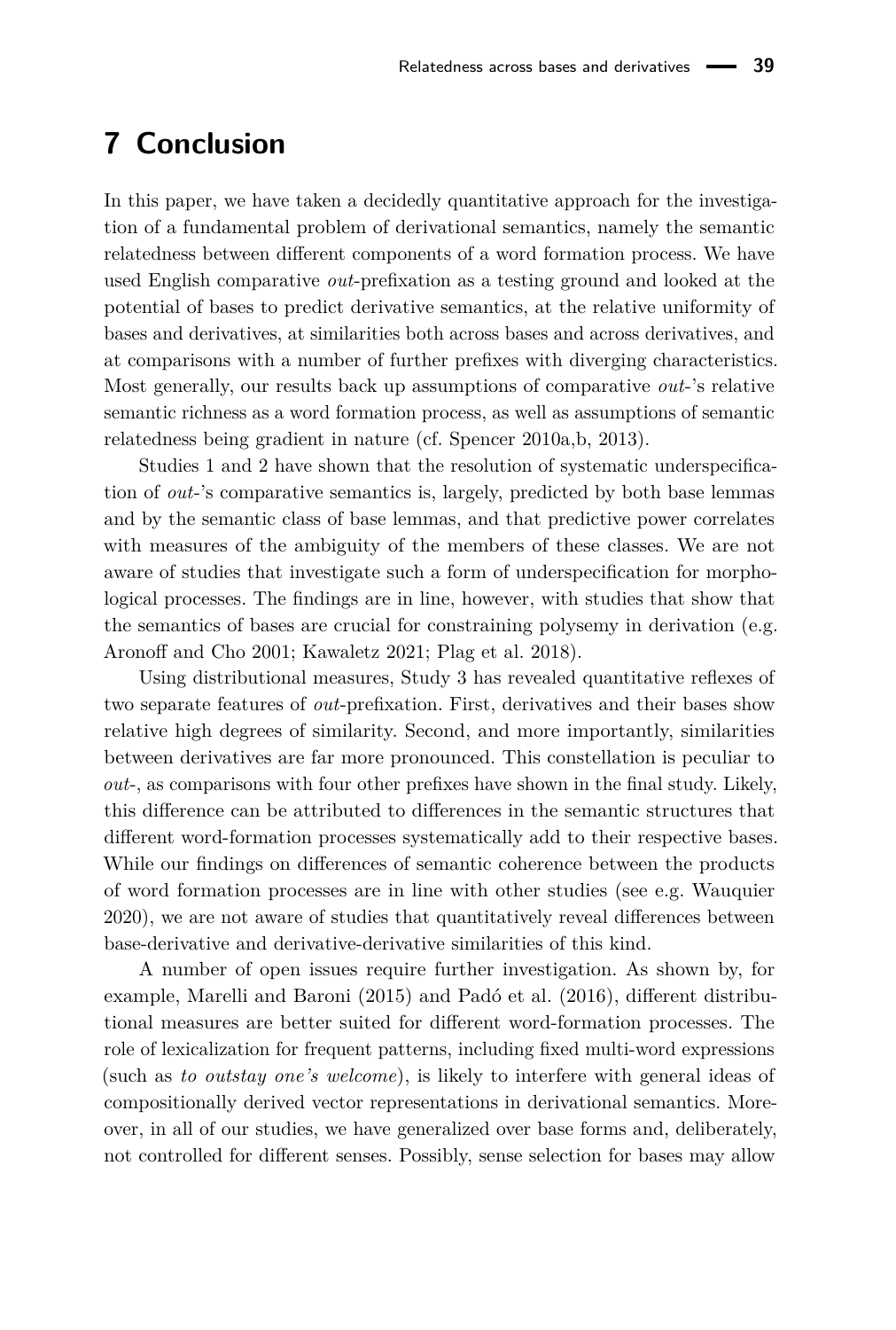for more accurate similarity measures between bases and derivatives from a distributional perspective. We leave these open issues to future research.

### **Acknowledgements**

The research reported on in this article has been funded by the German Research Foundation (DFG project PL 151/11-1 'Semantics of derivational morphology' at Heinrich-Heine-Universität Düsseldorf and SFB 833 'The Construction of Meaning: The Dynamics and Adaptivity of Linguistic Structures' at Eberhard Karls Universität Tübingen). We thank Ingo Plag and two anonymous reviewers for helpful comments on earlier versions of the paper and Ann-Sophie Haan for annotation work.

## **Bibliography**

- <span id="page-39-3"></span>Ahn, B. (2019). out-pred: generalizations and derivation: Submitted (http://byronahn.com/papers/ahn-2019-outpred.pdf).
- <span id="page-39-0"></span>Aronoff, M. (1976). Word formation in generative grammar, Volume 1 of Linguistic inquiry monographs. Cambridge, Mass.: MIT Press.
- <span id="page-39-2"></span>Aronoff, M. and S. Cho (2001). The semantics of -ship," linguistic inquiry 32.167-173. Linguistic Inquiry 32, 167–173.
- <span id="page-39-5"></span>Baroni, M., S. Bernardini, A. Ferraresi, and E. Zanchetta (2009). The wacky wide web: a collection of very large linguistically processed web-crawled corpora. Language Resources and Evaluation 43(3), 209–226.
- <span id="page-39-9"></span>Baroni, M., G. Dinu, and G. Kruszewski (2014a). Don't count, predict! a systematic comparison of context-counting vs. context-predicting semantic vectors. 52nd Annual Meeting of the Association for Computational Linguistics, ACL 2014 - Proceedings of the Conference 1, 238–247.
- <span id="page-39-10"></span>Baroni, M., G. Dinu, and G. Kruszewski (2014b, June). Don't count, predict! semantic vectors.
- <span id="page-39-1"></span>Bauer, L., R. Lieber, and I. Plag (2013). The Oxford reference guide to English morphology. Oxford: Oxford University Press.
- <span id="page-39-8"></span>Bird, S., E. Klein, and E. Loper (2009). Natural Language Processing with Python. O'Reilly Media Inc.
- <span id="page-39-6"></span>Boleda, G. (2020). Distributional semantics and linguistic theory. Annual Review of Linguistics 6, 213–234.
- <span id="page-39-7"></span>Bonami, O. and D. Paperno (2018). Inflection vs. derivation in a distributional vector space. Lingue e Linguaggio 17(2), 173–195.
- <span id="page-39-4"></span>Davies, M. (2018). The 14 billion word iweb corpus: Available online at https://corpus.byu.edu/iweb/.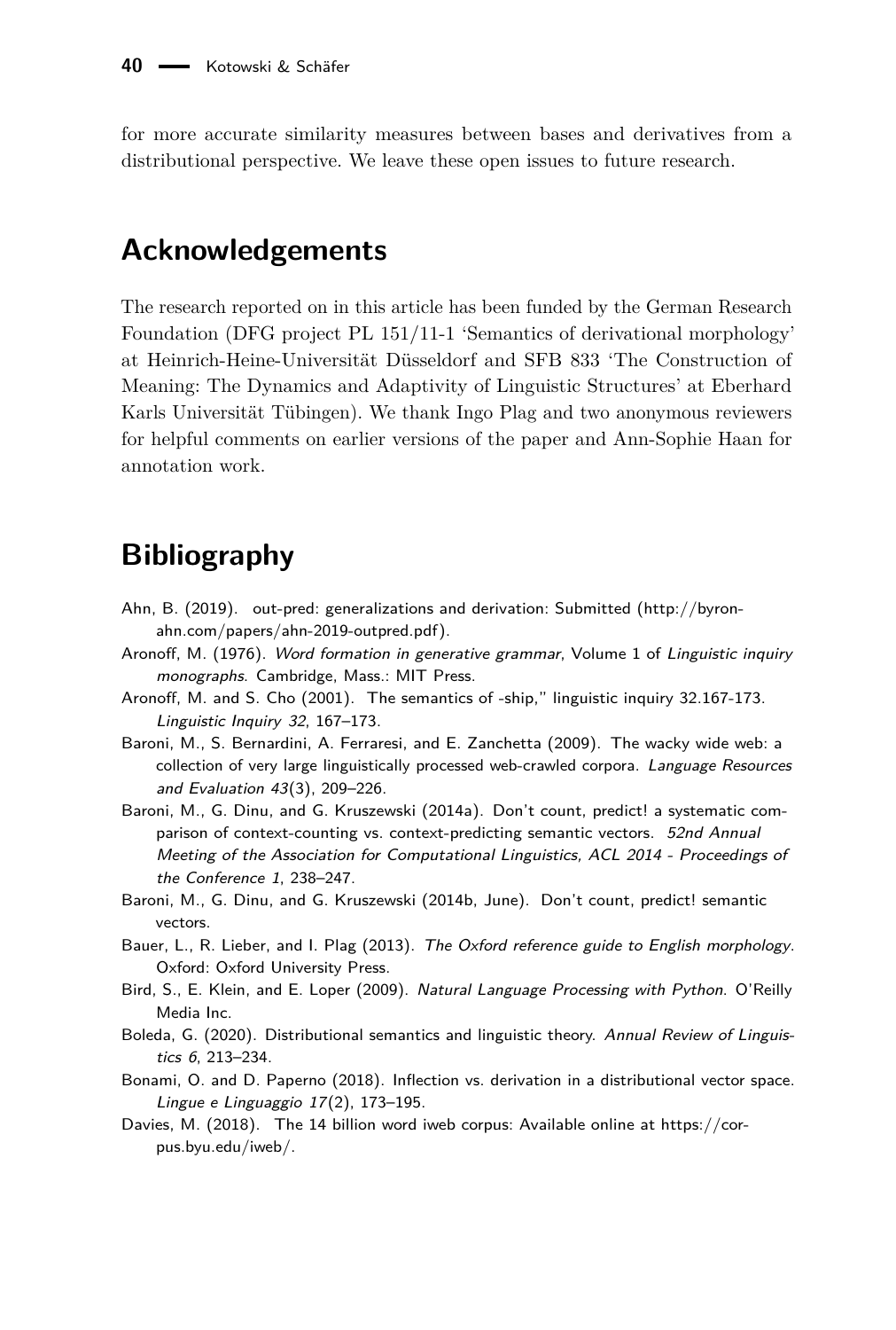- <span id="page-40-1"></span>Haspelmath, M. and A. D. Sims (2013). Understanding morphology (2nd edition ed.). Understanding language series. London and New York, NY: Routledge Taylor & Francis Group.
- <span id="page-40-18"></span>Hay, J. (2001). Lexical frequency in morphology: is everything relative? Linguistics 39(6).
- <span id="page-40-10"></span>Herweg, M. (2020). Motion verb constructions, frames, and profiling. Questions and Answers in Linguistics  $6(1)$ , 1-30.
- <span id="page-40-16"></span>Hill, F., R. Reichart, and A. Korhonen (2014). Simlex-999: Evaluating semantic models with (genuine) similarity estimation. Computational Linguistics 41(4), 665–695.
- <span id="page-40-3"></span>Kawaletz, L. (2021). The semantics of English -ment nominalizations. Dissertation, Heinrich-Heine-University, Düsseldorf.
- <span id="page-40-8"></span>Kennedy, C. and B. Levin (2008). Measure of change: The adjectival core of degree achievements. In L. McNally and C. Kennedy (Eds.), Adjectives and adverbs, pp. 156-182.
- <span id="page-40-7"></span>Kennedy, C. and L. McNally (2005). Scale structure, degree modification, and the semantics of gradable predicates. Language (81), 345–381.
- <span id="page-40-11"></span>Kipper, K., A. Korhonen, N. Ryant, and M. Palmer (2008). A large-scale classification of english verbs. Language Resources and Evaluation 42(1), 21–40.
- <span id="page-40-13"></span>Kisselew, M., S. Padó, A. Palmer, and J. Šnajder (2015). Obtaining a better understanding of distributional models of german derivational morphology. pp. 58–63.
- <span id="page-40-2"></span>Koefoed, G. and J. van Marle (2000). Productivity. In G. E. Booij, A. Burkhardt, G. Ungeheuer, H. E. Wiegand, H. Steger, and K. Brinker (Eds.), Handbücher zur Sprach- und Kommunikationswissenschaft, pp. 303–311. Berlin: De Gruyter.
- <span id="page-40-5"></span>Kotowski, S. (2020). The semantics of english out-prefixation: A corpus-based investigation. English Language and Linguistics 12, 1–29.
- <span id="page-40-15"></span>Lapesa, G., L. Kawaletz, I. Plag, M. Andreou, M. Kisselew, and S. Padó (2018). Disambiguation of newly derived nominalizations in context: A distributional semantics approach. Word Structure 11(3), 277–312.
- <span id="page-40-14"></span>Lapesa, G., S. Padó, T. Pross, and A. Rossdeutscher (2017). Are doggies really nicer than dogs? the impact of morphological derivation on emotional valence in German. In IWCS 2017 — 12th International Conference on Computational Semantics — Short papers.
- <span id="page-40-17"></span>Lazaridou, A., M. Marelli, R. Zamparelli, and M. Baroni (2013, August). Compositional-ly derived representations of morphologically complex words in distributional semantics. In Proceedings of the 51st Annual Meeting of the Association for Computational Linguistics (Volume 1: Long Papers), Sofia, Bulgaria, pp. 1517–1526. Association for Computational Linguistics.
- <span id="page-40-0"></span>Lieber, R. (2004). Morphology and lexical semantics. Cambridge: Cambridge University Press.
- <span id="page-40-4"></span>Lieber, R. (2016). *English nouns: The ecology of nominalization*, Volume 150 of *Cambridge* studies in linguistics. Cambridge: Cambridge University Press.
- <span id="page-40-12"></span>Maguire, P., B. Devereux, F. Costello, and A. Cater (2007). A reanalysis of the carin theory of conceptual combination. Journal of Experimental Psychology. Learning, Memory & Cognition 33(4), 811 – 821.
- <span id="page-40-9"></span>Maienborn, C. (2019). Flexible bedeutungszuordnung im lexikon: Polysemie – unterbestimmtheit – uminterpretation. In Y. Fujinawa and J. Inaba (Eds.), Wie entsteht Bedeutung? Semantik zwischen Grammatik, Kognition und Kontext, pp. 11–44. München: Iudicium Verlag.
- <span id="page-40-6"></span>Marchand, H. (1969). The categories and types of present-day English word-formation (2 ed.). München: C.H. Beck.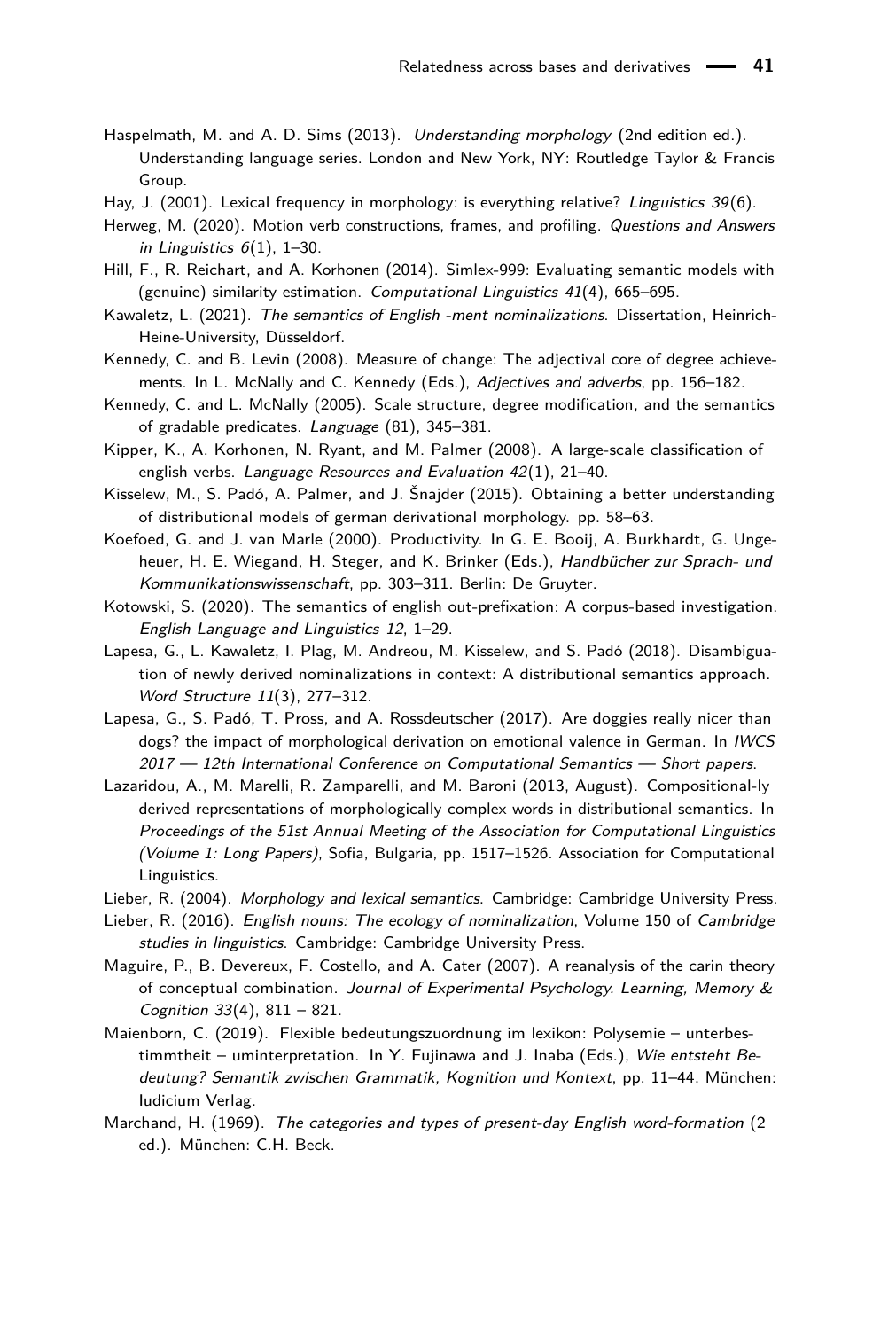- <span id="page-41-15"></span>Marelli, M. and M. Baroni (2015). Affixation in semantic space: Modeling morpheme meanings with compositional distributional semantics. Psychological Review 122(3), 485–515.
- <span id="page-41-14"></span>McHugh, M. L. (2012). Interrater reliability: the kappa statistic. Biochemia Medica, 276–282.
- <span id="page-41-11"></span>McIntyre, A. (2003). Preverbs, argument linking and verb semantics. In G. Booij and J. Marle (Eds.), Yearbook of Morphology 2003, Yearbook of Morphology, pp. 119–144. Dordrecht and London: Kluwer Academic.
- <span id="page-41-16"></span>Padó, S., A. Herbelot, M. Kisselew, and J. Snajder (2016). Predictability of distributional semantics in derivational word formation. In Proc. of COLING, Osaka, Japan. The COLING 2016 Organizing Committee.
- <span id="page-41-4"></span>Plag, I. (2003). Word-formation in English. Cambridge: Cambridge University Press.
- <span id="page-41-7"></span>Plag, I., M. Andreou, and L. Kawaletz (2018). A frame-semantic approach to polysemy in affixation. In O. Bonami, G. Boyé, G. Dal, H. Giraudo, and F. Namer (Eds.), The lexeme in descriptive and theoretical morphology. Berlin: Language Science Press.
- <span id="page-41-0"></span>Rainer, F., W. U. Dressler, F. Gardani, and H. C. Luschützky (2014). Morphology and meaning: An overview. In F. Rainer, F. Gardani, H. C. Luschützky, and W. U. Dressler (Eds.), Morphology and meaning, Volume 327 of Amsterdam studies in the theory and history of linguistic science. Series IV, Current issues in linguistic theory, pp. 3–46. Amsterdam and Philadelphia: John Benjamins Publishing Company.
- <span id="page-41-6"></span>Rappaport Hovav, M. and B. Levin (1992). -er-nominals: implications for a theory of argument structure. In T. Stowell and T. Stowell (Eds.), Syntax and the lexicon, Syntax and semantics, pp. 127–153. New York, NY: Academic Press.
- <span id="page-41-12"></span>Rappaport Hovav, M. and B. Levin (2001). An event structure account of english resultatives. Language 77(4), 766–797.
- <span id="page-41-18"></span>Schäfer, M. (2020). Distributional profiling and the semantics of modifier classes. In Empirical Issues in Syntax and Semantics 13, pp. 139–166.
- <span id="page-41-10"></span>Schröder, A. (2011). On the productivity of verbal prefixation in English: Synchronic and diachronic perspectives, Volume 44 of Language in performance. Tübingen: Narr Verl.
- <span id="page-41-13"></span>Solt, S. (2015). Measurement scales in natural language. Language and Linguistics Compass 9(1), 14–32.
- <span id="page-41-2"></span>Spencer, A. (2010a). Factorizing lexical relatedness. In S. Olsen (Ed.), New Impulses in Word-Formation, Linguistische Berichte - Sonderhefte, pp. 133–172. Hamburg: Helmut Buske Verlag.
- <span id="page-41-3"></span>Spencer, A. (2010b). Lexical relatedness and the lexical entry – a formal unification. In S. Müller (Ed.), Proceedings of the 17th International Conference on Head-Driven Phrase Structure Grammar, University Paris Diderot, Paris 7, France, pp. 322–340. Stanford: CSLI Publications.
- <span id="page-41-8"></span><span id="page-41-1"></span>Spencer, A. (2013). Lexical relatedness. Oxford: Oxford University Press.
- Talmy, L. (2000). Toward a cognitive semantics, Vol.II: Typology and process in concept structuring. Language, speech, and communication. Cambridge, MA: MIT Press.
- <span id="page-41-9"></span>Tolskaya, I. (2014). Verbal prefixes: Selection and interpretation. Doctoral dissertation, University in Tromsø, Tromsø.
- <span id="page-41-17"></span>Varvara, R. (2017). Verbs as nouns: empirical investigations on event-denoting nominalizations. Ph. D. thesis, University of Trento.
- <span id="page-41-5"></span>Wauquier, M. (2020). Confrontation des procédés dérivationnels et des catégories sémantiques dans les modèles distributionnels. Dissertation, University of Toulouse, Toulouse.